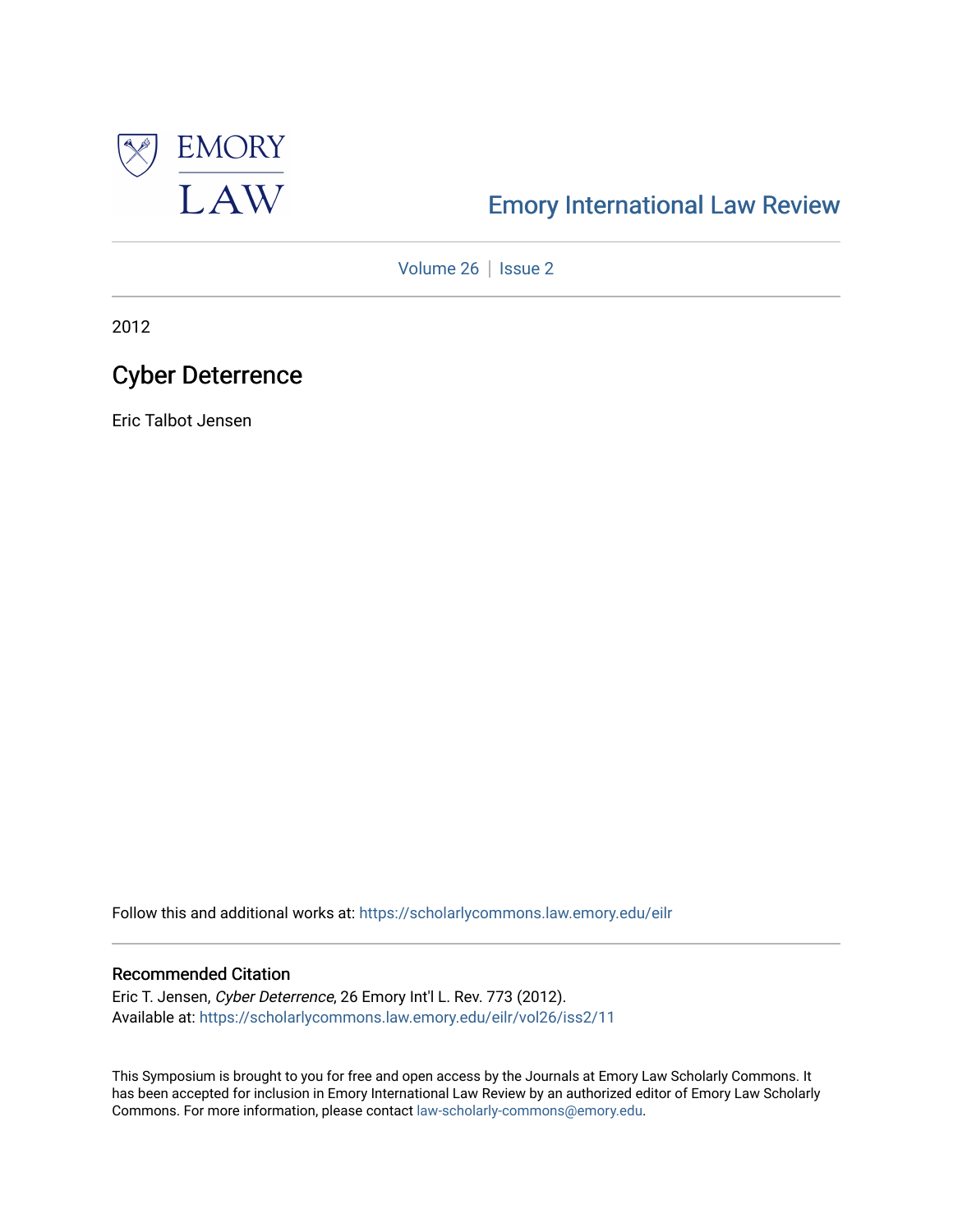# **CYBER DETERRENCE**

# *Eric Talbot Jensen*<sup>∗</sup>

#### **ABSTRACT**

*Cyber operations by both state actors and non-state actors are increasing in frequency and severity. As nations struggle to defend their networks and infrastructure, their ability to apply the principles of deterrence to cyber activities correspondingly increases in importance.*

*Cyber deterrence offers much more flexibility and increased options from traditional deterrence methodologies developed in the Cold War's nuclear age. In addition to traditional retaliation, cyber deterrence includes options such as taking legal action and making networks invisible, resilient, and interdependent. It also presents new ways to view and apply accepted methodologies such as invulnerability.*

*As the United States continues to develop and implement cyber deterrence strategies and capabilities, there are important legal issues that require consideration, including international law, the law of armed conflict, and U.S. domestic law. This Article will identify and discuss six prominent theories of cyber deterrence and briefly analyze legal issues associated with this vital area of national security. The law not only provides important factors that must be considered as cyber deterrence doctrine is solidified, but it also provides significant insights into how these theories of cyber deterrence can best be utilized to support national strategic goals.*

<sup>∗</sup> Associate Professor, Brigham Young University Law School. The author wishes to thank Ryan Fisher and Brigham Udall for their exceptional research and editing assistance.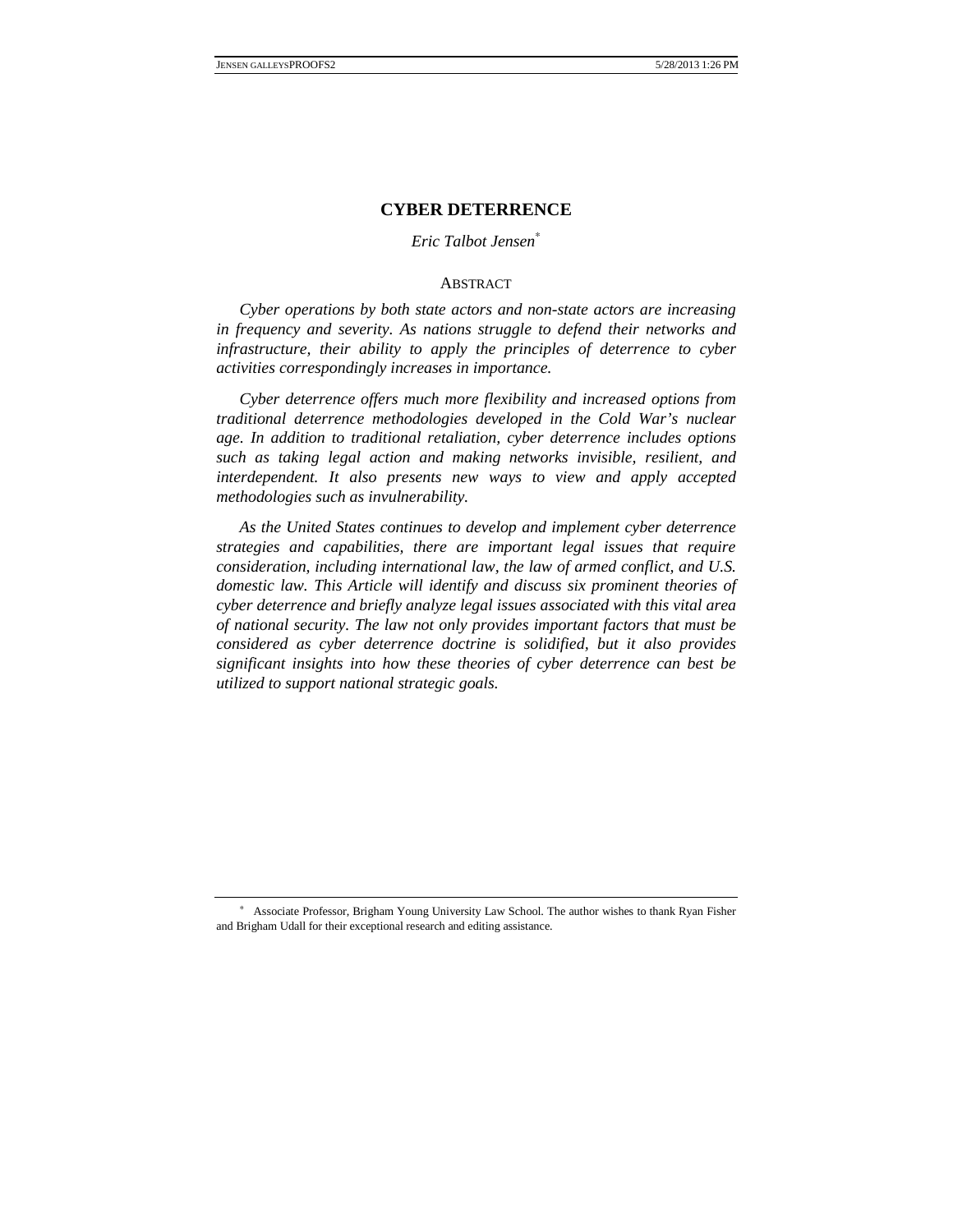| L  |                 |                  |
|----|-----------------|------------------|
|    | А.              |                  |
|    |                 | 1.               |
|    |                 | 2.               |
|    | <i>B</i> .      |                  |
|    |                 | $\mathcal{I}$ .  |
|    |                 | 2.               |
|    |                 | 3.               |
|    |                 | 4.               |
| П. |                 |                  |
|    | $\mathcal{A}$ . |                  |
|    |                 | Ι.               |
|    |                 | a.               |
|    |                 | b.               |
|    |                 | i.               |
|    |                 | ii.              |
|    |                 | iii.             |
|    |                 | 2.               |
|    |                 | $\overline{a}$ . |
|    |                 | b.               |
|    | <i>B</i> .      |                  |
|    |                 | 1.               |
|    |                 | $\overline{a}$ . |
|    |                 | b.               |
|    |                 | 2.               |
|    |                 | $\mathfrak{a}.$  |
|    |                 | h.               |
|    |                 | $\mathcal{C}$ .  |
|    |                 | $\beta$ .        |
|    |                 | $\mathfrak{a}.$  |
|    |                 | b.               |
|    |                 | 4.               |
|    |                 | $\mathfrak{a}.$  |
|    |                 | b.               |
|    |                 |                  |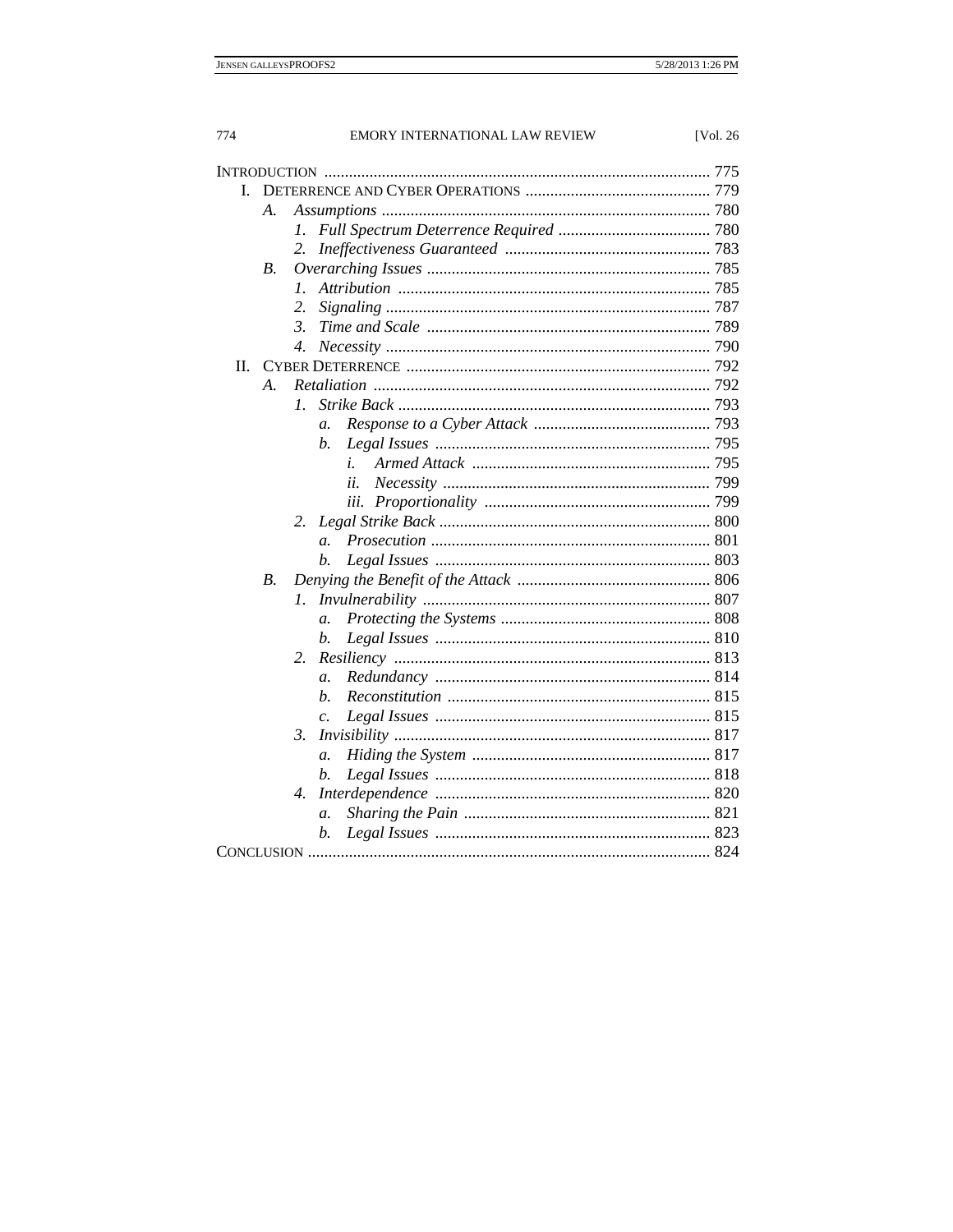*Deterrence is the art of producing in the mind of the enemy the fear to attack.* 

 $Dr.$  Strangelove $<sup>1</sup>$ </sup>

## **INTRODUCTION**

In July 2011, then-Deputy Secretary of Defense William J. Lynn III announced that a few months earlier, more than 24,000 Department of Defense (the "DoD") computer files had been stolen by hackers who had gained access to the DoD's computer systems. $^{2}$  A few months prior to that announcement, one of the U.S. Government's key scientific labs was hacked and large amounts of information were taken. $3$  In neither case has the U.S. Government made any statement about the hackers' identity. However, in both cases, there was speculation that the origin of the attack was a foreign nation.<sup>4</sup>

These are just two examples in a long line of continuous and pervasive cyber "attacks"<sup>5</sup> on U.S. Government computer systems.<sup>6</sup> In any 24-hour period, roughly seven million DoD-owned computers access the Internet<sup>7</sup> and

<sup>&</sup>lt;sup>1</sup> DR. STRANGELOVE OR: HOW I LEARNED TO STOP WORRYING AND LOVE THE BOMB (Hawk Films 1964) [hereinafter DR. STRANGELOVE].

Karen Parrish, *Lynn: Cyber Strategy's Thrust is Defensive*, AM. FORCES PRESS SERV. (July 14, 2011), http://www.defense.gov/news/newsarticle.aspx?id=64682.

<sup>&</sup>lt;sup>3</sup> Kim Zetter, *Top Federal Lab Hacked in Spear-Phishing Attack*, WIRED (Apr. 20, 2011 1:16 AM), http://www.wired.com/threatlevel/2011/04/oak-ridge-lab-hack. 4

<sup>&</sup>lt;sup>4</sup> The 2011 Department of Defense Strategy for Operating in Cyberspace acknowledges that "many foreign nations are working to exploit DoD unclassified and classified networks, and some foreign intelligence organizations have already acquired the capacity to disrupt elements of DoD's information infrastructure." DEP'T OF DEF., DEPARTMENT OF DEFENSE STRATEGY FOR OPERATING IN CYBERSPACE 1 (2011). The GAO reports that "[i]n February 2011, the Deputy Secretary of Defense said that more than 100 foreign intelligence agencies have tried to breach DOD computer networks and that one was successful in breaching networks containing classified information." U.S. GOV'T ACCOUNTABILITY OFFICE, GAO-11-421, DEFENSE DEPARTMENT CYBER EFFORTS 1 (2011).

<sup>&</sup>lt;sup>5</sup> Use of the word "attack" to describe a vast array of computer operations is extremely imprecise. It is used here only to parallel common usage. In legal terms, "attack" has significant meaning under international law. *See* Paul A. Walker, *Rethinking Computer Network "Attack": Implications for Law and U.S. Doctrine*, 1 NAT'L SECURITY L. BRIEF 33, 34 (2011); Kim Taipale, *Cyber Deterrence*, *in* LAW, POLICY AND TECHNOLOGY: CYBERTERRORISM, INFORMATION WARFARE, DIGITAL AND INTERNET IMMOBILIZATION (Pauline C. Reich & Eduardo Gelbstein eds., 2012). The use of the word attack is also a matter of definitional debate for the argument of how to respond to cyber activities. *See* Oona Hathaway et al., *The Law of Cyber-Attack*, 100 CALIF. L. REV. 817, 822–37 (2012) (proposing a definition of cyber attack).<br><sup>6</sup> Duncan B. Hollis, *An e-SOS for Cyberspace*, 52 HARV. INT'L L.J. 373, 374–75 (2011).

<sup>&</sup>lt;sup>6</sup> Duncan B. Hollis, *An e-SOS for Cyberspace, 52 HARV*. INT'L L.J. 373, 374–75 (2011).<br><sup>7</sup> Joshua E. Kastenberg, *Changing the Paradigm of Internet Access from Government Information Systems: A Solution to the Need for the DoD to Take Time-Sensitive Action on the NIPRNET*, 64 A.F. L. REV. 175, 183 (2009).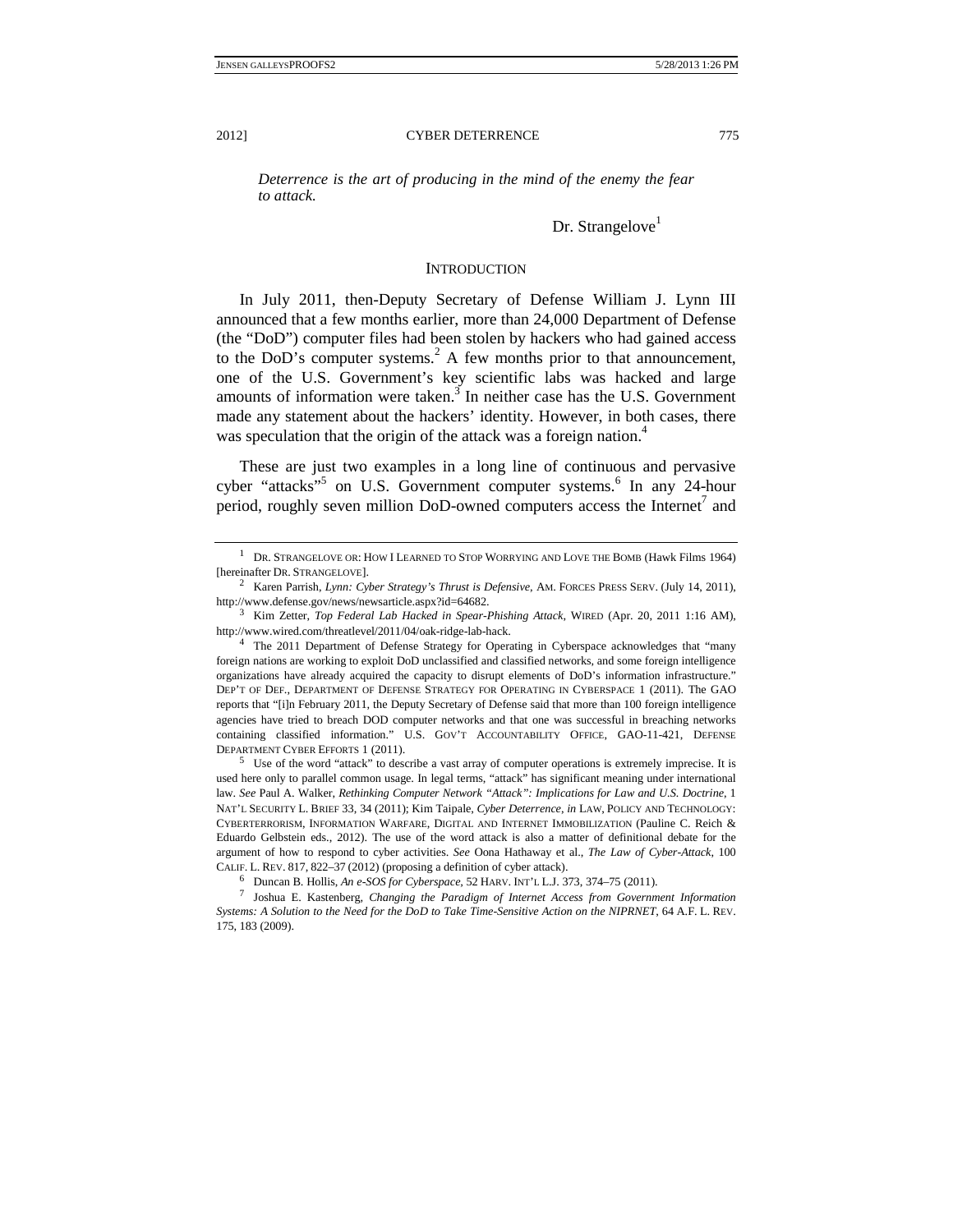"Homeland Security counted 37,258 attacks on government and private networks [in 2008], compared with 4,095 in 2005."8 A recent Center for Strategic and International Studies report stated:

[T]he Departments of Defense, State, Homeland Security, and Commerce; NASA; and National Defense University all suffered major intrusions by unknown foreign entities. The unclassified email of the secretary of defense was hacked, and DOD officials told us that the department's computers are probed hundreds of thousands of times each day. A senior official at the Department of State told us the department had lost "terabytes" of information. Homeland Security suffered break-ins in several of its divisions, including the Transportation Security Agency. The Department of Commerce was forced to take the Bureau of Industry and Security off-line for several months, and NASA has had to impose e-mail restrictions before shuttle launches and allegedly has seen designs for new launchers compromised.<sup>9</sup>

 The government is certainly not alone as a target for malicious computer operations. Private businesses are also being hacked at an alarming rate. In a recent incident targeting "proprietary corporate data, e-mails, credit-card transaction data and login credentials at companies in the health and technology industries," more than 75,000 computers at more than 2,500 businesses in 196 countries were targeted.<sup>10</sup> The presumed targets in these attacks were intellectual property and proprietary information that could be translated into economic gain for the attackers.<sup>11</sup> According to Ty Sagalow, chairman of the Internet Security Alliance board of directors, "[a]n estimated \$1 trillion was lost in the United States in 2008 through cyber attacks."12 This

<sup>8</sup> Siobhan Gorman, *Bush Looks to Beef Up Protection Against Cyberattacks*, WALL ST. J., Jan. 28, 2008, at A9.

 $9$  COMM'N ON CYBERSECURITY FOR THE 44TH PRESIDENCY, CTR. FOR STRATEGIC & INT'L STUDIES, SECURING CYBERSPACE FOR THE 44TH PRESIDENCY 12–13 (2008). <sup>10</sup> Ellen Nakashima, *Large Worldwide Cyber Attack Uncovered*, WASH. POST, Feb. 18, 2010, at A3. <sup>11</sup> *See id.* 

<sup>12</sup> William Matthews, *Cyber War's 'Front Lines' May Be in Private Hands*, DEF. NEWS, Dec. 7, 2009, at 38, *available at* 2009 WLNR 25655553; *see* DEP'T OF DEF., *supra* note 4, at 4 (stating that "[e]very year, an amount of intellectual property larger than that contained in the Library of Congress is stolen from networks maintained by U.S. businesses, universities, and governmental departments and agencies."). The United States is not alone in this area. According to recent reports, China is suffering from severe criminal activity that is causing serious domestic problems. "The annual worth of China's 'hacker industry' is now over 238 million yuan (about \$34.8 million), causing upwards of 7.6 billion yuan (about \$1.1 billion) in losses . . . . The number of computers in China controlled by 'botnets' tops the list worldwide." Tang Lan & Zhang Xin, *The View from China: Can Cyber Deterrence Work?*, *in* GLOBAL CYBER DETERRENCE: VIEWS FROM CHINA, THE U.S., RUSSIA, INDIA, AND NORWAY 1, 2 (Andrew Nagorski ed. 2010) [hereinafter GLOBAL CYBER DETERRENCE]. *But*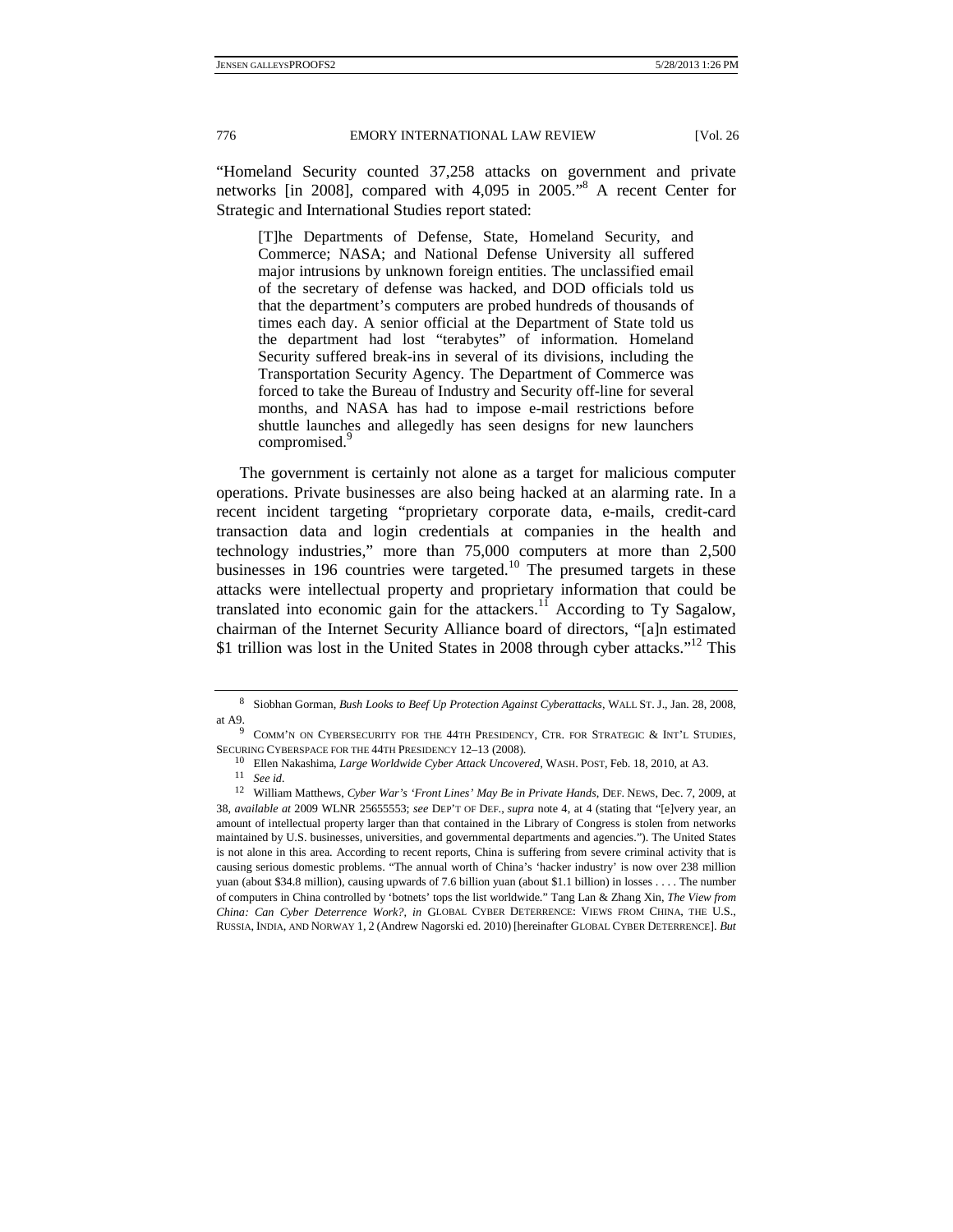is more than the annual Gross Domestic Product of all but the top nineteen countries in the world. $^{13}$ 

Among the most worrisome of hacking incidents are those focused on critical national infrastructure.14 This infrastructure is the backbone of United States' transportation and economic systems.<sup>15</sup> The cost of downtime alone from major attacks on critical national infrastructure "exceeds . . . \$6 million per day."<sup>16</sup> The attacks have caused President Barack Obama to recently state,

From now on, our digital infrastructure—the networks and computers we depend on every day—will be treated as they should be: as a strategic national asset. Protecting this infrastructure will be a national security priority. We will ensure that these networks are secure, trustworthy and resilient. We will deter, prevent, detect, and defend against attacks and recover quickly from any disruptions or  $d$ amage.<sup>1</sup>

President Obama's recognition of the role and importance of deterring malicious cyber operations, including cyber attacks, incorporates the traditional notions of deterrence to this modern risk to national security.

16 STEWART BAKER ET AL., IN THE CROSSFIRE: CRITICAL INFRASTRUCTURE IN THE AGE OF CYBER WAR 3 (2010). 17 Barack Obama, Remarks by the President on Securing Our Nation's Cyber Infrastructure (May 29,

2009), *available at* http://www.whitehouse.gov/the\_press\_office/Remarks-by-the-President-on-Securing-Our-Nations-Cyber-Infrastructure. This sentiment was echoed by U.S. Cyber Command's General Alexander, "[t]his increased inter-connectedness of our information systems, combined with the growing sophistication of cyber criminals and foreign intelligence actors, has increased our risk. Our inter-connectedness is now a national security issue." *Budget Request for Information Technology and Cyber Operations Programs: Hearing on the National Defense Authorization Act for Fiscal Year 2013 and Oversight of Previously Authorized Programs, Before the Subcomm. on Emerging Threats and Capabilities of the H. Comm on Armed Services*, 112th Cong. 6 (March 20, 2012) [hereinafter *Budget Request for Information Technology and Cyber Operations Programs*] (statement of General Keith B. Alexander, Commander, United States Cyber Command).

*see* Robert Vamosi, *The Myth of that \$1 Trillion Cybercrime Figure*, SECURITYWEEK (Aug. 3, 2012), http://

<sup>&</sup>lt;sup>13</sup> CIA, *Country Comparison: GDP (Purchasing Power Parity)*, CIA WORLD FACTBOOK, https://www.cia.gov/library/publications/the-world-factbook/rankorder/2001rank.html (based on 2011 estimates) (last visited Nov. 16, 2012).<br><sup>14</sup> As defined in the Critical Infrastructures Protection Act of 2001, critical national infrastructure "means

systems and assets, whether physical or virtual, so vital to the United States that the incapacity or destruction of such systems and assets would have a debilitating impact on security, national economic security, national public health or safety, or any combination of those matters." 42 U.S.C. § 5195c(e) (2006); s*ee also* DEP'T OF DEF., DEPARTMENT OF DEFENSE DIRECTIVE NO. 3020.40, DOD POLICY AND RESPONSIBILITIES FOR CRITICAL INFRASTRUCTURE 19, 20 (2010); EXEC. OFFICE OF THE PRESIDENT, PRESIDENTIAL DECISION DIRECTIVE 63, CRITICAL INFRASTRUCTURE PROTECTION (1998).<br><sup>15</sup> 42 U.S.C. § 5195c(b).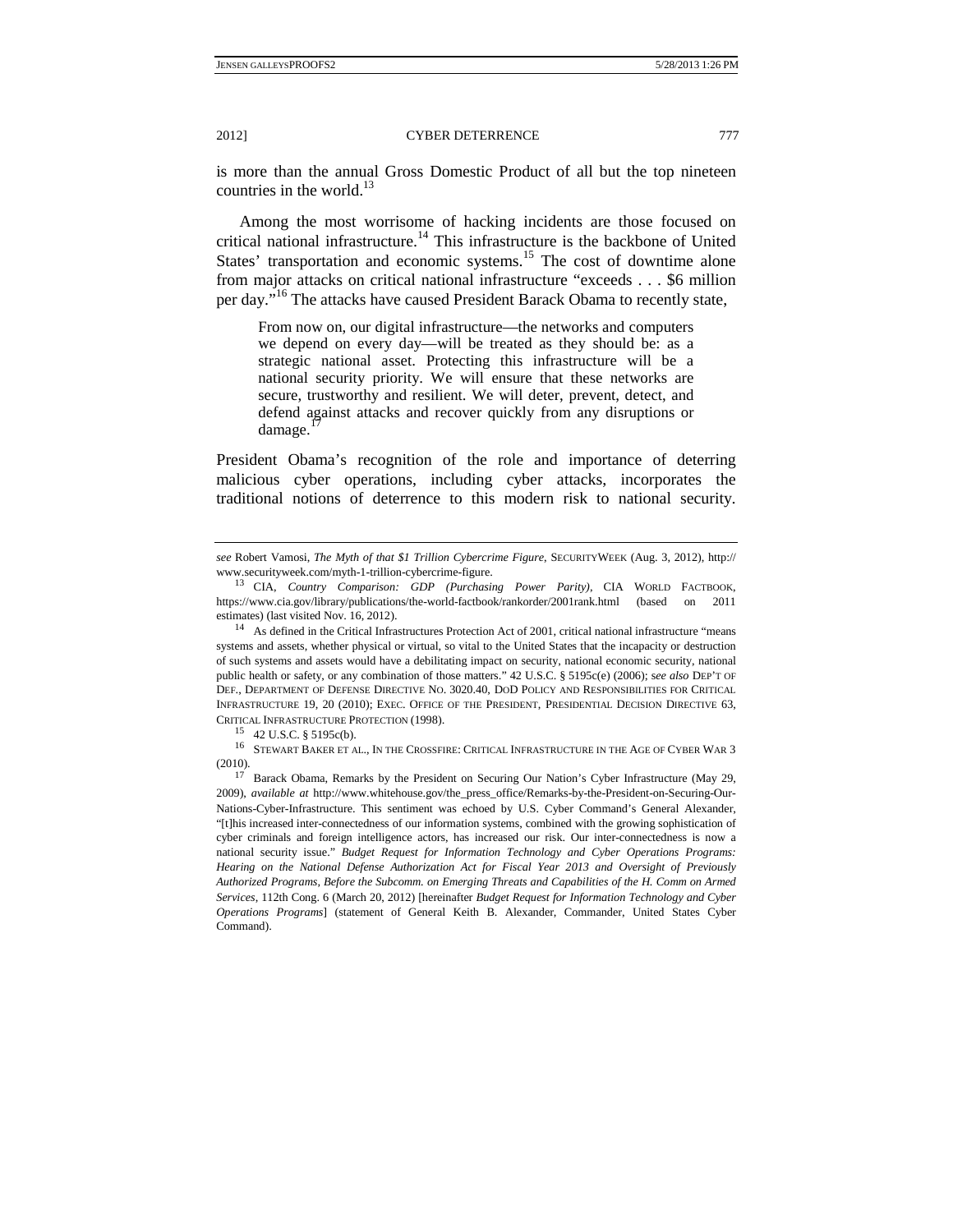Deterrence has been a part of Western political security doctrine since ancient Greece<sup>18</sup> and played a particularly key role in the post-World War II nuclear world.<sup>19</sup> It is equally important in today's world of cyber operations<sup>20</sup> and will continue to play a key role in the U.S. national security strategy.<sup>21</sup> In fact, just as cyber operations offer unique capabilities as tools to accomplish national goals, $^{22}$  they also present distinctive aspects of deterrence, both in line with traditional notions of deterrence and also some innovative and progressive ways of viewing deterrence.<sup>23</sup>

As the United States continues to develop and implement cyber deterrence strategies and capabilities, $24$  there are important legal issues that require consideration, including international law, the law of armed conflict ("LOAC"), and U.S. domestic law. This Article will identify and discuss six prominent theories of cyber deterrence and analyze legal issues associated with this vital area of national security. The law not only provides important factors

<sup>18</sup> *See* ALEXANDER L. GEORGE & RICHARD SMOKE, DETERRENCE IN AMERICAN FOREIGN POLICY: THEORY AND PRACTICE 12 (1974).<br><sup>19</sup> GREVILLE RUMBLE, THE POLITICS OF NUCLEAR DEFENSE 42, 71 (1985) (explaining mutually assured

destruction in nuclear deterrence). 20 M. Elaine Bunn, *Can Deterrence Be Tailored?*, STRATEGIC FORUM, Jan. 2007, at 1, 5; Elaine

Grossman, *Top General: US Needs Fresh Look at Deterrence, Nuclear Triad*, NATIONALJOURNAL (July 15, 2011), http://www.nationaljournal.com/nationalsecurity/top-general-u-s-needs-fresh-look-at-deterrencenuclear-triad-20110715. 21 DEP'T OF DEF., *supra* note 14, at 2, 5 (outlining DoD policy and responsibilities for critical

infrastructure). 22 *See Budget Request for Information Technology and Cyber Operations Programs*, *supra* note 17, at 7

<sup>(</sup>statement of General Keith B. Alexander, Commander, United States Cyber Command) (stating that "our cyber capabilities represent key components of deterrence."); MARTIN C. LIBICKI, CYBERDETERRENCE AND

CYBERWAR 125–26 (2009) (discussing the potential use of cyber attacks in offensive military operations).<br><sup>23</sup> LIBICKI, *supra* note 22, at xvi–xix.<br><sup>24</sup> As cyber capabilities have been developed and increased, the United an evolution of how to utilize and control these capabilities. Initially, cyber activities were placed under the U.S. military's Strategic Command, or STRATCOM. STRATCOM is the unified command tasked with maintenance and readiness of the United States' nuclear arsenal and was created in response to the Cold War with the Soviet Union. STRATCOM's mission is to "[d]etect, deter, and prevent attacks against the United States and our allies - join with the other combatant commands to defend the nation should deterrence fail." U.S. STRATEGIC COMMAND (USSTRATCOM), FACT SHEET (Dec. 2011), http://www.stratcom.mil/factsheets/ snapshot. As cyber operations grew as a threat to U.S. national security, STRATCOM was also given the task to "[b]uild cyberspace capability and capacity." U.S STRATEGIC COMMAND, MISSION (Apr. 2011), http://www. stratcom.mil/mission. In 2009, U.S. Cyber Command, or CYBERCOM, was created and its mission as of December 2011 follows: "USCYBERCOM is responsible for planning, coordinating, integrating, synchronizing, and directing activities to operate and defend the Department of Defense information networks and when directed, conducts full-spectrum military cyberspace operations (in accordance with all applicable laws and regulations) in order to ensure U.S. and allied freedom of action in cyberspace, while denying the same to our adversaries." U.S. CYBER COMMAND, FACT SHEET (Dec. 2011), http://www.stratcom.mil/ factsheets/Cyber\_Command.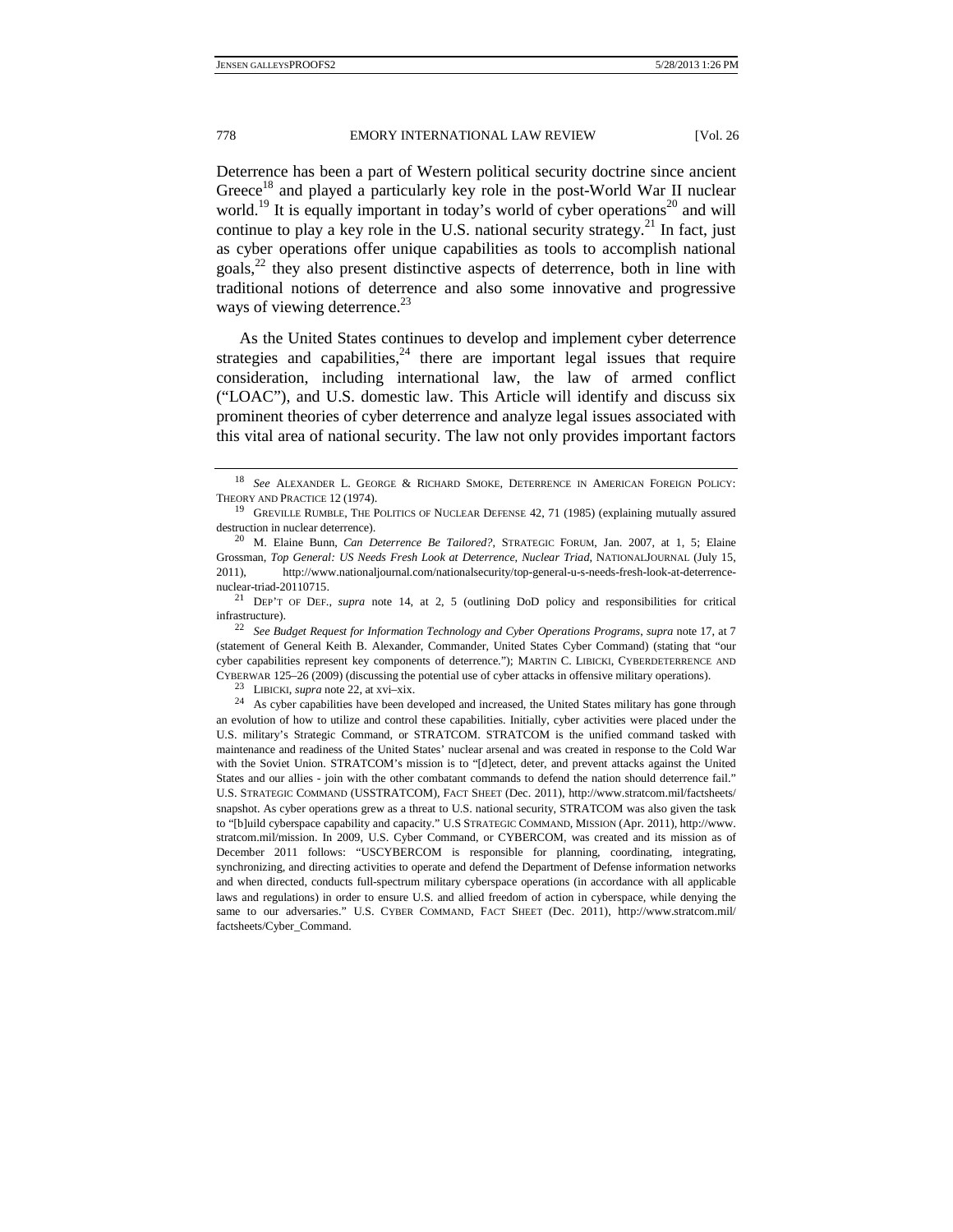that must be considered as cyber deterrence doctrine is solidified, but also provides significant insights into how these theories of cyber deterrence can best be utilized to support national strategic goals.

Part I of this Article will examine some basic principles of deterrence that affect the application of the law, such as the difficulties of attribution and signaling. Part II will then outline six prominent theories of cyber deterrence and briefly describe some legal issues associated with them, including an analysis of how the law is an important consideration in applying these theories in modern U.S. national security strategy. The Article will conclude in Part III.

# I. DETERRENCE AND CYBER OPERATIONS

*The goal of deterrence is to prevent aggressive action . . . by ensuring that, in the mind of a potential adversary, the risks of the action outweigh the benefits, while taking into account the consequences of inaction.*<sup>25</sup>

As mentioned in the Introduction, deterrence theory is not a new phenomenon<sup>26</sup> and has played a significant role in national security theory.<sup>27</sup> With the modern development of cyber operations, the U.S. Government, as well as academics and practitioners, have turned their attention to cyber deterrence.<sup>28</sup> The nature of cyber operations has caused some to diminish the potential role for deterrence. Tang Lan and Zhang Xin have written "the anonymity, the global reach, the scattered nature, and the interconnectedness of information networks greatly reduce the efficacy of cyber deterrence and can even render it completely useless."29 Despite this competing view, cyber

<sup>25</sup> Bunn, *supra* note 20, at 1. 26 *See generally* RUMBLE, *supra* note 19, at 42–73 (outlining the history of deterrence theory in practice in Western history). 27 *See* GEORGE & SMOKE, *supra* note 18, at 12–21; AUSTIN LONG, DETERRENCE: FROM COLD WAR TO

LONG WAR 2–4 (2008); Christopher Achen & Duncan Snidal, *Rational Deterrence Theory and Comparative Case Studies*, 41 WORLD POLITICS 143, 143 (1989); Robert Powell, *Nuclear Deterrence Theory, Nuclear Proliferation, and National Missile Defense*, 27 INT'L SECURITY 86, 88 (2003). U.S. Strategic Command, the command under which CYBERCOM works, has an annual deterrence symposium that discusses deterrence issues, though it often focuses on nuclear deterrence. *See 2012 U.S Strategic Command Deterrence Symposium*, U.S. STRATEGIC COMMAND, http://www.stratcomds.com (last visited Sept. 22, 2012).<br><sup>28</sup> CHARLES L. GLASER, DETERRENCE OF CYBER ATTACKS AND U.S. NATIONAL SECURITY 2 (2011);

LIBICKI, *supra* note 22, at 5; Kenneth Geers, *The Challenge of Cyber Attack Deterrence*, 26 COMPUTER L. & SECURITY REV. 298, 298 (2010); Will Goodman, *Cyber Deterrence: Tougher in Theory Than in Practice?*, STRATEGIC STUD. Q., Fall 2010, at 102, 102.

<sup>29</sup> Tang & Zhang, *supra* note 12, at 1.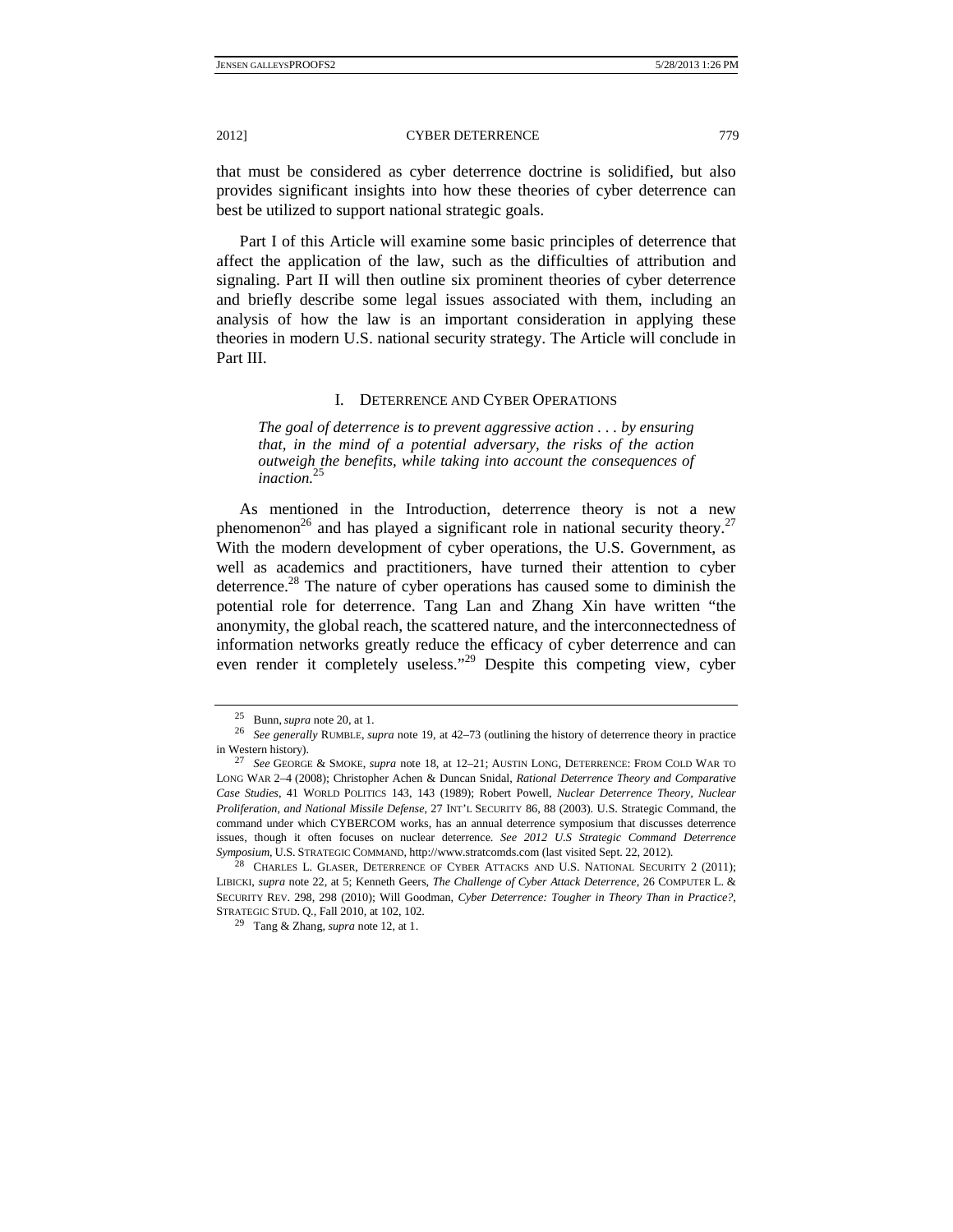deterrence continues to increase in importance<sup>30</sup> as nations struggle with the vulnerability of both government and private sector cyber systems.

Before discussing the prominent cyber deterrence theories and the attending legal issues, some comment on the unique aspects of cyber deterrence will be useful.

#### *A. Assumptions*

In approaching this topic, some assumptions are necessary. These assumptions undergird the subsequent legal analysis but are relatively uncontroversial, particularly in the cyber domain.

#### *1. Full Spectrum Deterrence Required*

The initial assumption is that cyber deterrence is required across a much greater spectrum than most other weapons and actors, and certainly than was present in the post-World War II discussion of nuclear deterrence.<sup>31</sup>

Cyber operations are inherently different than many other weapons that harness state level violence, in that they are accessible to a broad range of actors including but not limited to states.<sup>32</sup> For example, only states, and very few of those, have ever developed a nuclear capability.<sup>33</sup> On the other hand, more than 140 nations are reported to have or be developing cyber weapons,<sup>34</sup> and more than thirty countries are creating cyber units in their militaries.<sup>35</sup> The recent Stuxnet malware<sup>36</sup> has been labeled by some as the first real example of

<sup>&</sup>lt;sup>30</sup> Goodman, *supra* note 28, at 1.<br><sup>31</sup> Richard L. Kugler, *Deterrence of Cyber Attacks*, *in* CYBERPOWER AND NATIONAL SECURITY 309, 310 (Franklin D. Kramer et al., eds., 2009). 32 Taipale, *supra* note 5, at 8. Taipale divides potential attackers into three categories: 1) those who may

be deterred directly; 2) those who may be deterred indirectly by others; and 3) those who may not be easily deterred at all. *Id*. at 9–10.<br><sup>33</sup> *Cf.* Hollis, *supra* note 6, at 407 (explaining that hacking skills are more universally distributed

worldwide due to being inexpensive and easy to obtain unlike nuclear weaponization). 34 Susan W. Brenner & Leo L. Clarke, *Civilians in Cyberwarfare: Casualties*, 13 SMU SCI. & TECH. L.

REV. 249, 249 (2010); *see* Graham H. Todd, *Armed Attack in Cyberspace: Deterring Asymmetric Warfare with an Asymmetric Definition*, 64 A.F. L. REV. 65, 96 (2009). 35 William J. Lynn, III, *The Pentagon's Cyberstrategy, One Year Later: Defending Against the Next* 

*Cyberattack*, FOREIGN AFF. (Sept. 28, 2011), www.foreignaffairs.com/articles/68305/william-j-lynn-iii/the-

pentagons-cyberstrategy-one-year-later. 36 Mark Clayton, *Stuxnet Attack on Iran Nuclear Program Came about A YEAR AGO*, CHRISTIAN SCI. MONITOR, Jan. 3, 2011, at 3; Richard Adhikari, *Stuxnet: Dissecting the Worm*, TECHNEWS WORLD (Aug. 16, 2010), http://www.technewsworld.com/story/70622.html.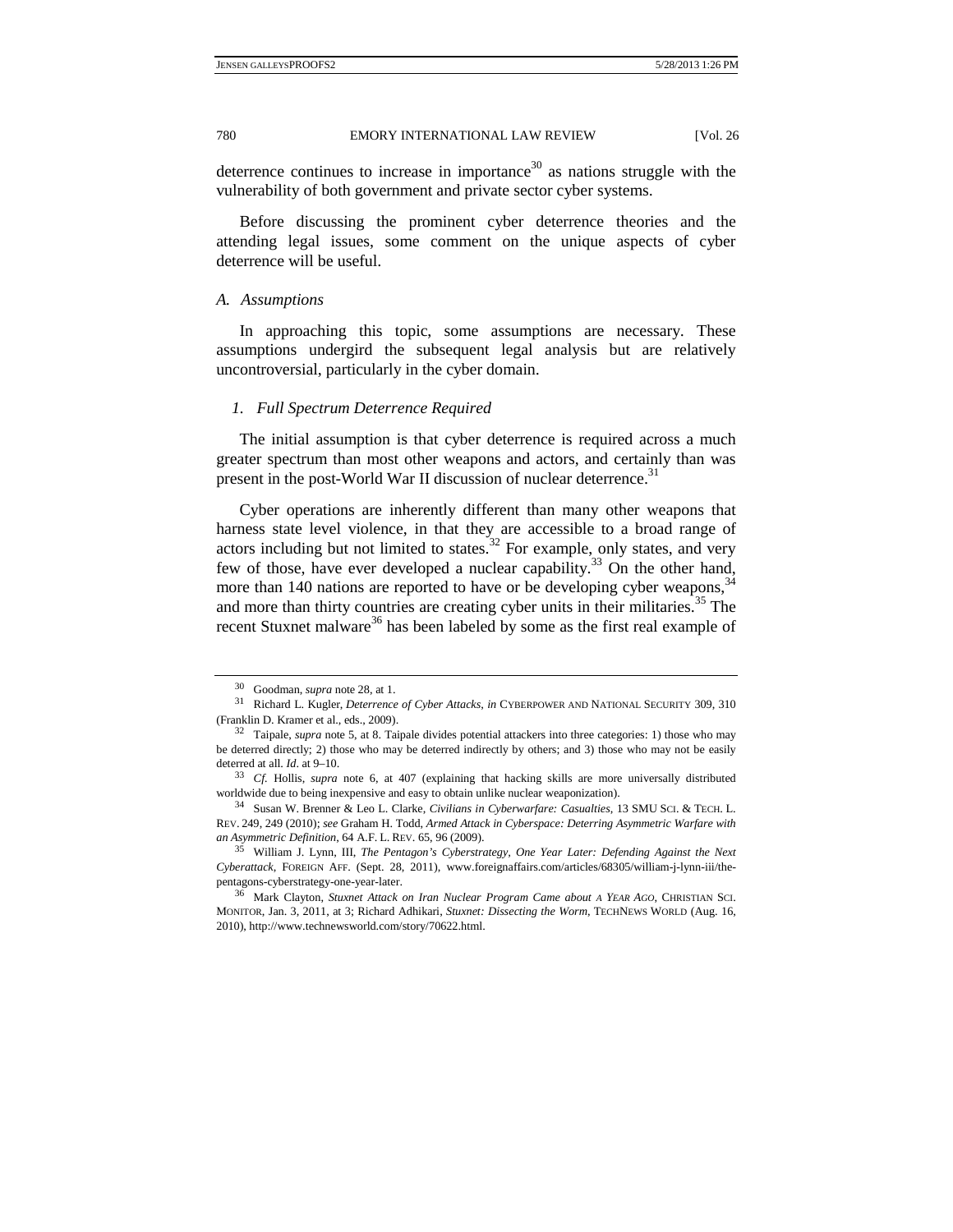a cyber "armed attack" in violation of the UN Charter, if it proves to have been carried out by a nation or its agents.  $37$ 

The computer security giant Symantec believes that a cyber threat such as Stuxnet could be created by as few as five to ten highly trained computer technicians in as little as six months.<sup>38</sup> Many non-state actors with malicious intentions could muster those resources and use them to create significant damage. Additionally, very effective hacking tools are readily available for purchase on the Internet by anyone desiring to conduct cyber crime.<sup>39</sup> For example, two Chinese authors have written that:

Citibank . . . suffered tens of millions of dollars in losses at the hands of criminals using "Black Energy" malware, which can be purchased online for only \$40. And the "Zeus Trojan" and its variants that attacked 74,000 computers across 196 countries are also available online for a mere \$700.<sup>40</sup>

In a recent statement before Congress, General Keith Alexander, head of Cyber Command and the National Security Agency, stated "[i]n 2010 we saw cyber capabilities in use that could damage or disrupt digitally controlled systems and networked devices, and in some cases we are not sure whether these capabilities are under the control of a foreign government."41 The ability for non-state actors and even individuals to harness the power of cyber weapons and use them at their discretion, with significant effects, $42$  has a serious impact on deterrence that was not an issue with the nuclear threat.<sup>43</sup> In fact, "Russian experts believe that it is criminals and terrorists who present the greatest threat to the security of transnational cyberspace."<sup>44</sup>

<sup>37</sup> *See* Gary D. Brown, *Why Iran Didn't Admit Stuxnet Was an Attack*, JOINT FORCES Q., 4th Quarter 2011, at 70, 71. 38 Josh Halliday, *STUXNET Worm is the 'Work of a National Government Agency*,*'* GUARDIAN (Sept. 24,

<sup>2010),</sup> http://www.guardian.co.uk/technology/2010/sep/24/stuxnet-worm-national-agency.

 <sup>39</sup> Tang & Zhang, *supra* note 12, at 1. 40 *Id.* 

<sup>41</sup> *Budget Request for Information Technology and Cyber Operations Programs*, *supra* note 17, at 3 (statement of General Keith B. Alexander, Commander, United States Cyber Command). 42 Siobhan Gorman, *Alert on Hacker Power Play*, WALL ST. J., Feb. 21, 2012, at A3; Alistair Stevenson,

*AntiSec: Anonymous Hackers Strike Again in "Turkish Takedown Thursday*,*"* INT'L BUS. TIMES NEWS (July 7, 2011), http://www.ibtimes.co.uk/articles/175785/20110707/antisec-anonymous-hackers-turkey-hack-opera

tion-anti-security-internet-lulzsec-redhack.htm. 43 Tang & Zhang, *supra* note 12, at 1. 44 Dmitry I. Grigoriev, *Russian Priorities and Steps Towards Cybersecurity*, *in* GLOBAL CYBER DETERRENCE, *supra* note 12, at 5.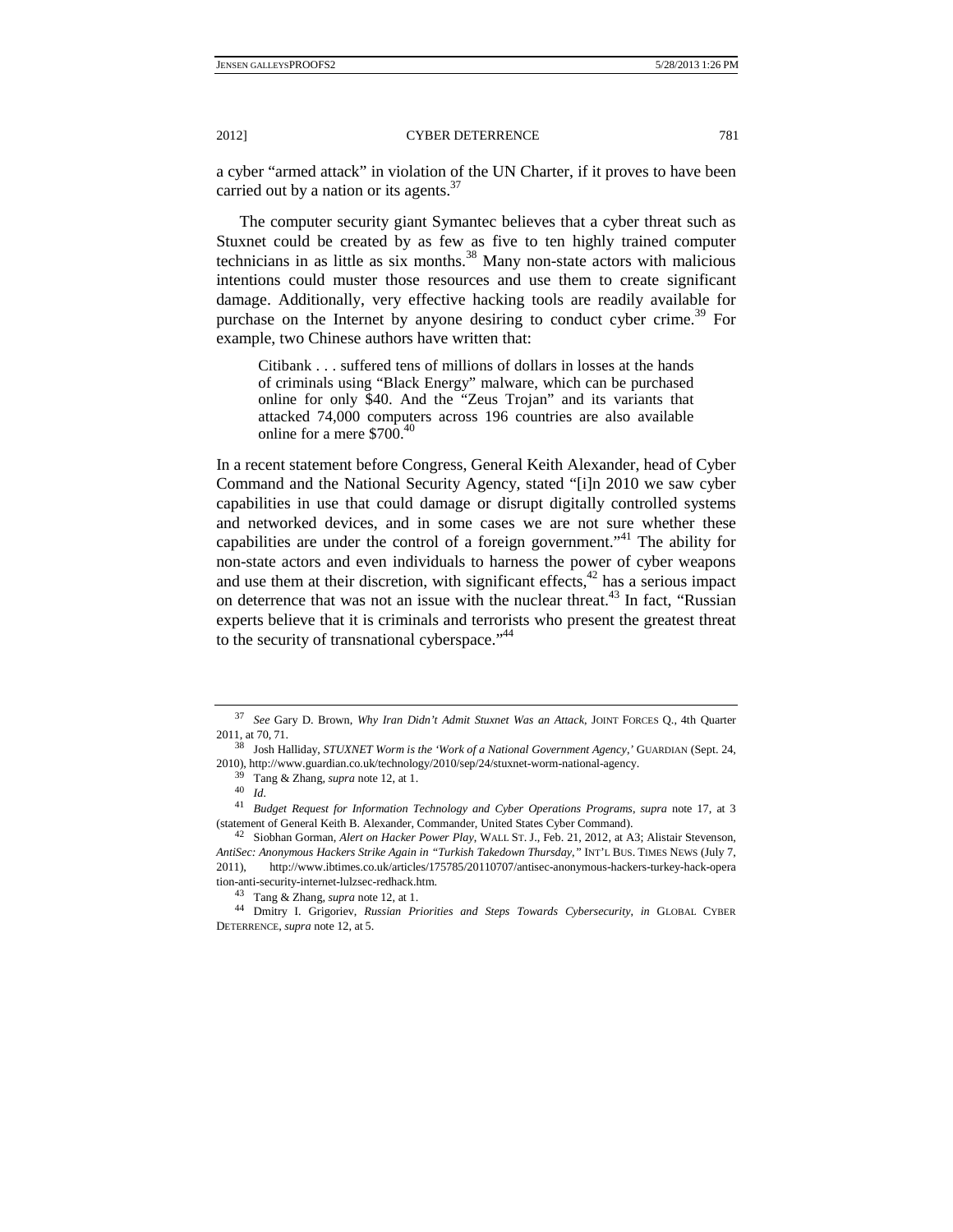Additionally, cyber operations allow an adversary to accomplish a broad spectrum of effects. In nuclear deterrence, the effects were usually considered catastrophic, allowing a limited number of responses.<sup>45</sup> In cyber operations, effects can be as small as the penetration of a system to observe what that system does, $46$  or the defacing of a web site. $47$  The effects can also be as large as destroying almost 1000 centrifuges, as Stuxnet is supposed to have done,<sup>4</sup> or an electronic version of the attack on Pearl Harbor, as some warn about.<sup>49</sup>

This means that cyber deterrence theory must embrace a much larger spectrum of potential adversaries and account for being able to deter a much more diverse type of actor than most other previous modalities. Cyber deterrence must apply to the full spectrum of actors, from individuals to nations, and consider the full spectrum of actions, from small invasions into computer systems to large scale "attacks" that produce significant kinetic effects.

This spectrum of potential attacks and attackers requires deterrence to be considered on at least two planes: general and specific. General deterrence is designed to apply broadly and in advance of any potential attack.<sup>50</sup> For example, having a nuclear arsenal that can be used in response to various attacks of various kinds is a general deterrent.<sup>51</sup> It deters everyone without reference to a specific incident or threat. In the cyber realm, there are certain actions, such as installing a firewall, that apply as a general deterrent to all actors.52 Specific deterrence, or what is now being termed "tailored

Rivals: Three Competing Models, 87 AM. POL. SCI. REV. 61, 61 (1993).<br>
<sup>51</sup> See Huth & Russett, *supra* note 50, at 61–62.<br>
<sup>52</sup> Joseph H. Schuessler, General Deterrence Theory: Assessing Information Systems Security

<sup>45</sup> Colin S. Gray, *Nuclear Strategy: The Case for a Theory of Victory*, 4 INT'L SECURITY 54, 57 (1979). 46 Siobhan Gorman et al., *Computer Spies Breach Fighter-Jet Project*, WALL ST. J., Apr. 21, 2009, at A1–A2. 47 Kevin Andersen, *White House Website Attacked*, BBC NEWS (May 5, 2001), http://news.bbc.co.uk/2/

hi/americas/1313753.stm. 48 David Sanger, *Obama Order Sped Up Wave of Cyberattacks Against Iran*, N.Y. TIMES, June 1, 2012,

at A1. 49 Michiko Kakutani, *The Attack Coming From Bytes, Not Bombs*, N.Y. TIMES, Apr. 27, 2010, at C1

<sup>(</sup>statement of cyber defense expert Richard Clarke); Leon E. Panetta, U.S. Sec'y of Def., Remarks at Town Hall Meeting (Mar. 2, 2012) (transcript available at http://www.defense.gov/transcripts/transcript.aspx? transcriptid=4989) (warning that "the next Pearl Harbor could very well be a cyberattack that takes down our power grid system, that takes down our government systems, that takes down our financial systems."). 50 Taipale, *supra* note 5, at 14; *see* Paul Huth & Bruce Russett, *General Deterrence Between Enduring* 

Effectiveness in Large Versus Small Businesses 10–11 (May 2009) (unpublished Ph.D. dissertation, University of North Texas), *available at* http://digital.library.unt.edu/ark:/67531/metadc9829/m2/1/high\_res\_ d/dissertation.pdf.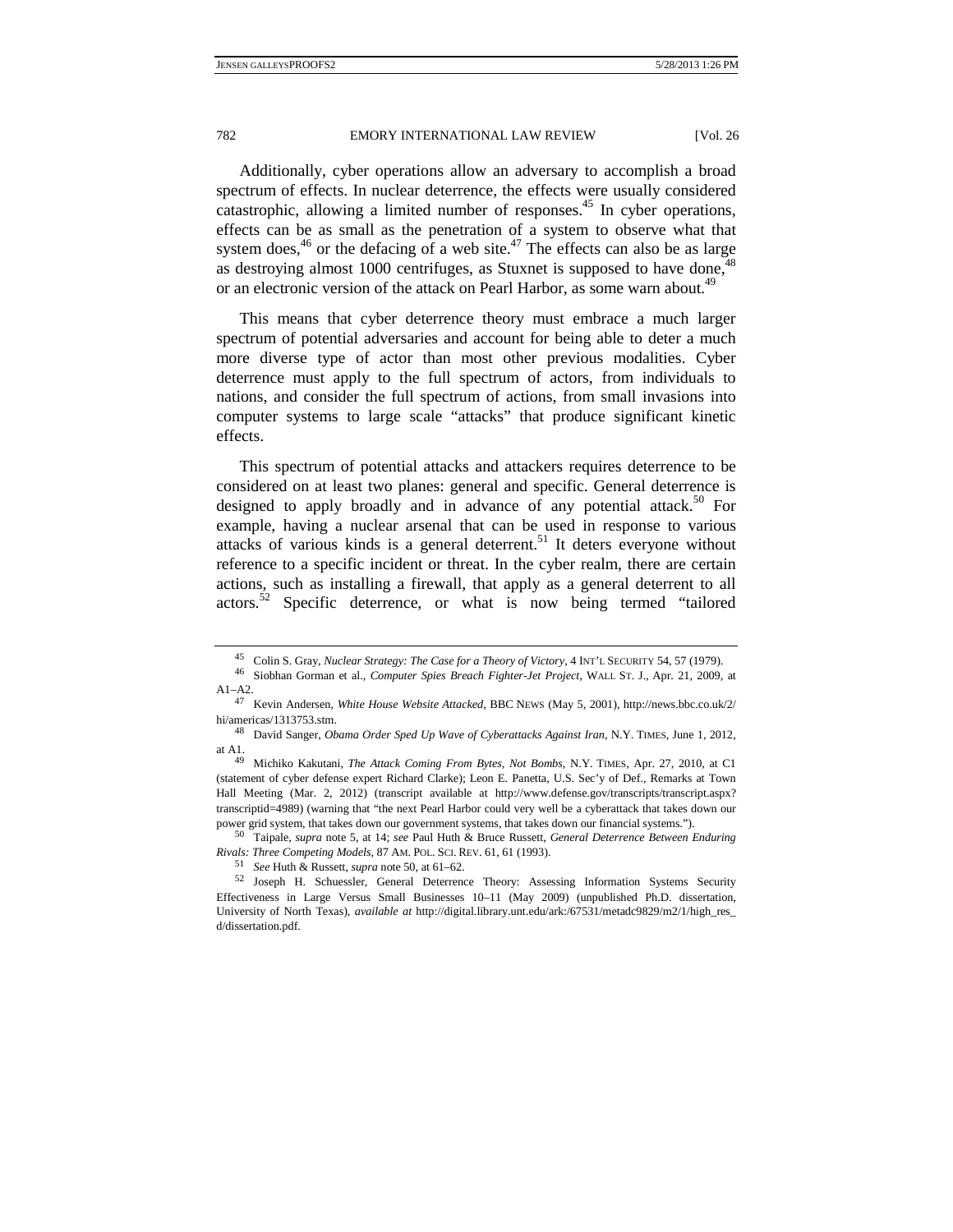deterrence,"<sup>53</sup> is effective in deterring a specific type of cyber operation, a specific actor, or both.<sup>54</sup> In the cyber realm, this might include blocking all cyber traffic that comes from a particular server, or that carries a particular type of file. Because a nation must defend its networks against all potential adversaries with all potential capabilities, deterrence must operate on both planes to be truly effective.

The factors above lead to the conclusion that deterrence must cover the full spectrum of actors, types of "attacks," and levels of action. In other words, cyber operations require full spectrum dominance if they are to be most effective.

#### *2. Ineffectiveness Guaranteed*

Another assumption concerning cyber deterrence that impacts this paper is that regardless of how much effort is put into deterrence, it can never be completely effective.<sup>55</sup> This is true not only from a technical perspective.<sup>56</sup> but also from a sociological perspective. Some options that will deter some potential adversaries will give incentive to others, and there are some actors who simply cannot be deterred.<sup>57</sup>

Cyber deterrence can never be completely effective because actions that are designed to deter one type of actor will only incentivize other actors. For example, one of the deterrent methodologies that will be discussed below, and that was one of the main bases of nuclear deterrence, is retaliation, including kinetic retaliation.<sup>58</sup> This was effective in the nuclear era because it was not difficult to determine who launched the attack. However, in the cyber area, as will be discussed below,<sup>59</sup> not only is it extremely difficult to determine who is

<sup>53</sup> Kugler, *supra* note 31, at 325; Taipale, *supra* note 5, at 14; Bunn, *supra* note 20, at 1.

<sup>54</sup> *See* Taipale, *supra* note 5, at 14 ("Tailored deterrence is a more precisely targeted kind of specific deterrence strategy in which policies are tailored to specific actors, situations, capabilities, and communications."). 55 Kugler, *supra* note 31, at 326. 56 William J. Lynn III, U.S. Deputy Sec'y of Def., Remarks on the Department of Defense Cyber

Strategy at the National Defense (July 14, 2011) (transcript available at http://www.defense.gov/speeches/ speech.aspx?speechid=1593) (stating "no network will ever be perfectly secure.").

 $^{57}$  PAUL K. DAVIS & BRIAN MICHAEL JENKINS, DETERRENCE AND INFLUENCE IN COUNTERTERRORISM: A COMPONENT IN THE WAR ON AL QAEDA  $3-5$  (2002).

 $58$  Kinetic weapons are those that are associated with heat, blast, and fragmentation, such as a bomb or a bullet. 59 *See infra* Part I.B.1.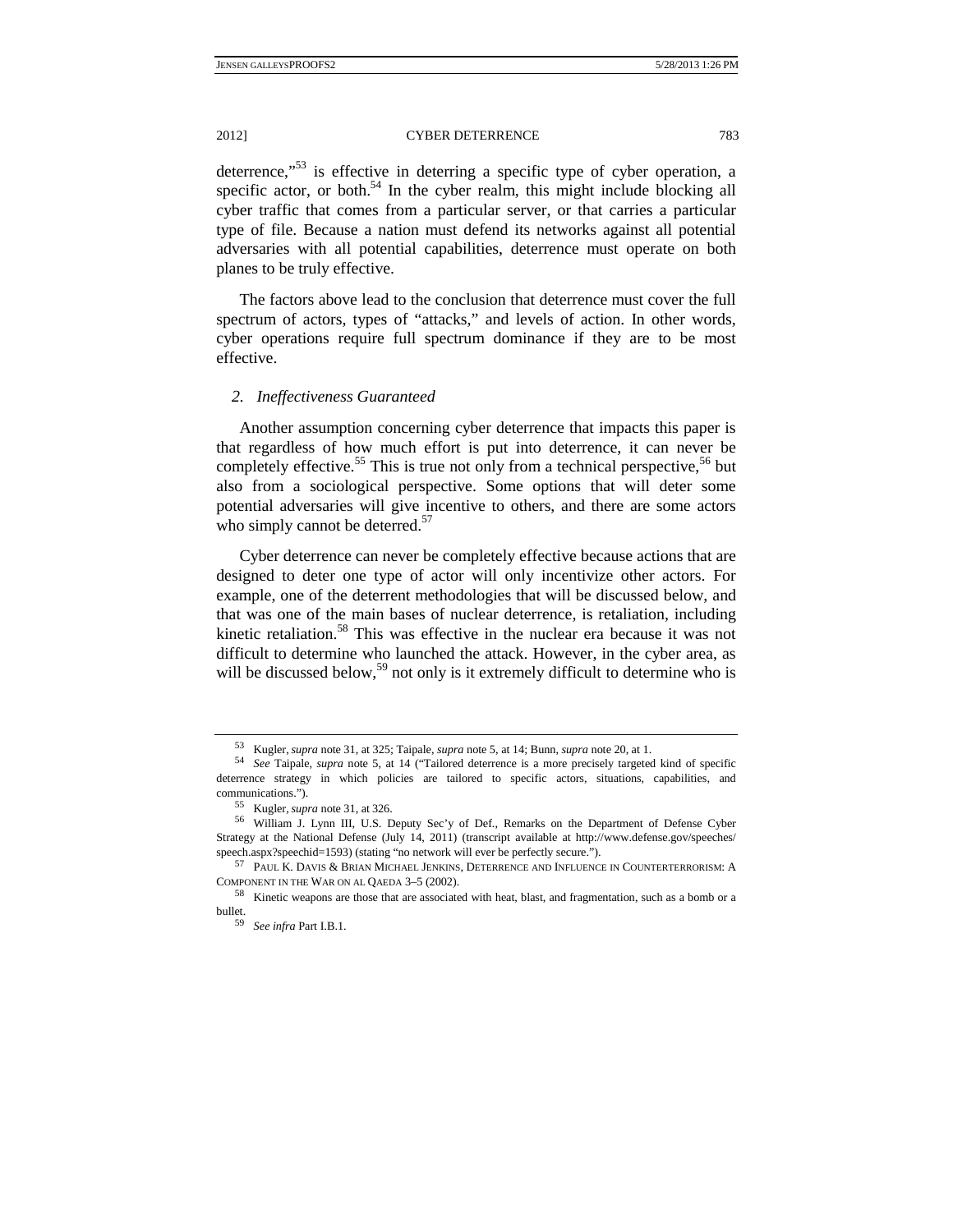initiating the cyber incident, but it is also possible to "spoof" your cyber activity and make it appear that the incident was caused by someone else.<sup>6</sup>

These inherent aspects of cyber operations would allow one entity to conduct a significant cyber operation on a target and then make it appear as if the operation were done by a third entity.<sup>61</sup> The target nation, in an attempt to respond and deter, might unleash a devastating cyber or kinetic attack on the "framed" entity, causing undeserved destruction.<sup>62</sup> In this way, cyber and kinetic retaliation may deter some entities from conducting cyber attacks against certain cyber-capable entities but could ironically incentivize others to conduct such operations, if they could mask or spoof their operation to look like someone else.<sup>63</sup>

A final aspect of the assumption of ineffectiveness of cyber deterrence is that some with cyber capabilities can never be deterred. As a matter of social theory<sup>64</sup> and historical precedent,<sup>65</sup> it seems clear that some individuals are so committed to a certain course of violent action that no methods of deterrence can be truly effective.<sup>66</sup> Rogue states, terrorists,  $67$  and suicide bombers represent a stark example, $68$  though some theorists argue that even these categories of attackers can be deterred in some way.<sup>69</sup> If individuals or entities are willing to commit suicide to accomplish their purposes, it must be assumed that a similarly committed individual, who can accomplish the same death or

<sup>60</sup> *China, Not India, Behind Cyber Attacks: US*, HINDUSTAN TIMES (India) (Jan. 21, 2012), http://www. hindustantimes.com/world-news/Europe/China-not-India-behind-cyber-attack-US/Article1-800051.aspx

<sup>(</sup>reporting an attack that was initially claimed to be from India, but actually was likely arranged by China). 61 *Id.*

<sup>62</sup>*See* Christopher Joyner & Catherine Lotrionte, *Information Warfare as International Coercion: Elements of a Legal Framework*, 12 EUR.J. INT'L L. 825, <sup>859</sup> (2001). 63 *See* Charles Arthur, *China 'Targeted 48 Chemical and Military Companies in Hacking Attack*,*'*

GUARDIAN (Nov. 1, 2011), http://www.guardian.co.uk/technology/2011/nov/01/china-hacking-chemicalmilitary-companies (reporting attacks that came from a Chinese national that was hacking from within the United States); *Alert SA07-303A): Federal Trade Commission Reports Spoofed Email* (Oct. 30, 2007), http://

www.us-cert.gov/cas/alerts/SA07-303A.html. 64 DAVIS & JENKINS, *supra* note 57, at 3–5. 65 Bruce Hoffman, *The Logic of Suicide Terrorism*, ATLANTIC (June 2003), http://www.theatlantic.com/ magazine/archive/2003/06/the-logic-of-suicide-terrorism/2739.

<sup>&</sup>lt;sup>66</sup> DAVIS & JENKINS, *supra* note 57, at 3–7; Hoffman, *supra* note 65.<br><sup>67</sup> Lynn, *supra* note 56 (Deputy Secretary of Defense William J. Lynn, III, remarking that terrorists and rogue states are more difficult to deter)

<sup>&</sup>lt;sup>68</sup> Twin Suicide Bombers Kill 27 in Syrian Capital, CBS NEWS (Mar. 17, 2012), http://www.cbsnews. com/8301-202\_162-57399452/twin-suicide-bombers-kill-27-in-syrian-capital. 69 Kugler, *supra* note 31, at 338; Bunn, *supra* note 20, at 3.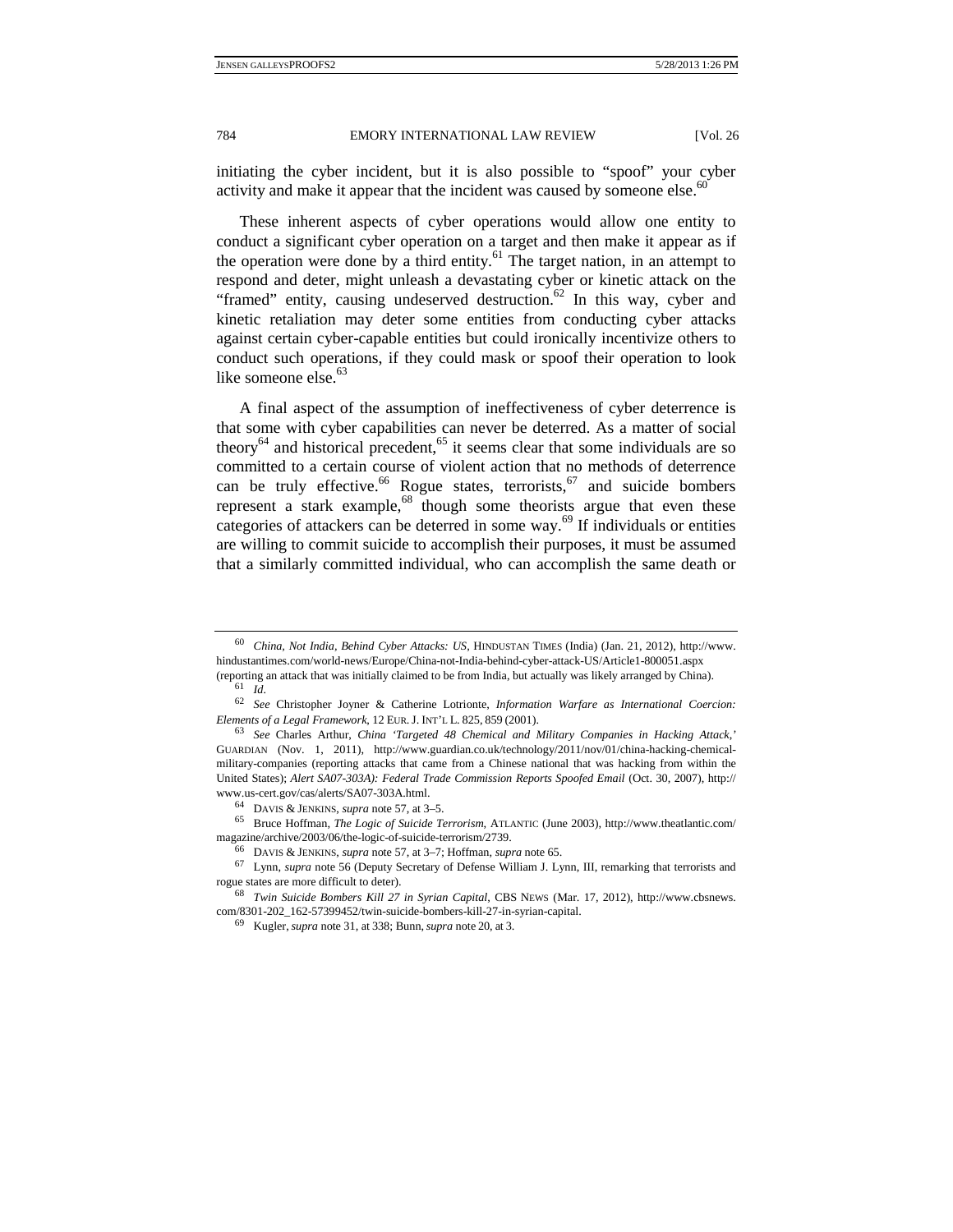destruction by means of cyber operations with no immediate personal risk, is similarly not deterrable.

## *B. Overarching Issues*

In addition to assumptions, there are several overarching issues that, while vital to truly understanding the legal issues surrounding cyber deterrence, cannot be fully explored in this Article. However, a brief mention of them will be helpful here.

#### *1. Attribution*

One of the most vexing problems associated with cyber operations is the issue of attribution. This problem has been highlighted in numerous reports and writings.<sup>70</sup> It revolves around the ability of a victim to identify the "attacker." As one commentator has written, "[o]ur continuing inability to attribute attacks is tantamount to an open invitation to those who would like to do us harm, whatever their motives. $"$ <sup>71</sup>

Because of the nature of the Internet, combined with the sophistication of many attackers, many of the most significant cyber incidents are still unattributed.<sup>72</sup> Ultimately, even determining the computer that generated the cyber operation does not answer the attribution question unless there is some way of knowing for certain who was using the computer.<sup>73</sup> An attack that can be traced to a Chinese government computer in the basement of a Chinese government building does not ensure that a Chinese government agent was operating on behalf of the Chinese government.<sup>74</sup> Rather, it may be a rogue

<sup>70</sup> *See, e.g.*, LIBICKI, *supra* note 22, at 43–51; Hollis, *supra* note 6, at 397–404; Todd C. Huntley, *Controlling the Use of Force in Cyber Space*, 60 NAVAL L. REV. 1, 34–35 (2010). Jonathan Soloman, *Cyberdeterrence Between Nation-States Plausible Strategy or a Pipe Dream?*, 5 STRATEGIC STUD. Q. 1, 5–10

<sup>(2011). 71</sup> Harry D. Raduege, Jr., *The View from the United States: Fighting Weapons of Mass Disruption: Why America Needs a "Cyber Triad*,*" in* GLOBAL CYBER DETERRENCE,*supra* note 12, at 3, 4. 72 *See* Lesley Swanson, *The Era of Cyber Warfare: Applying International Humanitarian Law to the* 

*<sup>2008</sup> Russian–Georgian Cyber Conflict*, 32 LOY. L.A. INT'L & COMP. L. REV. 303, 319 (2010); *cf.* Hollis, *supra* note 6, at 378 ("In reality . . . anonymity, not attribution, prevails. Current information technology makes it difficult to identify the actual server from which an attack (or exploit) originates, let alone its perpetrators."). 73 *See* Hollis, *supra* note 6, at 378; Arthur, *supra* note 63; Adam Segal, *A Chinese View on Why Cyber* 

*Deterrence Is So Hard*, COUNCIL ON FOREIGN REL. (Jan. 11, 2012), http://blogs.cfr.org/asia/2012/01/11/achinese-view-on-why-cyber-deterrence-is-so-hard/. 74 *See* Grigoriev, *supra* note 44, at 6 (stating that "it is often very difficult to reliably determine precisely

what country such [military cyber attacks] were carried out from. And even if the country is identified, it is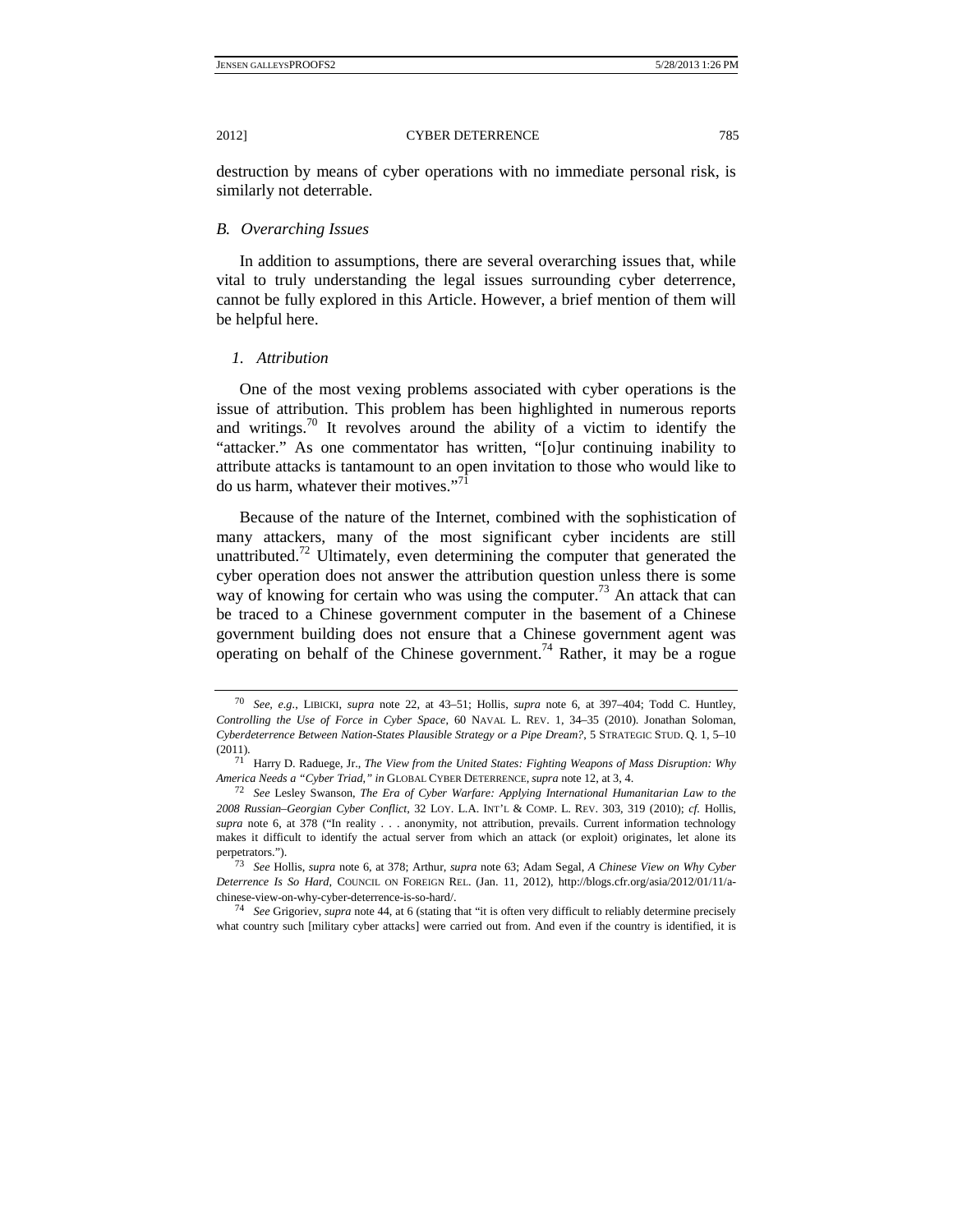Chinese actor or even an agent of a third country trying to make it appear as if the Chinese generated the attack.<sup>75</sup>

The inability to promptly attribute cyber operations provides significant legal hurdles to effective deterrence. Until the victim knows who is assaulting his computer systems, it is difficult to know how to deter them. It is always possible for the victim to unplug the attacked system from the Internet,  $\frac{7}{6}$  but if that is a target's only response, deterrence is not playing an effective role.

Given the difficulties just discussed, two other important factors must be considered concerning deterrence. First, despite the fact that many attacks remain unattributed, $^{77}$  with sufficient time and resources, many attacks can be attributed with some degree of certainty.<sup>78</sup> In fact, many now argue that the real issue is not attribution, but "prompt" attribution.<sup>79</sup> Computer forensics will often allow eventual attribution, ${}^{80}$  but by the time of discovery, the window to reasonably respond will be gone.

Second, attribution should probably not be characterized as an "either/or" situation, where one either can correctly attribute or not. In actuality, attribution is more like a spectrum where over time a victim becomes more and more sure of who committed the attack.<sup>81</sup> The political decision for the victim nation then becomes how much attribution is required to take a contemplated action.<sup>82</sup> In other words, does the victim nation feel like it has enough

very difficult to prove that attack was carried out specifically by its armed forces."); *N. Korea's Cyber Warfare Unit in Spotlight After Attack on S. Korean Bank*, YONHAP NEWS AGENCY (May 3, 2011), http://english. yonhapnews.co.kr/national/2011/05/03/78/0301000000AEN20110503010600315F.HTML (finding that an attack originally attributed to hackers in China was in fact committed by North Korean hackers); *see also* 

Segal, *supra* note 73.<br>
<sup>75</sup> Taipale, *supra* note 5, at 23–24.<br>
<sup>76</sup> Zetter, *supra* note 3.<br>
<sup>77</sup> See Hollis, *supra* note 6, at 378; Swanson, *supra* note 72, at 319.<br>
<sup>78</sup> See, e.g., N. Korea's Cyber Warfare Unit in S *cf.* Hollis, *supra* note 6, at 377 (explaining that proponents of regulating cybercrime and cyber war assume that sufficient attribution of the origins of attacks will occur). 79 *E.g.*, Herbert Lin, Chief Scientist, Computer Science and Telecommunications Board, National

Research Council of the National Academies, Remarks at International Conference on Challenges in Cybersecurity: Risks, Strategies, and Confidence Building (Dec. 13, 2011).<br>
<sup>80</sup> See Soloman, *supra* note 70, at 6.<br>
<sup>81</sup> See id. at 6–8.<br>
<sup>82</sup> See id. at 10; Jack Goldsmith, Cybersecurity Treaties: A Skeptical View, HOOV

<sup>(2011),</sup> http://media.hoover.org/sites/default/files/documents/FutureChallenges\_Goldsmith.pdf (explaining that the Information Warfare Monitor chose not to act even though it traced the source of a computer hack to China because it was not fully clear whether a private actor or a government official was responsible for the attack); Lin, *supra* note 79.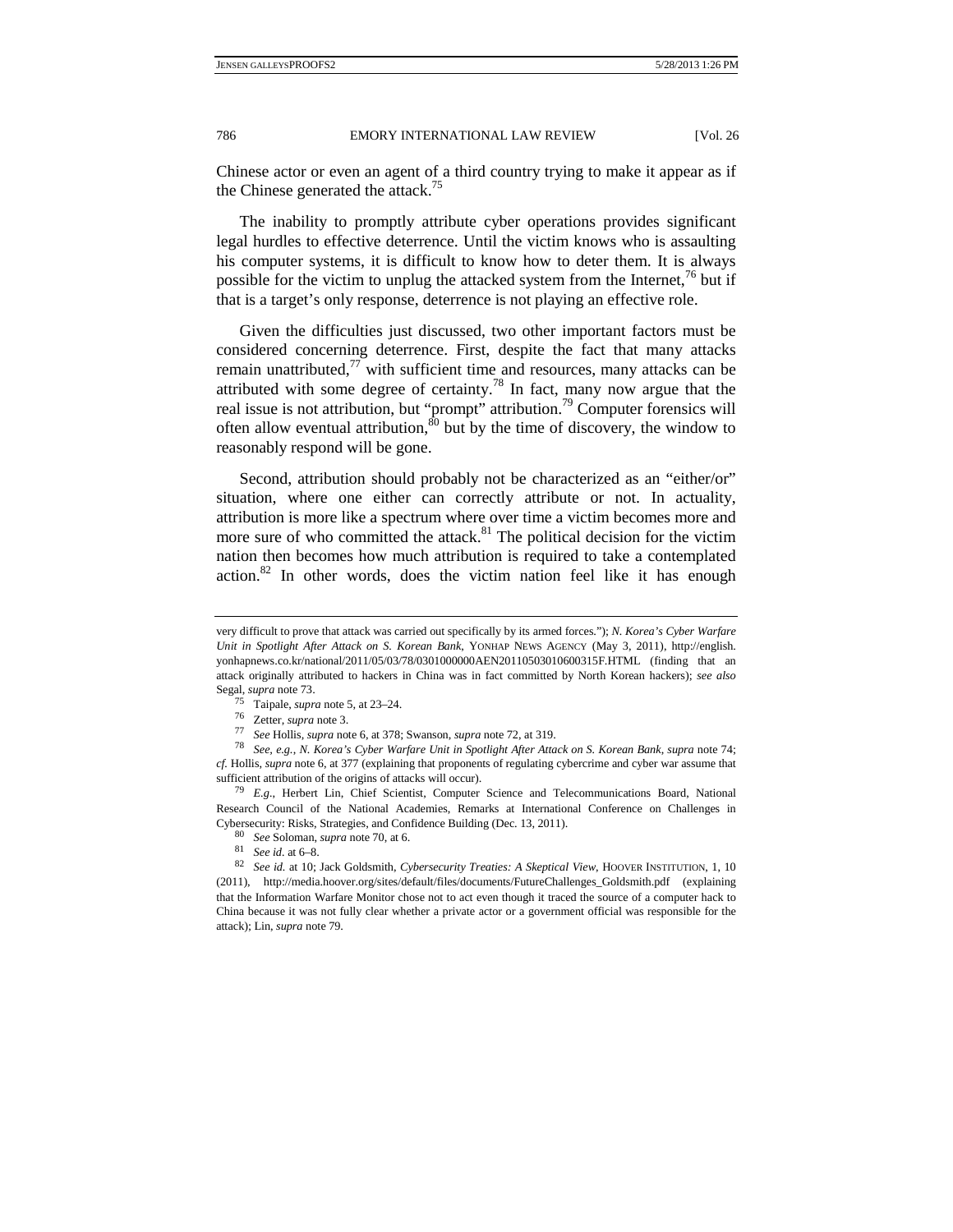attribution to take a specific action? Presumably, less sure attribution would be sufficient for less serious responses. A forceful response would likely require more certain attribution.

It may be that some technological innovation will occur or some structural change will be made to the infrastructure supporting the Internet to make prompt and accurate attribution less difficult, but until then, attribution will continue to be a vexing issue for victims that significantly compromises attempts at deterrence.

# *2. Signaling*

In one of the classic quotes from the movie Dr. Strangelove, which deals with an inadvertent onset of nuclear war, $^{83}$  the Russian ambassador describes Russia's *secret* "Doomsday Machine" which was meant to act as a deterrent to the U.S. nuclear threat.<sup>84</sup> In response, Dr. Strangelove says "of course, the whole point of a Doomsday Machine is lost, if you keep it a secret!"<sup>85</sup> Though dealing with nuclear war, this quote highlights a significant issue in all forms of deterrence, including cyber deterrence—signaling.

Throughout the history of deterrence, the ability to signal one's adversaries was a fundamental principle, both in times of conflict and in times of peace.<sup>86</sup> Floating an aircraft carrier through the straits of Taiwan<sup>87</sup> or holding a parade where a nation displays all of its weaponry<sup>88</sup> were methods of signaling to an adversary both capability and intention.<sup>89</sup> The ability to clearly signal one's capabilities and intentions added clarity to adversarial interactions and allowed

<sup>83</sup> *See* Tim Dirks, *Filmsite Movie Review: Dr. Strangelove, Or: How I Learned to Stop Worrying and Love the Bomb (1964)*, FILMSITE, http://www.filmsite.org/drst.html (last visited Oct. 3, 2012). 84 DR. STRANGELOVE, *supra* note 1. 85 *Id.*

<sup>86</sup> *See* Bunn, *supra* note 20, at 6 ("Whether through words or actions, shaping decisions of opponents does not begin with the crisis; their perceptions may already be well entrenched by then, and it may be difficult to communicate new messages to leaders in protective bunkers. Communications in peacetime are probably more important than words said or actions taken in times of tension."). 87 Patrick E. Tyler, *China Warns U.S. To Keep Away From Taiwan Strait*, N.Y. TIMES, Mar. 18, 1996, at

A3. 88 Tania Branigan & Jonathan Watts, *China Shows Off Military Might at 60th Anniversary Parade*, GUARDIAN (Oct. 1, 2009), http://www.guardian.co.uk/world/2009/oct/01/china-military-60th-anniversaryparade. 89 *Cf.* Bunn, *supra* note 20, at 5 (discussing the need to demonstrate clearly both the capability and the

will to carry out an attack).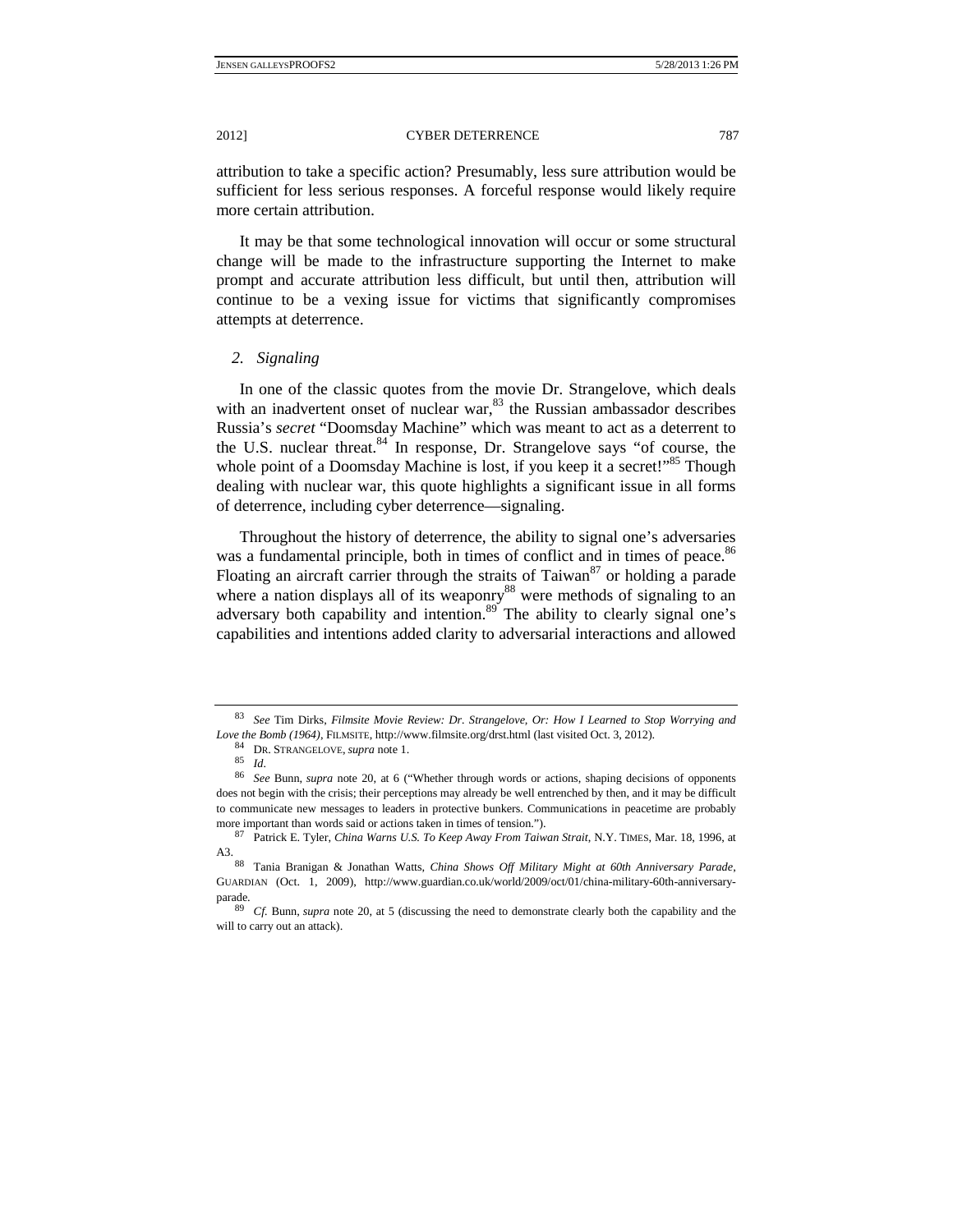greater impact of deterrent options.<sup>90</sup> Signaling in cyber operations is equally important<sup>91</sup> but more difficult for a number of reasons.<sup>92</sup>

First, because attribution is so fundamentally difficult and cloaking an adversary's operations is so beneficial in terms of avoiding a response, openly announcing cyber capabilities is seldom seen as beneficial. $93$  Because anonymity on the Internet is so likely even after a cyber operation, the incentives to signal capabilities or intentions are diminished.<sup>94</sup> With most weapons, the use of the weapons divulges what state is using them; however, states can develop and use their cyber capabilities without the use being attributed to the state, thereby diminishing the benefits of signaling.<sup>95</sup>

Second, unlike many kinetic weapons, most cyber weapons are "single use" weapons. In other words, using a cyber tool, or even displaying it, may make it ineffective.<sup>96</sup> For example, Stuxnet took advantage of several "zero-day exploits."<sup>97</sup> These exploits were unknown defects in a software controller program that allowed the Stuxnet to do the things it did.<sup>98</sup> Once the defects were used, they became known and "patches"<sup>99</sup> were issued which prevented those same exploits from being issued again.<sup>100</sup> In this way, signaling a cyber weapon often makes it ineffective, which is seldom the case with standard kinetic weapons.

Third, signaling a target is equally unhelpful. Though the offense can usually outstrip the defense in cyber operations, $101$  putting an adversary on notice as to which networks or computer systems are the target of penetration or have already been penetrated undermines the attack. It allows the adversary

98 *Id.*

<sup>90</sup> Kugler, *supra* note 31, at 322. 91 LIBICKI, *supra* note 22, at 106. 92 *See* Taipale, *supra* note 5 at 16–18 (discussing cyber signaling and its inherent differences and

difficulties). 93 *Id*. at 27. 94 *Id*. at 22–23. 95 *Id*. 96 *See, e.g.*, Liam Murchu, *Stuxnet Using Three Additional Zero-Day Vulnerabilities*, SYMANTEC OFFICIAL BLOG (Sept. 14, 2010), http://www.symantec.com/connect/blogs/stuxnet-using-three-additionalzero-day-vulnerabilities. 97 *Id.*

<sup>99</sup> U.S. Computer Emergency Readiness Team, *Security Tip (ST04-006): Understanding Patches*, US-CERT, http://www.us-cert.gov/cas/tips/ST04-006.html (last updated July 14, 2009) (defining the term "patches"). 100 Murchu, *supra* note 96. 101 Taipale, *supra* note 5, at 26.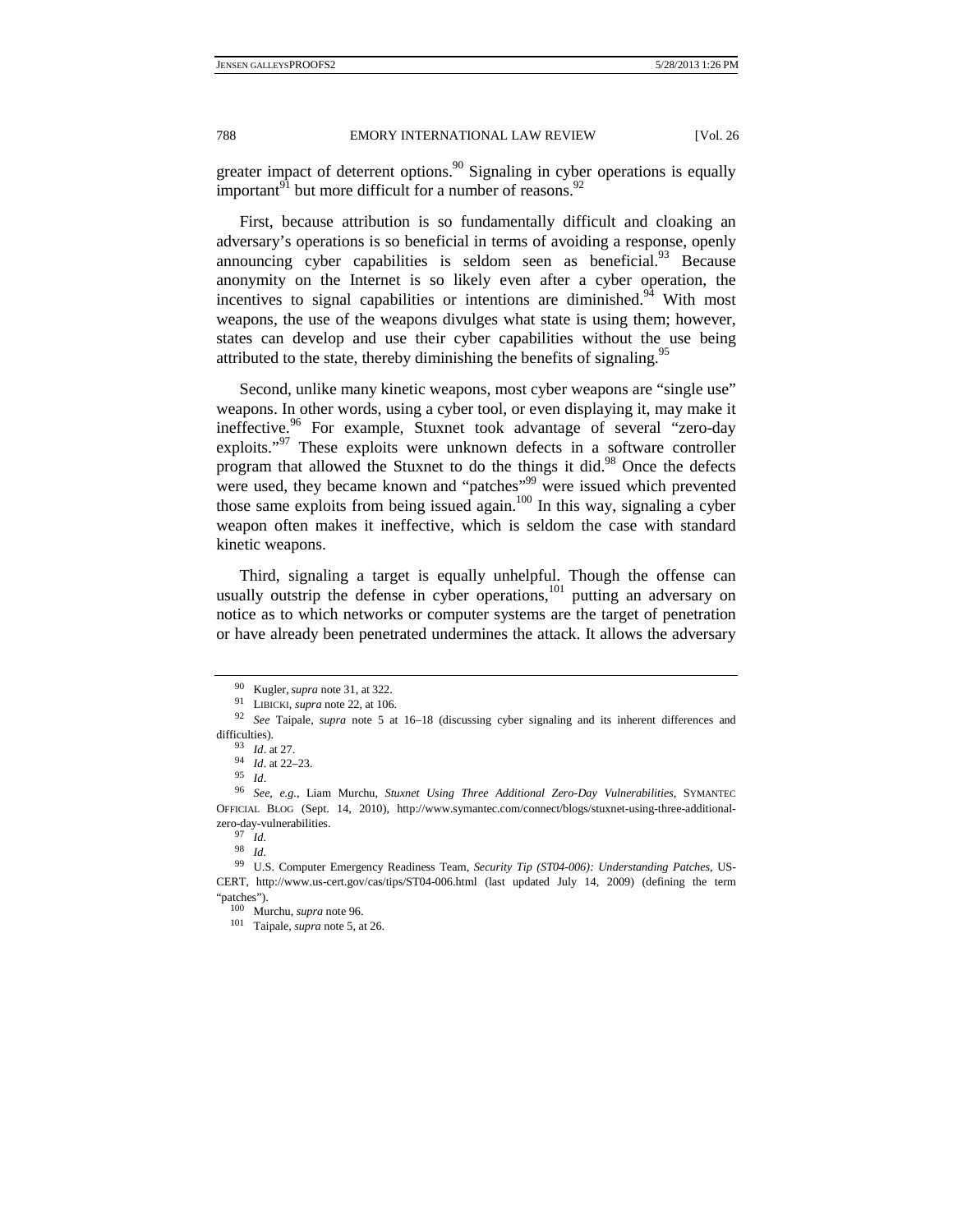2012] CYBER DETERRENCE 789

to safeguard information, evict the attacker from the system, or prepare some other means of foiling the compromise of the target system or network.102 Though there is some similarity here in non-cyber operations, the speed with which an adversary can move an intended target to a different platform, such as a different server, is generally much faster in the cyber world.

Together, these three factors make signaling less effective as a means of creating clarity in the relationship and interactions of potential cyber adversaries. While signaling can still play a role, $^{103}$  it appears to be diminished in comparison with more traditional means of deterrence.

# *3. Time and Scale*

Time and scale of potential malicious cyber operations are also significant overarching issues that affect cyber deterrence. It is often said that the most dangerous cyber attack is the one that has not yet been discovered.<sup>104</sup> The fact that an adversary has infiltrated a network is alarming enough; finding out that he has been there for several years without anyone knowing is much more problematic. And in cyber operations, an adversary can exfiltrate as much data in minutes as it would take a human spy to sneak out in years. The sheer speed at which cyber operations can occur make them fundamentally different than traditional operations.<sup>105</sup>

One of the unique aspects of the Internet is that it is generally easier to act offensively than to defend. This is especially true in the milliseconds of time in which cyber operations occur. Just as it is much easier to build a cannonball and find the single point of weakness in the fortifications than it is to build impregnable walls that surround the entire city, $106$  it is axiomatic that it is easier to find an individual weakness in a network or system than it is to

<sup>102</sup>*See generally id.* at 21–28. 103 Kugler, *supra* note 31, at 332. 104 Bill Gertz, *China Blocks U.S. from Cyber Warfare*, WASH. TIMES (May 12, 2009), http://www. washingtontimes.com/news/2009/may/12/china-bolsters-for-cyber-arms-race-with-us/

<sup>(</sup>quoting Joel Brenner, the head of U.S. counterintelligence, saying "I worry more about attacks we can't even see."). 105 Gary Brown, Colonel, Staff Judge Advocate U.S. Cyber Command, Keynote Address at The Internet

*in Bello*: Cyber War, Ethics, & Policy (Nov. 18, 2011) (summary available at http://www.law.berkeley.edu/

<sup>12032.</sup>htm). 106 Helen Starkweather, *Endangered Site: Famagusta Walled City, Cyprus*, SMITHSONIAN MAG. (March 2009), http://www.smithsonianmag.com/travel/Endangered-Cultural-Treasures-Famagusta-Walled-City-Cyprus.html (discussing the use of cannonballs to penetrate city walls).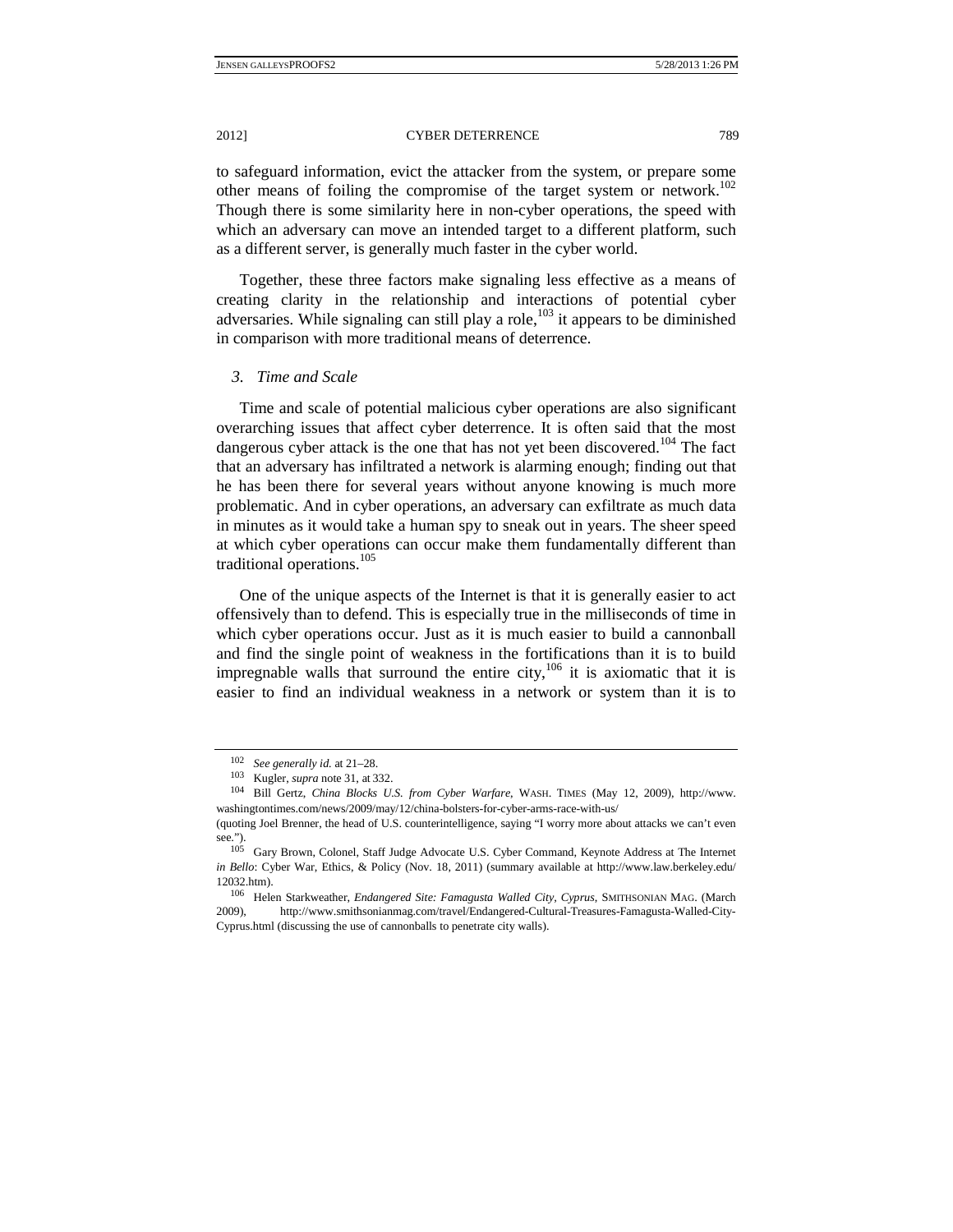defend the entire network or system.<sup>107</sup> This fact creates a sense of near hopelessness in some, particularly in the business world, who decide it would cost more to secure their networks than they would gain from the security.<sup>108</sup> In a purely economic model, it is unsurprising that some would choose the path of least expense.<sup>109</sup>

Like time, the scale of a malicious cyber operation must be conceived of differently than typical kinetic operations. In the milliseconds it takes to conduct an attack, the scale of the damage can be immense. There is a spectrum across which cyber operations may be categorized, with the "pinprick attack"<sup>110</sup> on one end and Richard Clarke's "electronic Pearl Harbor"<sup>111</sup> on the other. Great debate rages about the likelihood and effectiveness of either scenario.<sup>112</sup> However, from a deterrence perspective, the resolution matters little in the short term, as a nation committed to deterrence must prepare for and defend against both extremes, as well as all scenarios between the two ends of the spectrum. Similarly, while each different methodology requires a different deterrent to be truly effective, $113$  each will also raise separate legal issues.<sup>114</sup>

# *4. Necessity*

Finally, it is important to mention briefly the doctrine of necessity. Under the law that regulates initiation of hostilities, or jus ad bellum, the doctrine of necessity is a requirement for any self-defense response to an armed attack.<sup>115</sup> While the practical application of these principles to cyber operations is of

<sup>107</sup> *See* Lingyu Wang et al., *Minimum-cost Network Hardening Using Attack Graphs*, 29 COMPUTER COMM. 3812, 3812 (2006). 108 *See* Peter Lichtenbaum & Melanie Schneck, *The Response to Cyberattacks: Balancing Security and* 

*Cost*, 36 INT'L Law. 39, 48 (2002). 109 *Cf.* Tyler Moore, *Introducing the Economics of Cybersecurity: Principles and Policy Options*, *in*

COMMITTEE ON DETERRING CYBERATTACKS, NATIONAL RESEARCH COUNCIL OF THE NATIONAL ACADEMIES, PROCEEDINGS OF A WORKSHOP ON DETERRING CYBERATTACKS 9–22 (2010) (proposing several ideas to incentivize better deterrent methodologies, including cyber insurance). 110 Antoine Lemay, Jose M. Fernandeza & Scott Knight, *Pinprick Attacks, A Lesser Included Case?, in*

CONFERENCE ON CYBER CONFLICT PROCEEDINGS 183, 190 (Christian Czosseck & Karlis Podins eds., 2010).<br><sup>111</sup> Kakutani, *supra* note 49, at C1.<br><sup>112</sup> Paul Roberts, *Despite Intrusions, Chances of US-China Cyberwar Are Small*,

SECURITY NEWS SERV. (March 1, 2012), https://threatpost.com/en\_us/blogs/despite-intrusions-chances-us-

china-cyber-war-are-small-030112. 113 *See supra* notes 110–11. 114 *See supra* notes 110–11. 115 Craig J.S. Forrest, *The Doctrine of Military Necessity and the Protection of Cultural Property During Armed Conflicts,* 37 CAL. W. INT'L L.J. 177, 179 (2007).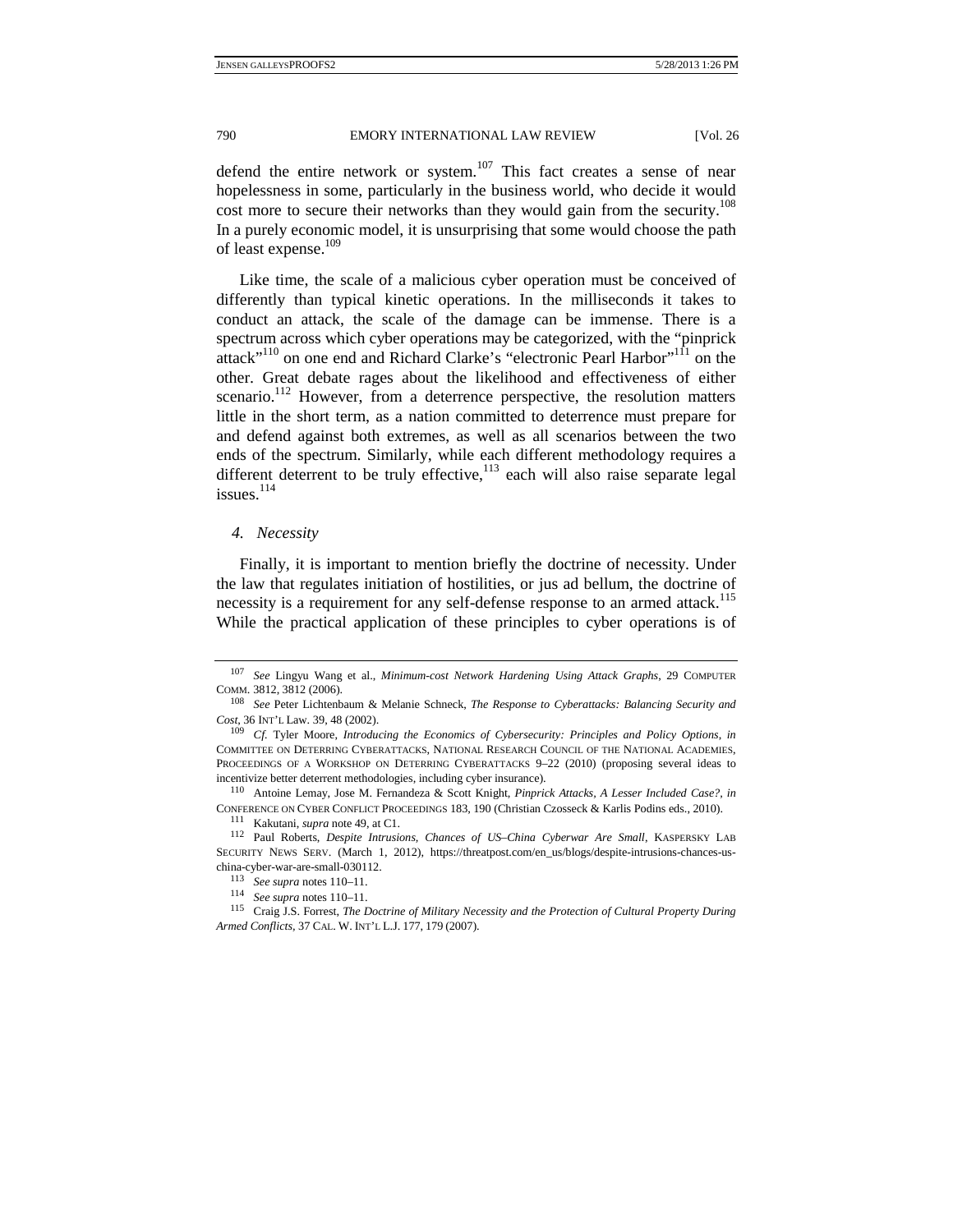great debate and beyond the scope of this Article, the doctrine of necessity is directly affected by deterrence.

Although there are several theories of how to determine whether a cyber attack has occurred, the most prominent theory involves looking at the results of the attack.116 Generally, if the threshold of attack is crossed, the doctrine of necessity acts to limit the scope of the response in self-defense by the victim state to that amount of force necessary to counter the threat.<sup>117</sup> In other words, when a victim state is justifying its response to the armed attack, the victim state must demonstrate why the response is necessary and that stopping the attack cannot be accomplished by lesser means.<sup>118</sup>

The theories of deterrence discussed below could actually remove the ability of a victim state to justify a response because they would remove the necessity to respond. For example, one theory of deterrence is for a nation to have such redundancy in its systems that an attack, which might otherwise have significant effects on the targeted system, would not have the intended effects.<sup> $119$ </sup> Because there would be no actual impact, there would also be no necessity for the victim to respond in order to restore operations.

As a matter of law, the victim nation could not justify a response as necessary if nothing resulted from the attack.<sup>120</sup> Even if deterrence were only able to mitigate the attack, the doctrines of necessity and proportionality<sup>121</sup> would restrict the legal responses available to the victim. This is certainly not a justification to forego deterrence, but it is a significant issue that must be accounted for by a nation in its various approaches to deterring adversaries.

\* \* \*

<sup>116</sup> *See* Michael N. Schmitt, *Wired Warfare: Computer Network Attack and Jus in Bello*, 84 INT'L REV. RED CROSS 365, 373–75, 378 (2002); Paul A. Walker, *Rethinking Computer Network 'Attack': Implications for Law and U.S. Doctrine*, 1 NAT'L SECURITY L. BR., no. 1, 2011, at 33, 45–47.<br><sup>117</sup> Jasmine Moussa, *Can Jus Ad Bellum Override Jus In Bello? Reaffirming the Separation of the Two* 

*Bodies of Law*, 90 INT'L REV. RED CROSS 963, 973–74 (2008). 118 *See id*. 119 *See* Taipale, *supra* note 5, at 36. 120 *See id.* at 35.

<sup>121</sup> Protocol Additional to the Geneva Conventions of 12 August 1949, and Relating to the Protection of Victims of International Armed Conflicts art. 51, *adopted* June 8, 1977, 1125 U.N.T.S. 3 [hereinafter Protocol I]; *see also* DEP'T OF THE ARMY, FIELD MANUAL No. 27-10: THE LAW OF LAND WARFARE para. 41, app. A at v (Supp. 1976); Michael N. Schmitt, *Military Necessity and Humanity in International Humanitarian Law: Preserving the Delicate Balance*, 50 VA. J. INT'L L. 795, 804–05, 2010. *But see* James Adams, *Virtual Defense*, 80 FOREIGN AFF., May–June 2001, at 98, 110 (arguing that it is unclear how the law of proportionality applies to information warfare).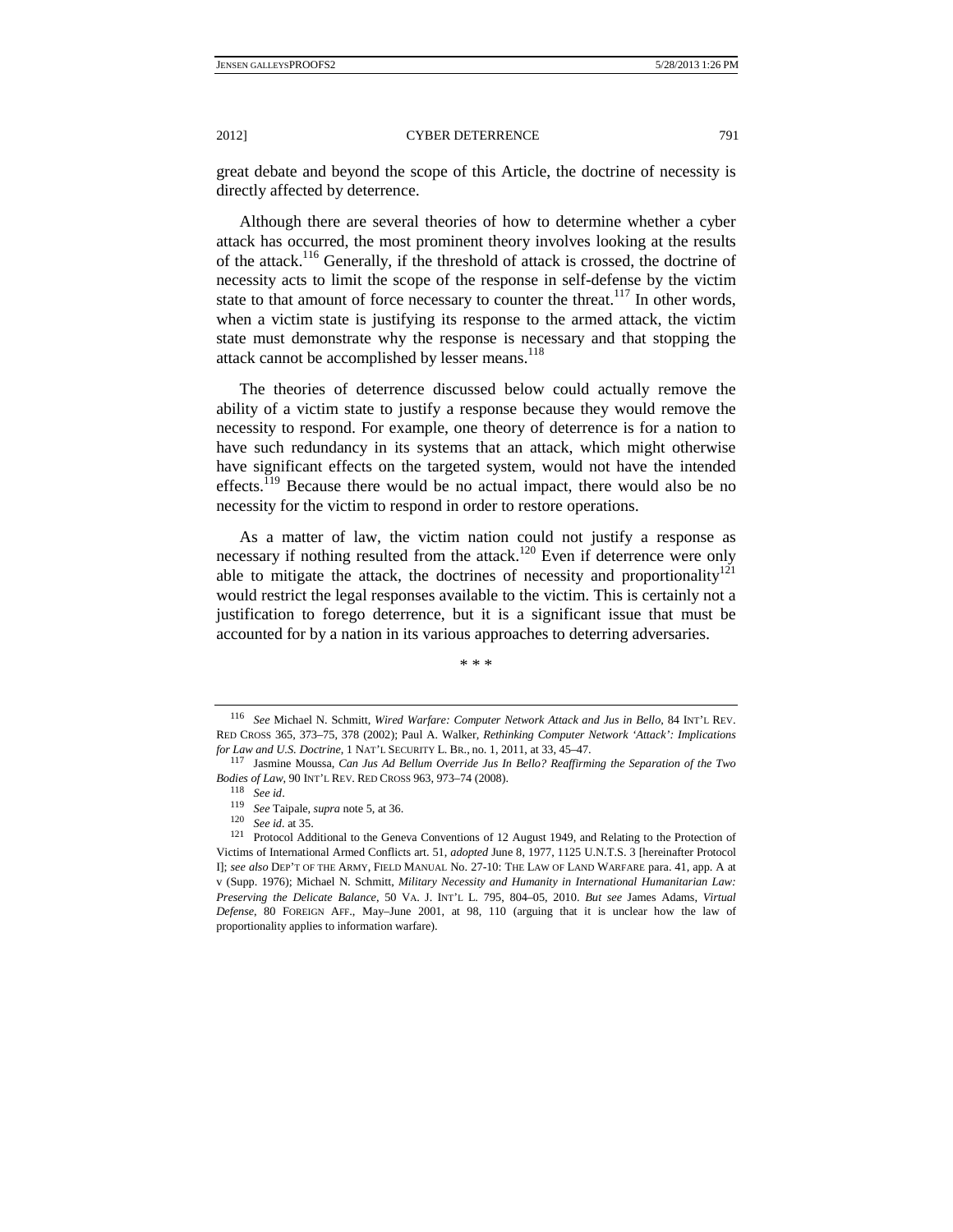Despite these important issues, applying deterrence through and against cyber operations is vital to national security. Accounting for the assumptions and working through the issues will be a necessary hazard for nations, but the benefits of applying a full-spectrum cyber deterrent will be worth the trouble.

## II. CYBER DETERRENCE

# *The Internet was not designed with the goal of deterrence in mind.*<sup>122</sup>

Cyber deterrence can and should be an active part of national security strategy. Because of their unique nature, cyber operations provide an expanded view of cyber deterrence, one that includes many of the historical notions of deterrence but which may only slightly resemble the deterrence efforts of the Cold War. This Part will be divided into two broad categories of cyber deterrence: A) Retaliation and B) Denying the benefit of the attack. Within these two categories, the Article will define and analyze six approaches to cyber deterrence and their attending legal issues.<sup>123</sup>

# *A. Retaliation*

The threat of retaliation, when coupled with the present capability and apparent will to do so, can be a great deterrent to many potential actors.<sup>124</sup> Such a strategy was the foundation of U.S. deterrence policy during the Cold War<sup>125</sup> and continues to be a significant aspect of current U.S. deterrence policy.<sup>126</sup> Not all potential foes will be completely deterred by the threat of a response, but because many may, it is a vital aspect of deterrence. This is also true of cyber deterrence. Two specific aspects of retaliation deserve study here. First, retaliation to a cyber incident may come in the form of striking back at

<sup>122</sup> David D. Clark & Susan Landau, *Untangling Attribution*, *in* PROCEEDINGS OF A WORKSHOP ON DETERRING CYBERATTACKS 25, 25 (Comm. on Deterring Cyberattacks, Nat'l Research Council of the Nat'l Acads. eds., 2010). 123 *See* Geers, *supra* note 28, at 299 (dividing cyber attack deterrence strategies into two categories: denial

and punishment. Each category has three basic requirements: 1) capability; 2) communication; and 3) credibility). *But see* Taipale, *supra* note 5, at 4 (dividing his discussion of cyber deterrence into the following categories: 1) penalty; 2) futility; 3) dependency; and 4) counter-productivity).<br><sup>124</sup> Taipale, *supra* note 5, at 44.<br><sup>125</sup> Kugler, *supra* note 31 at 321–24; Willie Curtis, *National Missile Defense: A Retreat from Dr.* 

*Strangelove or How I Learn to Stop Worrying and Love MAD*, 36 NEW ENG. L. REV. 795, 797 (2002). 126 *See* NEW DETERRENT WORKING GROUP, US NUCLEAR DETERRENCE IN THE 21ST CENTURY: GETTING

IT RIGHT 38–39 (2009).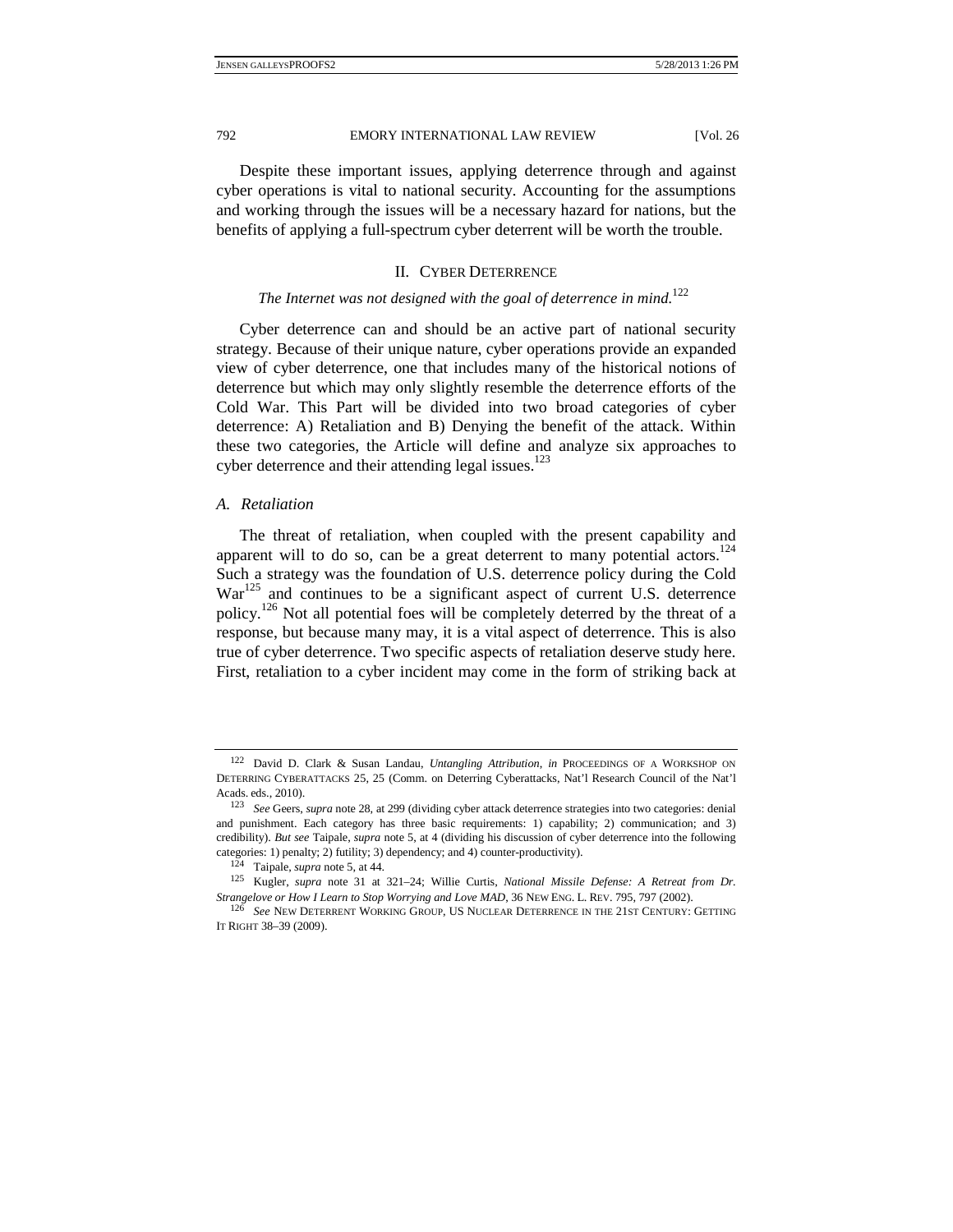the perpetrator, to include the use of force.<sup>127</sup> Such a response is lawful in many cases, though there are attending legal issues.<sup>128</sup> Second, retaliation can also be based on a law enforcement paradigm and be characterized by potential legal actions, such as criminal or civil liabilities and penalties. These two means of deterrence will be discussed next.

# *1. Strike Back*

The ability to strike an adversary in response to an attack that is imminent or has already commenced was the backbone of nuclear deterrence. Often referred to as Mutually Assured Destruction, $129$  this doctrine in its most basic form relied on the threat of such a devastating attack against an opponent's complete civilization that there was no need to exercise defense.<sup>130</sup> In other words, the threat of such a devastating response can alter the cost-benefit analysis and convince others not to attack.

# *a. Response to a Cyber Attack*

In response to a cyber attack, a state can consider, plan on, and signal the full spectrum of responses.<sup>131</sup> Promised kinetic response, even nuclear response, remains an option as a deterrent to cyber warfare. The potential for responses based on misunderstandings has prompted the United States to engage with both Russia and China concerning the establishment of a cyber version of the nuclear "hotline," where one country could forewarn the other of either unintended acts or intended acts that were not meant as aggressive.<sup>132</sup>

Similarly, the recent National Security Strategy for Cyberspace stated that:

When warranted, the United States will respond to hostile acts in cyberspace as we would to any other threat to our country . . . . We reserve the right to use all necessary means—diplomatic, informational, military, and economic—as appropriate and consistent

<sup>127</sup> Jeremy A. Rabkin & Ariel Rabkin, *To Confront Cyber Threats, We Must Rethink the Law of Armed Conflict*, HOOVER INSTITUTION, 1, 3 (2012), http://media.hoover.org/sites/default/files/documents/Emerging Threats\_Rabkin.pdf.

<sup>&</sup>lt;sup>128</sup> *Id.* **RUMBLE,** *supra* note 19, at 42, 71 (explaining mutually assured destruction in nuclear deterrence).

<sup>&</sup>lt;sup>130</sup> Henry S. Rowen, *Introduction* to GETTING MAD: NUCLEAR MUTUAL ASSURED DESTRUCTION, ITS ORIGINS AND PRACTICE 1, 3 (Henry D. Sokolski ed., 2004).<br><sup>131</sup> *But see* Tang & Zhang, *supra* note 12, at 1 (arguing that retaliation is ineffective in the cyber realm).<br><sup>132</sup> *See* Ellen Nakashima, *U.S., Russia May Use* 

<sup>2012,</sup> at A1; *see also* Adam Segal, *U.S., China Butt Cyber Heads*, DIPLOMAT (June 19, 2012), http:// thediplomat.com/china-power/u-s-china-butt-cyber-heads.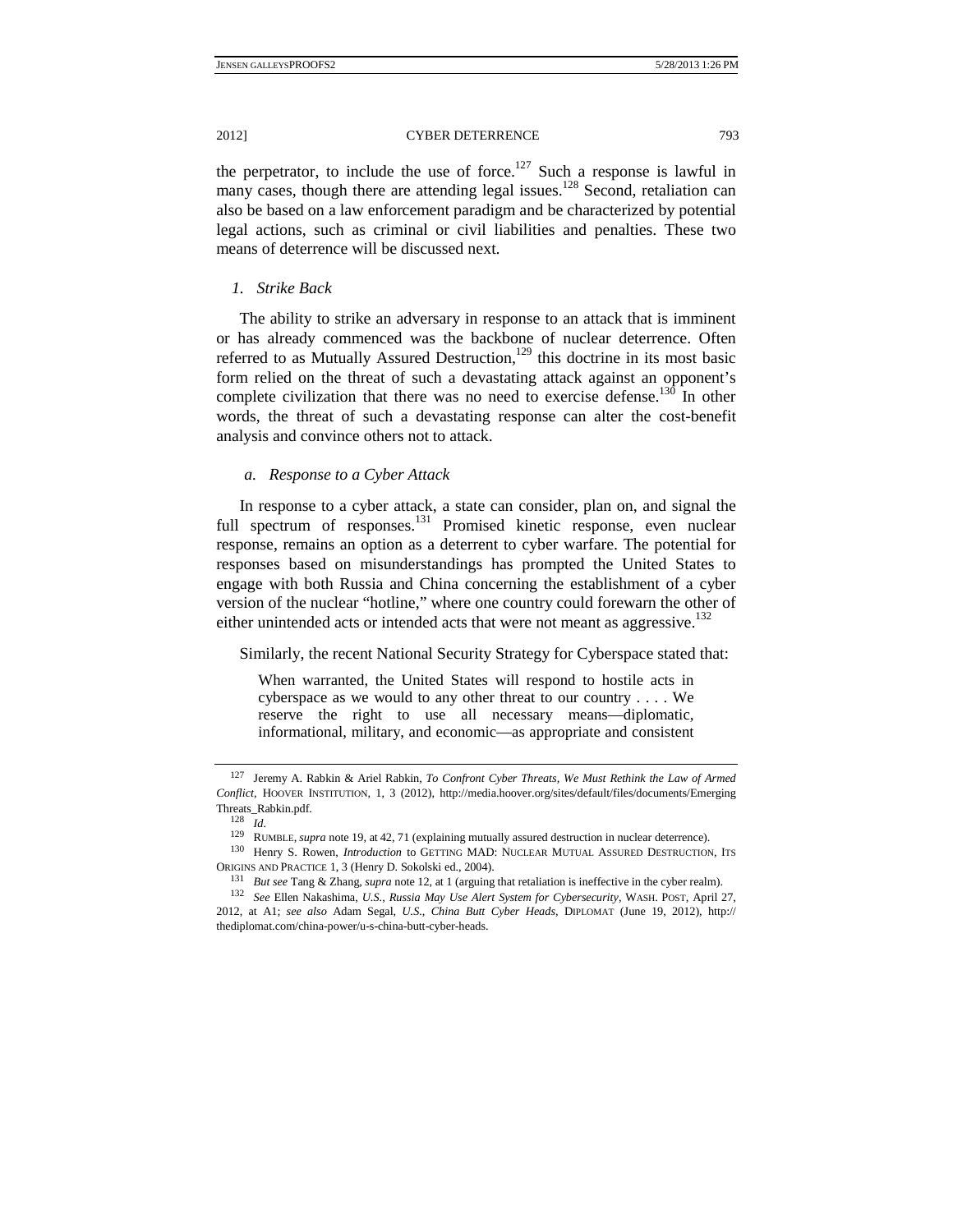with applicable international law, in order to defend our Nation, our allies, our partners, and our interests. In so doing, we will exhaust all options before military force whenever we can; will carefully weigh the costs and risks of action against the costs of inaction; and will act in a way that reflects our values and strengthens our legitimacy, seeking broad international support whenever possible.<sup>133</sup>

While this statement was controversial when made,  $134$  there is no doubt of its legality.<sup>135</sup> Neither international law nor the law of armed conflict requires a response in kind, as long as the response is proportional, as will be discussed below.

The idea of using a kinetic response to a cyber attack is not new and has been discussed in the literature.<sup>136</sup> It seems clear that while most commentators agree in principle, they acknowledge that responding kinetically to a cyber attack raises a number of valid concerns. With the difficulties of attribution discussed above and the ability to spoof the identity of the attacker, a kinetic response carries with it some risks.<sup>137</sup> Besides the attribution issue, a kinetic

INTERNATIONAL LEGAL ISSUES IN INFORMATION OPERATIONS 21 (1999), *available at* http://www.au.af.mil/au/

<sup>133</sup> EXEC. OFFICE OF THE PRESIDENT, INTERNATIONAL STRATEGY FOR CYBERSPACE 2 (2011), *available at*  http://www.whitehouse.gov/sites/default/files/rss\_viewer/internationalstrategy\_cyberspace.pdf; *see also* Kevin Chilton & Greg Weaver, *Waging Deterrence in the Twenty-First Century*, STRATEGIC STUD. Q., Spring 2009, at 31, 39. 134 Tom Gjelten, *Pentagon Strategy Prepares For War in Cyberspace*, NPR (July 15, 2011), http://

www.npr.org/2011/07/15/137928048/u-s-military-unveils-cyberspace-strategy. Additionally, the author attended an international cyber conference in Singapore shortly after the announcement was made and was literally accosted by representatives of other governments for greater explanation of this policy statement.<br><sup>135</sup> See infra Part II.A.1.b; cf. Hathaway et al., *supra* note 5, at 841 (arguing that states may respond with

armed force to a cyber attack pursuant to Article 51 of the United Nations Charter if the effects of the attack are equivalent to those of a conventional armed attack); Adam Segal, *Policy Innovation Memorandum No. 2*, COUNCIL ON FOREIGN REL. (Nov. 14, 2011), http://i.cfr.org/content/publications/attachments/Policy\_ Innovation\_Memo2\_Segal.pdf (arguing that most countries would accept that cyber attacks with "kinetic effects" could be met with kinetic responses). *But see* Jack Goldsmith, *General Cartwright on Offensive Cyber Weapons and Deterrence*, LAWFARE (Nov. 28, 2011, 10:27 AM), http://www.lawfareblog.com/2011/11/ general-cartwright-on-offensive-cyber-weapons-and-deterrence (arguing that although armed responses to cyber attacks may be legal, they are unlikely to occur). 136 *See, e.g.*, Huntley, *supra* note 70, at 39 (explaining that cyber attacks that cause physical damage,

injury, or death may be met with a kinetic response); Michael N. Schmitt, *Computer Network Attack and the Use of Force in International Law: Thoughts on a Normative Framework*, 37 COLUM. J. TRANSNAT'L L. 885, 594 (1999) (laying out principles dictating when a kinetic response to a cyber attack may be appropriate); Michael N. Schmitt, *Cyber Operations and the Jus Ad Bellum Revisited*, 56 VILL. L. REV. 569, 575–77, 594 (2011) (arguing that if no other recourse exists to thwart a cyber attack amounting to an armed attack, kinetic options are permissible under the law of self-defense); Matthew C. Waxman, *Cyber-Attacks and the Use of Force: Back to the Future of Article 2(4)*, 36 YALE J. INT'L L. 421, 426–40 (2011) (summarizing the debate over how cyber attacks fit into the armed attack paradigm, if at all). 137 *See* Joyner & Lotrionte, *supra* note 62, at 856; *see also* DEP'T OF DEF., AN ASSESSMENT OF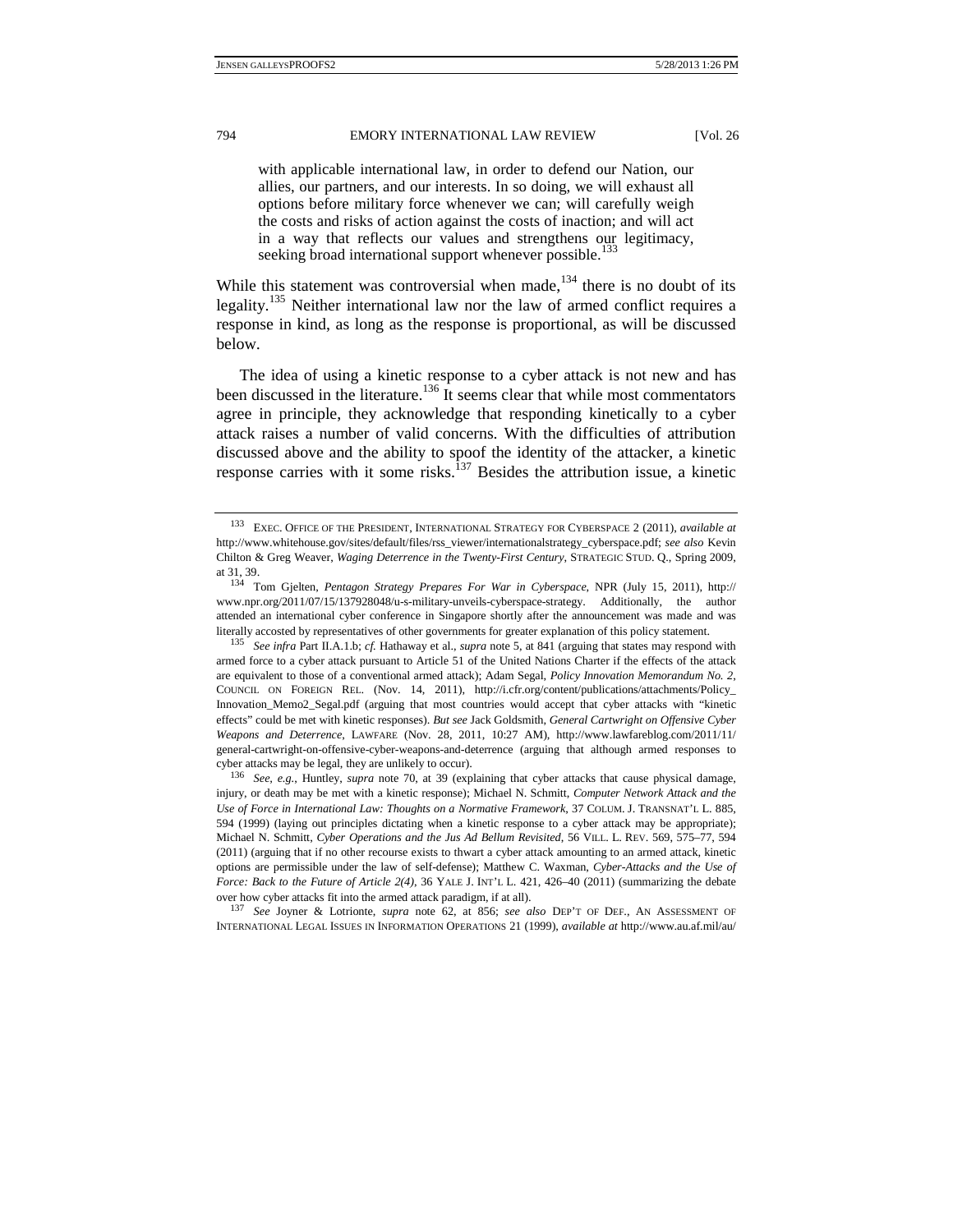response may simply not be fast enough to act as a deterrent before the damage is done.138 Further, a kinetic response may provoke the victim or lead to an escalation.139 These limitations on the value of strike back as a deterrent do not prevent its usefulness but act to encourage states to not rely on one single theory of deterrence.

Additionally, nothing would preclude using cyber means to strike back at an attacker, and this is certainly an assumed possibility. Cyber responses to a cyber attack might be the most effective in some situations.<sup>140</sup> General Alexander recently testified before Congress, "I can assure you that, in appropriate circumstances and on order from the National Command Authority, we can back up [DoD's] assertion that any actor contemplating a crippling cyber attack against the United States would be taking a grave risk."<sup>141</sup> The key point is that, as a matter of signaling deterrence, strike back is not limited to cyber operations and could include the full spectrum of kinetic responses as well.

### *b. Legal Issues*

The legal issues with preparing and signaling a kinetic strike in response to cyber warfare include all the legal issues of a kinetic strike in response to a similar kinetic strike.<sup>142</sup> Because these issues are not unique to cyber conflict, they deserve little attention here except to make three important points concerning "armed attack," necessity and proportional response.

# *i. Armed Attack*

The Charter of the United Nations is the paradigm that governs the use of force by states as well as the legality of a forceful response in self-defense.<sup>143</sup>

awc/awcgate/dod-io-legal/dod-io-legal.pdf; Marco Roscini, *World Wide Warfare—Jus Ad Bellum and the Use*  of Cyber Force, 14 MAX PLANCK Y.B. UNITED NATIONS L. 85, 96 (2010) (Ger.); Goldsmith, *supra* note 134.<br><sup>138</sup> Joyner & Lotrionte, *supra* note 62, at 856.<br><sup>139</sup> *See id.* For example, a country may wish to send a "shot acr

some, but not all, of the attacker's computer systems. OFFICE OF THE GEN, COUNSEL, DEP'T OF DEFENSE, AN ASSESSMENT OF LEGAL ISSUES IN INFORMATION OPERATIONS 20 (1999). 141 *Budget Request for Information Technology and Cyber Operations Programs*, *supra* note 17, at 3

<sup>(</sup>statement of General Keith B. Alexander, Commander, United States Cyber Command).

<sup>142</sup> *See* Schmitt, *Computer Network Attack and the Use of Force in International Law: Thoughts on a Normative Framework*, *supra* note 136, at 913. *See generally id.* at 910–23 (discussing appropriate state responses to varying levels of cyber attack).

 <sup>143</sup> Waxman, *supra* note 136, at 426–27.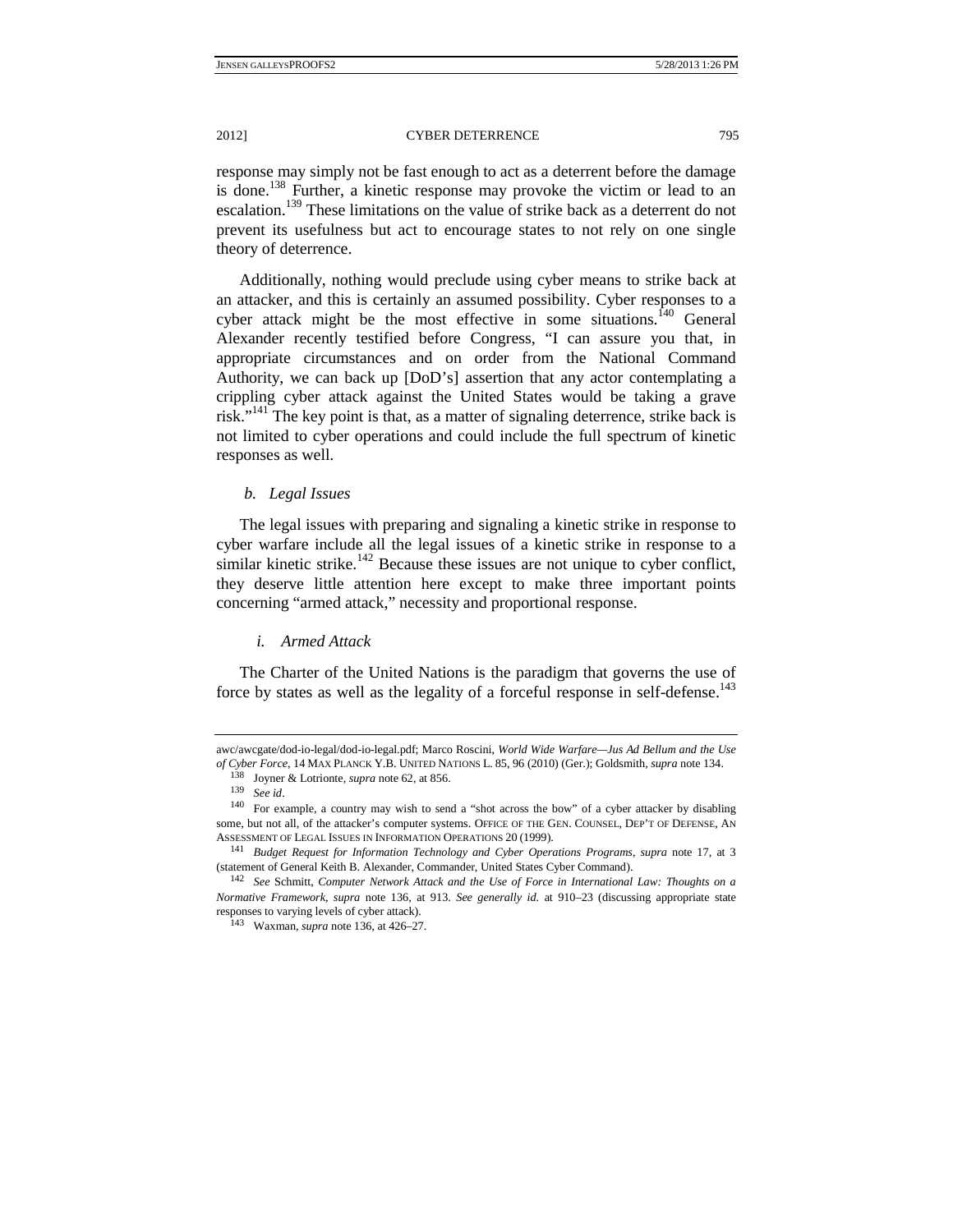Again, it is not necessary to fully explain the paradigm here, but it is necessary to address the issue of "use of force" and "armed attack," two of the key terms in the Charter paradigm. The Charter categorically prohibits "the threat or use of force against the territorial integrity or political independence" of a state.<sup>144</sup> Accordingly, any cyber action that amounts to a use of force is illegal.<sup>145</sup> However, the Charter does not allow a victim of a cyber attack that amounts to a "use of force" to respond in self-defense.<sup>146</sup> Such responses are limited to activities that equate to an armed attack, $147$  a standard clearly indicating a greater quantum of force than a "use of force."<sup>148</sup>

A state's ability to lawfully signal a "strike back" deterrent to cyber attacks would be subject to a determination that a cyber attack not only rose to the level of a use of force, but also an armed attack.<sup>149</sup> While conceivable as a theoretical matter, there has yet to be a reported cyber attack between states that has been acknowledged as even a use of force, let alone an armed attack.<sup>150</sup> The recent Stuxnet attack against Iranian nuclear capabilities, $151$  if found to have been sponsored by a state, is likely the closest the international community has come to such an event.<sup>152</sup>

Some have argued that particular targets that are especially susceptible to cyber attack, such as certain critical infrastructure, might not require a traditional armed attack to allow a proportional self-defense response.153

<sup>&</sup>lt;sup>144</sup> U.N. Charter art. 2, para. 4.<br>
<sup>145</sup> Roscini, *supra* note 137, at 113.<br>
<sup>146</sup> See Waxman, *supra* note 136, at 434–35.<br>
<sup>147</sup> U.N. Charter art. 51.<br>
<sup>148</sup> Military and Paramilitary Activities in and Against Nicarag 14, paras. 191, 210 (June 27) ("[M]easures which do not constitute an armed attack . . . may nevertheless involve a use of force."); Albrecht Randelzhofer, *Article 51*, *in* 1 THE CHARTER OF THE UNITED NATIONS: A COMMENTARY 788, 790 (Bruno Simma ed., 2d ed. 2002); Schmitt, *Cyber Operations and the Jus Ad Bellum Revisited, supra* note 136, at 587 ("Simply put, all armed attacks are uses of force, but not all uses of force

qualify as armed attacks."); Waxman, *supra* note 136, at 427.<br>
<sup>149</sup> Roscini, *supra* note 137, at 113.<br>
<sup>150</sup> Hathaway et al., *supra* note 5, at 840.<br>
<sup>151</sup> Peter Beaumont, *Cyberwar on Iran More Widespread Than First* GUARDIAN (Sept. 21, 2012), http://www.guardian.co.uk/technology/2012/sep/21/cyberwar-iran-moresophisticated. 152 Gary D. Brown, *Why Iran Didn't Admit Stuxnet Was an Attack*, JOINT FORCES Q., 4th Quarter 2011, at

<sup>70, 71. 153</sup> Sean Condron, *Getting it Right: Protecting American Critical Infrastructure in Cyberspace*, 20 HARV.

J.L. & TECH. 403, 415–16 (2007); *see* Eric Talbot Jensen, *Computer Attacks on Critical National Infrastructure: A Use of Force Invoking the Right of Self-Defense*, 38 STAN.J. INT'L L. 207, 221–29 (2002).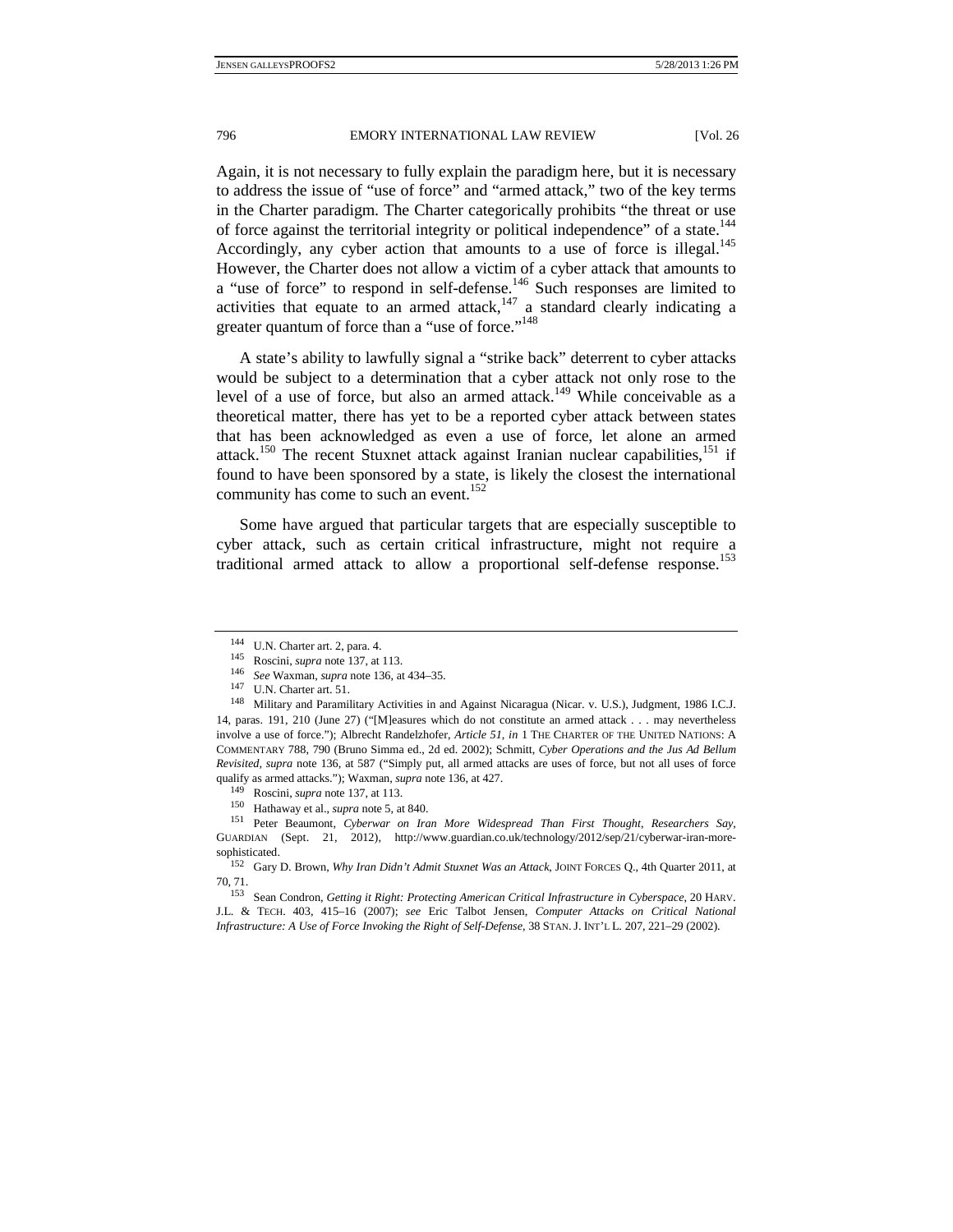President Obama's May 2009 statement<sup>154</sup> seems to provide some support for this idea. However, the current state of international law makes no such allowance.<sup>155</sup> Therefore, the requirement that a cyber attack amount to an armed attack remains applicable as the necessary legal trigger before a state can respond in self-defense.<sup>156</sup>

In 1999, the DoD's Office of General Counsel issued its Assessment of Legal Issues in Information Operations,  $157$  which gave an example of a potential cyber armed attack. The Assessment states:

[I]f a coordinated computer network attack shuts down a nation's air traffic control system along with its banking and financial systems and public utilities, and opens the floodgates of several dams resulting in general flooding that causes widespread civilian deaths and property damage, it may well be that no one would challenge the victim nation if it concluded that it was a victim of an armed attack, or of an act equivalent to an armed attack.<sup>158</sup>

The fact that the Assessment lists all of these potential harms in the conjunctive limits its usefulness as a good barometer for what cyber operations would actually rise to the level of an armed attack. However, it at least provides a starting point from which to work.

The limitation in the UN Charter on using self-defense to an armed attack does not mean that a state must sit idly while being harmed from cyber operations. As early as 1986, in a case concerning U.S. military activities in Honduras in response to an insurgency aided by Nicaragua,<sup>159</sup> the International Court of Justice stated that proportionate countermeasures would be permissible in response to a use of force that did not amount to an armed

<sup>154</sup> *Compare* Obama, *supra* note 17 (digital infrastructure should be treated as a "strategic national asset" and attacks against it "deter[red], prevent[ed], detect[ed], and defend[ed] against . . . ."), *with* INTERNATIONAL STRATEGY FOR CYBERSPACE, *supra* note 133, at 14 (the United States reserves the right to use "all necessary means—diplomatic, informational, military, and economic," to defend itself against "hostile acts in cyberspace."). 155 *See* Military and Paramilitary Activities in and Against Nicaragua (Nicar. v. U.S.), Judgment, 1986

I.C.J. 14, para. 195 (June 27) (limiting the lawful use self-defensive force to when the state concerned has been the victim of an armed attack). 156 A state would still be able to respond with appropriate countermeasures. *See* Katharine C. Hinkle,

*Countermeasures in the Cyber Context: One More Thing to Worry About*, 37 YALE J. INT'L L. ONLINE 11, 12, 16, 19 (2011), http://www.yjil.org/docs/pub/o-37-hinkle-countermeasures-in-the-cyber-context.pdf. 157 OFFICE OF THE GEN. COUNSEL,*supra* note 140, at 18. 158 *Id.*

<sup>159</sup> *Military and Paramilitary Activities in and Against Nicaragua*, 1986 I.C.J. 14, paras. 1, 15, 20.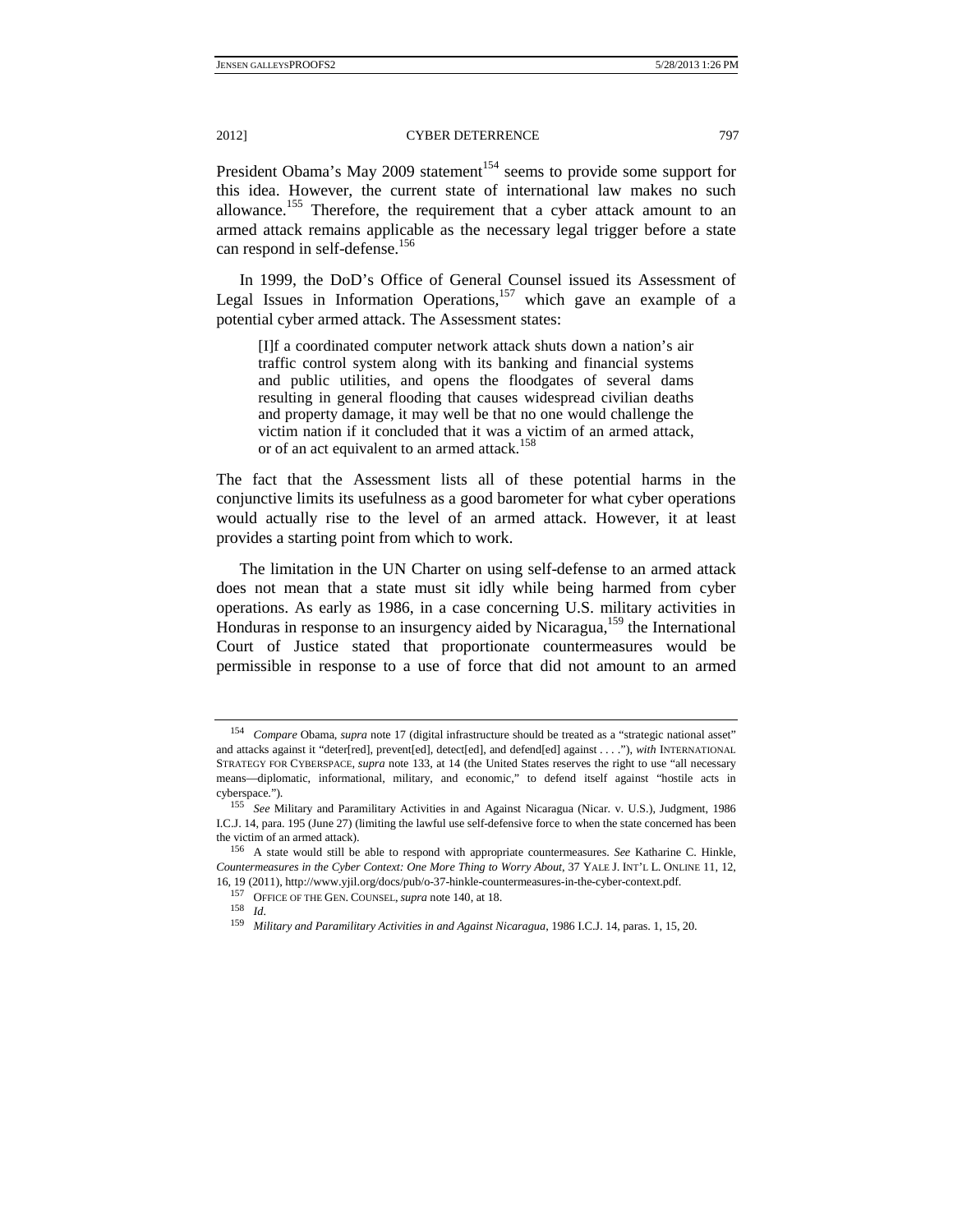attack.160 The Court laid out a three-part test for the use of countermeasures in a subsequent case:<sup>161</sup>

First, the action must be taken in response to a previous international wrongful act of another state, and it must be directed against that state. Second, the injured state must have called upon the offending state to discontinue its wrongful conduct or to make reparation for it. Third, the countermeasure must be commensurate with the injury suffered, taking into account the rights in question.<sup>162</sup>

While this is an unsatisfactory situation, particularly in response to cyber operations against critical national infrastructure, $163$  it appears to be the status of the law, as illustrated by the recent International Law Commission's "Draft Articles on Responsibility of States for Internationally Wrongful Acts . . . ."<sup>164</sup> Article 49 allows a state to use countermeasures "against a State which is responsible for an internationally wrongful act in order to induce that State to comply with its obligations."<sup>165</sup> This wrongful act would be something short of an armed attack, thereby not allowing the victim state to respond in selfdefense, but only with proportional countermeasures.

A detailed discussion of countermeasures deserves greater attention than can be given here, but it is important to note that countermeasures may be forceful<sup>166</sup> and can be forceful enough to induce compliance with international law.<sup>167</sup> In terms of cyber operations, that would mean that the appropriate countermeasure could include a kinetic or cyber option that would not be an illegal use of force, $168$  but would be strong enough to convince the attacker to cease the cyber operations.

<sup>160</sup> *Id.* para. 249.<br>
<sup>161</sup> Gabcikovo-Nagymaros Project (Hung./Slovk.), Judgment, 1997 I.C.J. 7, paras. 83–85 (Sept. 25).<br>
<sup>162</sup> Jensen, *supra* note 153, at 220.<br>
<sup>163</sup> See id. at 221, 229.<br>
<sup>163</sup> See id. at 221, 229.<br>
<sup>1</sup> at 128–29, Supp. No. 10, art. 22, U.N. Doc. A/56/10 (2001), *reprinted in* [2001] 2 Y.B. Int'l L. Comm. 26,

U.N. Doc. A/CN.4/SER. A/2001/Add.1. 165 *See id.* at 129. 166 *See id.* at 128. 167 *See id.*

<sup>168</sup> *See id.*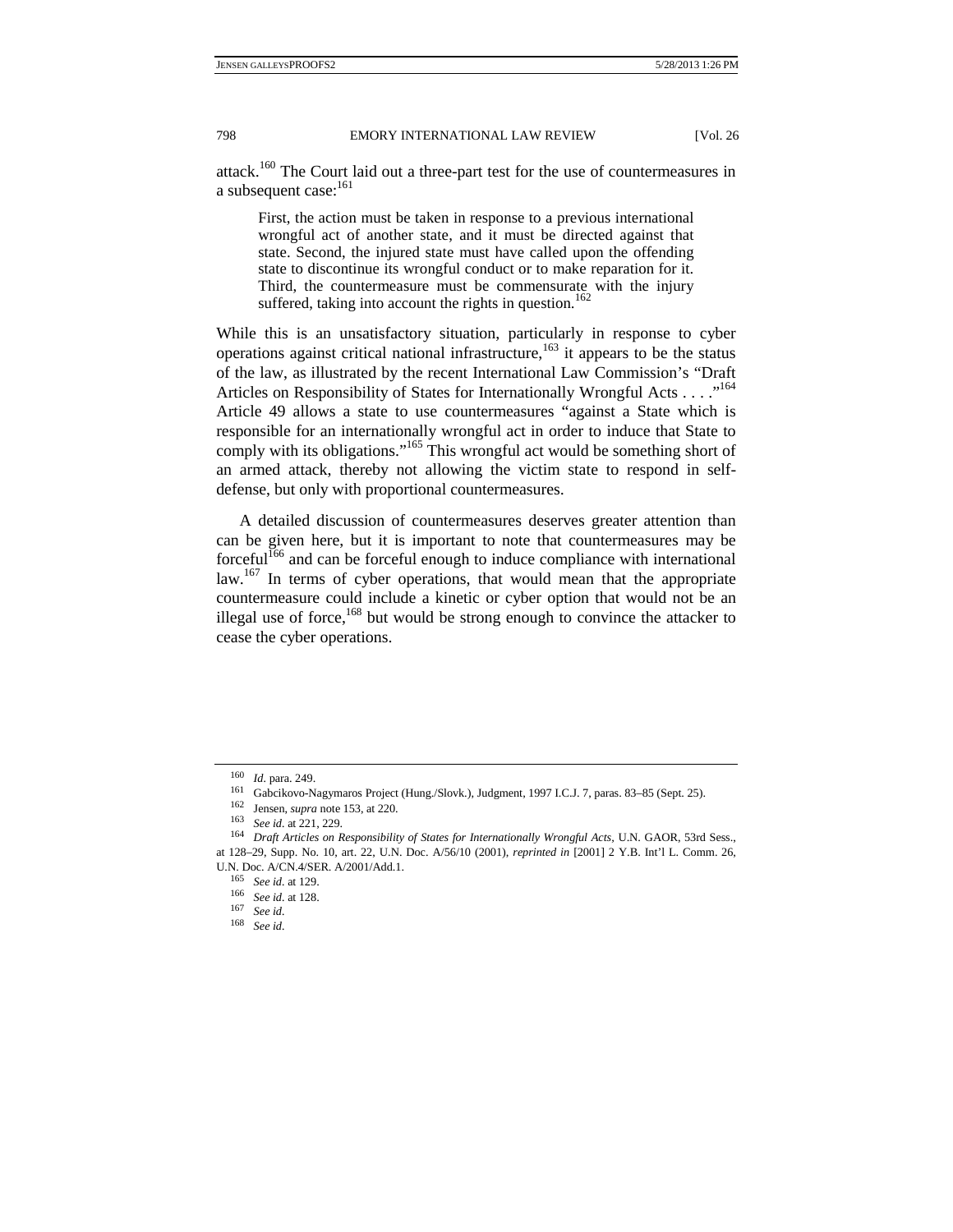#### *ii. Necessity*

The doctrine of necessity is adequately discussed above.<sup>169</sup> It is mentioned here again merely to demonstrate that this is a good example of how deterrence may remove the doctrine of necessity. It would be unlawful for a state to signal a potential kinetic or cyber anticipatory defensive action to even an armed attack, if that state's defenses were sufficient to completely nullify any damage from an impending attack.<sup>170</sup> If the victim state knew that an impending attack was going to be futile or completely ineffective, it would not have the necessity to act in anticipation of that attack. $171$ 

## *iii. Proportionality*

Though international law does not require a response in kind to an attack, any response in self-defense is limited not only by the principle of necessity, but also by the principle of proportionality. Any planned or signaled response intended as a deterrent would have to be proportional to the threat or use of force anticipated.<sup>172</sup> Deputy Secretary of Defense Lynn has stated, "[w]e have to have a system that recognizes an attack, registers it and then allows us to react in a way that's appropriate and proportional."<sup>173</sup> As discussed above, this would not require a response in kind, but any response would have to meet this legal criterion.<sup>174</sup> Uniquely, cyber attacks may expand the spectrum of proportional responses available to a state.<sup>175</sup> Such responses could be done alone or in conjunction with kinetic responses, so long as the complete response still met the proportional response requirement.

The use of the term "proportional" does not mean that the response must be the same as the attack or equal in method.<sup>176</sup> Rather it means that the response must be comparable to the initial wrong and not equate to an escalation.<sup>177</sup> Some have argued that determining a proportionate response to a cyber

<sup>&</sup>lt;sup>169</sup> See supra Part I.B.4.<br>
<sup>170</sup> See supra Part I.B.4.<br>
<sup>171</sup> See supra Part I.B.4.<br>
<sup>172</sup> See Hathaway et al., *supra* note 5, at 840 n.84, 849.<br>
<sup>173</sup> Jared Serbu, *DoD Cyber Strategy Aims at Deterrence*, FED. NEWS RA federalnewsradio.com/697/2457989/DoD-cyber-strategy-aims-at-deterrence. 174 *See supra* Part II.A.1.a. 175 *See* Sean Kanuck, *Sovereign Discourse on Cyber Conflict Under International Law*, 88 TEX. L. REV.

<sup>1571, 1595 (2010);</sup> Brian T. O'Donnell & James C. Kraska, *Humanitarian Law: Developing International Rules for the Digital Battlefield*, 8 J. CONFLICT & SECURITY L. 133, 160 (2003). 176 *See supra* Part II.A.1.a. 177 Hathaway et al., *supra* note 5, at 849.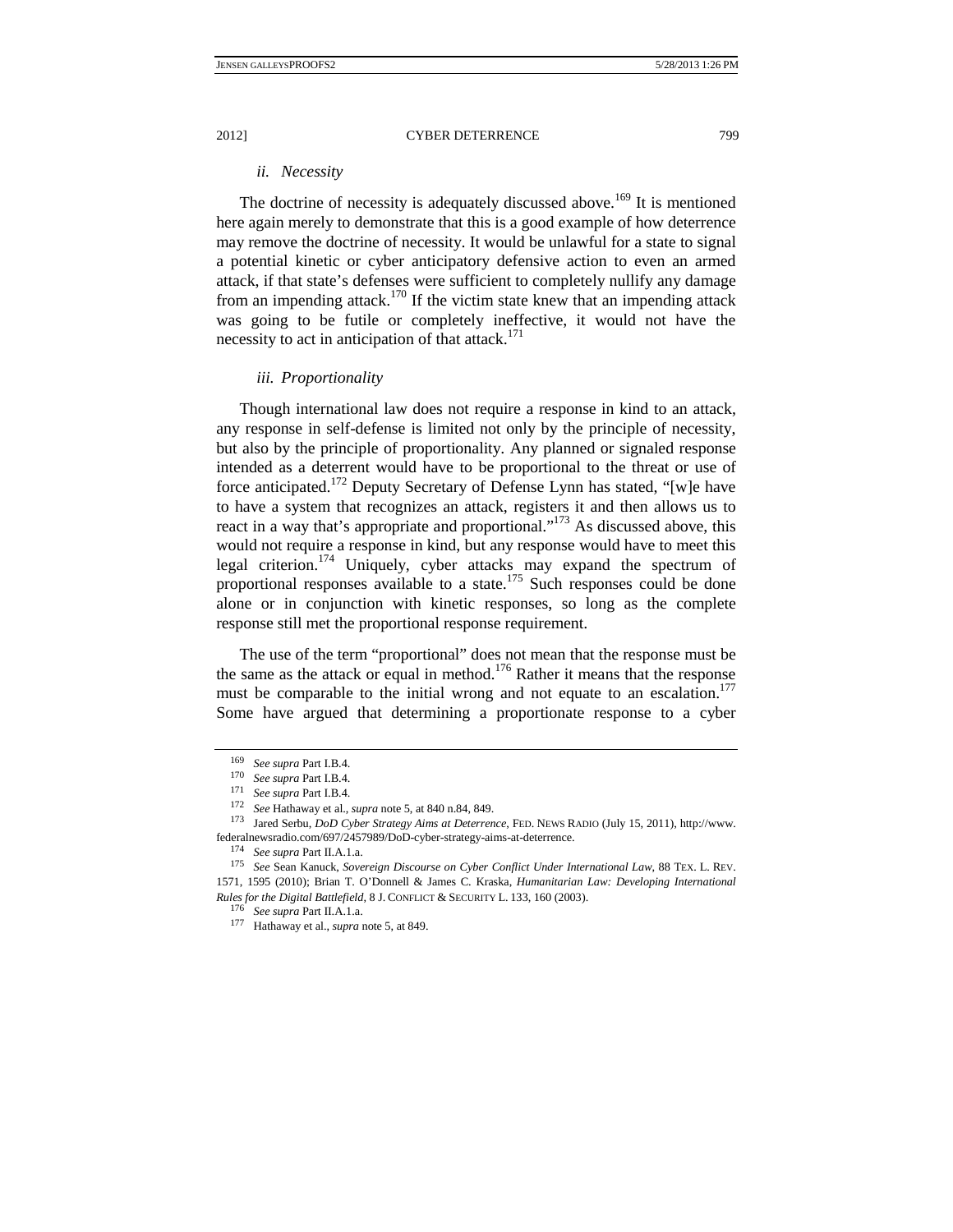operation may prove difficult.<sup>178</sup> The legal standard by which a response is judged is whether it is no more than what is required to end the situation and successfully defend the victim.<sup>179</sup> Because cyber operations offer such a broad spectrum of potential activities, it may be that cyber responses actually will prove to be very useful in crafting a proportionate response to any attack, including a cyber attack.

While much more could be said on this specific aspect of cyber deterrence,<sup>180</sup> it is sufficient here to note that the cyber deterrence issues are not significantly different than kinetic deterrence issues, other than the specific aspects mentioned. The possibility of cyber deterrence through a strike back by either kinetic or cyber means should be an effective means of deterrence, at least to certain actors.

#### *2. Legal Strike Back*

As opposed to the Subpart above where the strike back contemplated is likely to have some destructive effect, this Subpart contemplates deterrence through the traditional law enforcement paradigm. In other words, this type of deterrence might be characterized as "I will find you after your attack and make you pay, either criminally, or civilly, or both." In discussing the need for other deterrence methodologies, Kim Taipale has written:

[B]ecause of the particular characteristics of cyberspace—in particular because of its dual use and borderless nature; the difficulty of differentiating probe from attack and definitively identifying attackers; the zero time interval between detection and attack and the scale-free, unpredictable and unbounded nature of potential consequences; the multiplicity of potential attack vectors, attackers, and motivations; and the contestability of potential responses—a general retaliatory-based policy that explicitly threatens severe punishment in response to a particular kind of attack may not be

<sup>178</sup> *Cf.* LIBICKI, *supra* note 22, at 41–52 (giving an in depth discussion of the difficulties surrounding

cyber attribution).<br><sup>179</sup> See Schmitt, Cyber Operations and the Jus Ad Bellum Revisited, supra note 136, at 582.<br><sup>180</sup> See generally Huntley, supra note 70 (discussing the connection between jus ad bellum principles and cyber attacks); Schmitt, *Computer Network Attack and the Use of Force in International Law, supra* note 135 (suggesting a normative framework in which to conceptualize cyber attacks); Schmitt, *Cyber Operations and the Jus Ad Bellum Revisited*, *supra* note 135 (explaining fault lines in international law on the use of force and the effect of this disagreements on the status of cyber attacks); Waxman, *supra* note 136 (investigating the relationship between strategy and legal definitions of force).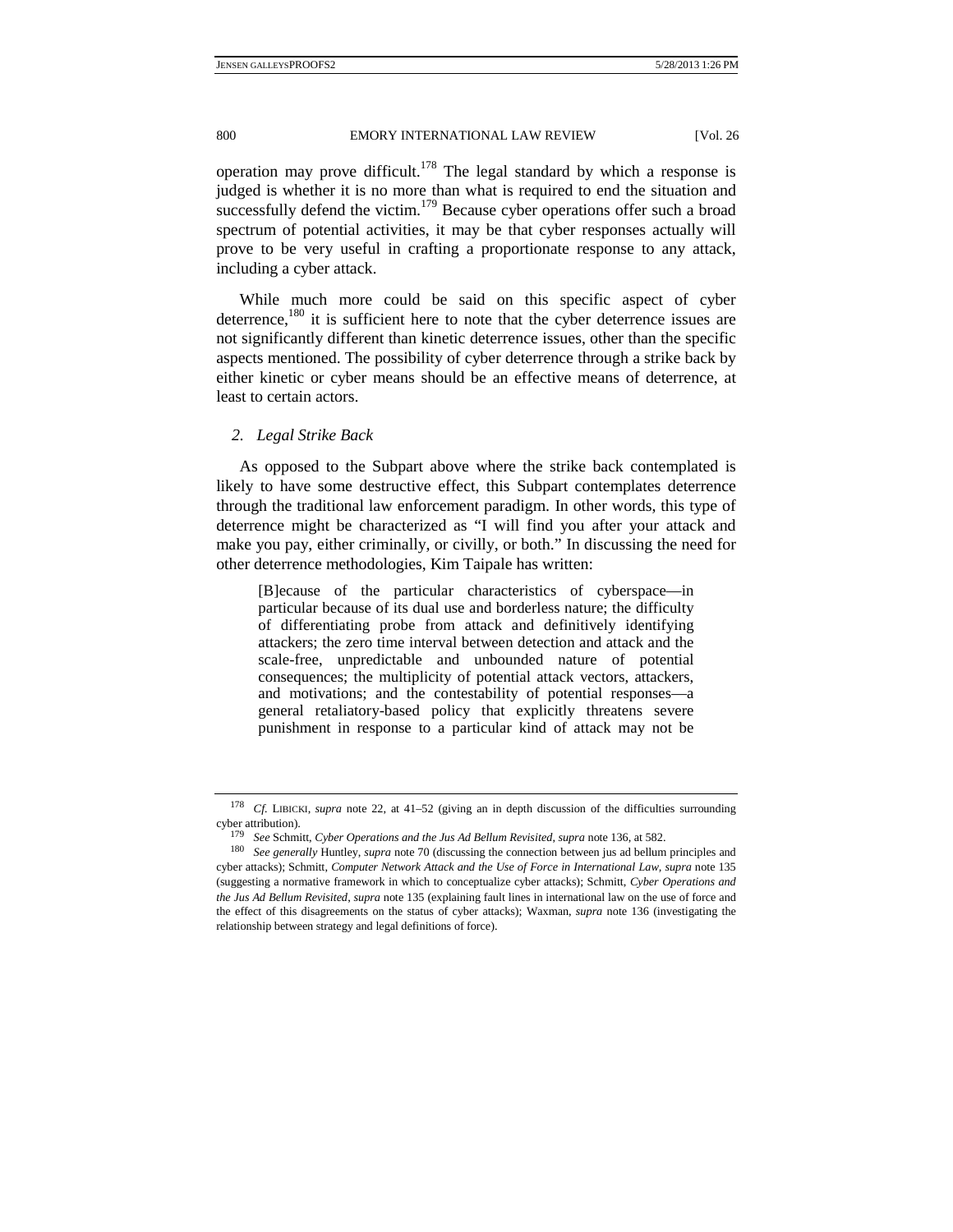sufficient to deter cyber attacks, and, in some circumstances, may be counterproductive.<sup>181</sup>

As Duncan Hollis has recently written, "[c]ybercrime rules rest on the theory that if states identify and prosecute enough hackers, hactivists, and criminal organizations for cyber threats, other individuals will refrain from engaging in that conduct."182 This same view is reflected by General Alexander who stated "[t]he bottom line is, the only way to deter cyber attack is to work to catch perpetrators and take strong and public action when we do."<sup>183</sup>

# *a. Prosecution*

State practice in response to a cyber incident has almost universally relied on the criminal law paradigm.184 This has even been true when the cyber operations were conducted against government computers. For example, the 2006 cyber attacks against government and civilian computer systems in Estonia that many initially thought were sponsored by the Russian government were eventually pursued using the criminal law paradigm.<sup>185</sup> The existence of an ongoing armed conflict does not seem to change this approach.<sup>186</sup> Therefore, if for no other reason than current state practice, legal strike back has become a significant response to cyber attack and must be considered as part of a nation's cyber deterrence strategy.<sup>187</sup>

Legal strike back in the form of prosecutions can undoubtedly play an important role in both general and specific deterrence. Past prosecutions signal the willingness to use the punishment and add credibility to the deterrence

<sup>&</sup>lt;sup>181</sup> Taipale, *supra* note 5, at 3–4.<br>
<sup>182</sup> Hollis, *supra* note 6, at 395.<br>
<sup>183</sup> *Id.* at 396.<br>
<sup>183</sup> *See, e.g.*, Adams, *supra* note 120, at 107; Hathaway et al., *supra* note 5, at 863; Neal Kumar Katyal, *Criminal Law in Cyberspace*, 149 U. PA. L. REV. 1003, 1004–05 (2001); Gilbert C. Sosa, *Country Report on Cybercrime: The Philippines*, 79 U.N. ASIA & FAR E. INST. 81–82 (2001). 185 ENEKEN TIKK & KADRI KASKA, *Legal Cooperation to Investigate Cyber Incidents: Estonian Case* 

*Study and Lessons*, *in* PROCEEDINGS OF THE 9TH EUROPEAN CONFERENCE ON INFORMATION WARFARE AND SECURITY, 288, 288–89 (Josef Demergis ed., 2010); Scott J. Shackelford, *From Nuclear War to Net War: Analogizing Cyber Attacks in International Law*, 27 BERKELEY J. INT'L L. 192, 208 (2009). 186 *See* Jason Barkham, *Information Warfare and International Law on the Use of Force*, 34 N.Y.U. J.

INT'L L. & POL. 57, 68 (2001); Kevin Poulsen, *Solar Sunrise Hacker 'Analyzer' Escapes Jail*, REGISTER (June 15, 2001), http://www.theregister.co.uk/2001/06/15/solar\_sunrise\_hacker\_analyzer\_escapes. 187 Raduege, *supra* note 71, at 5 ("Working together, we need concerted efforts to appropriately punish

criminal [cyber] activity, which will aid in deterrence in countering syndicated global criminal activity.").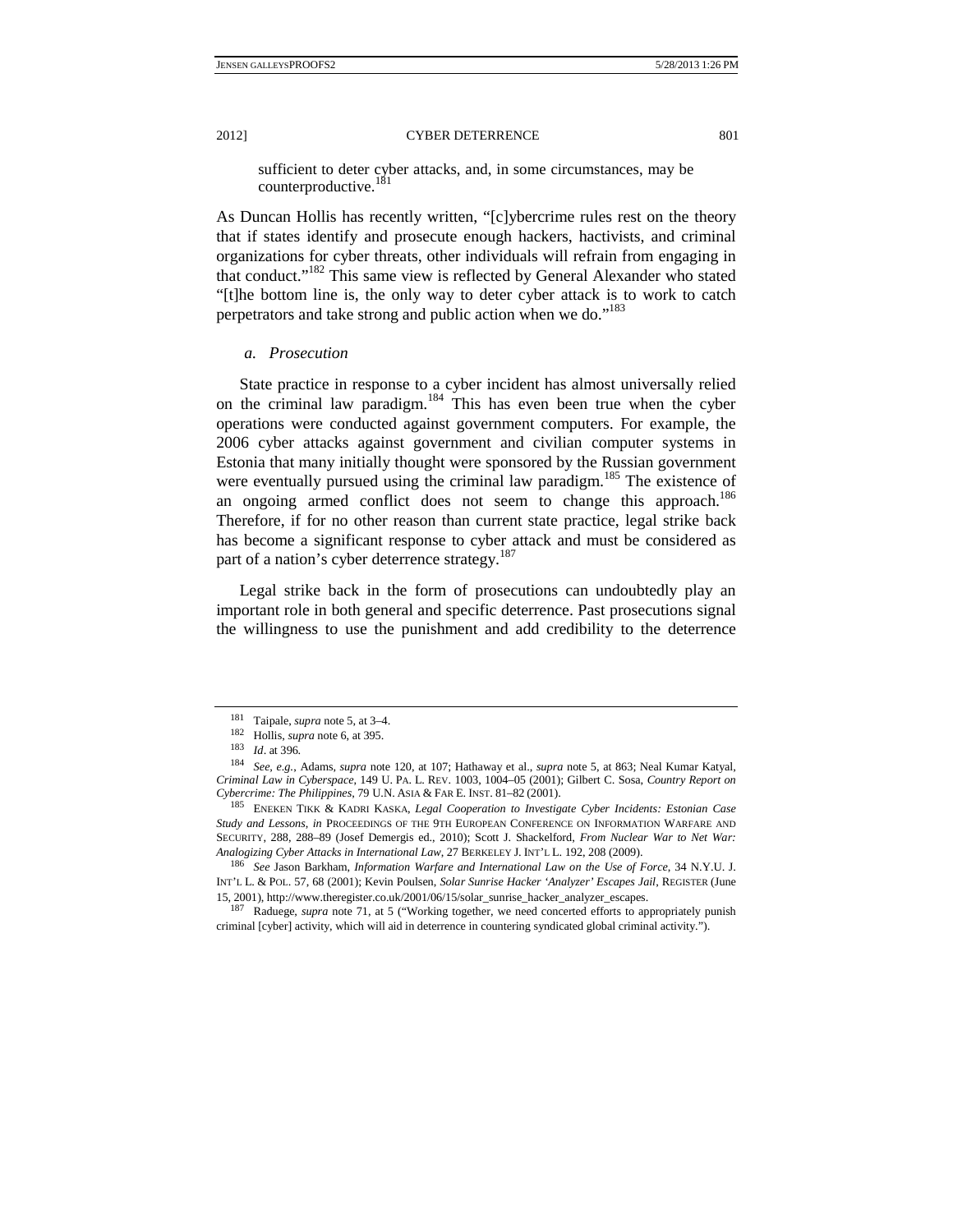methodology.188 Public arrests and prosecutions allow states to argue that if someone hacks into their systems, the day of reckoning will eventually arrive and the hacker will pay a costly price in either jail time, money damages, or both.<sup>189</sup> Many nations are increasing their cyber forensics capabilities<sup>190</sup> and enacting domestic laws that increase both coverage and penalties for cyber crimes.<sup>191</sup>

International cooperation is equally important.<sup>192</sup> The ability to demonstrate that those who have engaged in these activities across transnational borders have been brought to justice through cooperation of nations should serve to deter would-be attackers. The Cybercrime Convention<sup>193</sup> and its mostly procedural provisions<sup>194</sup> increase the likelihood of someone from one of the signatory countries being prosecuted for cyber crime in one of the other signatory countries.<sup>195</sup> As these types of prosecutions occur more often, they will have a greater deterrent effect.

In addition to the Cybercrime Convention, a continuing web of bilateral Mutual Legal Assistance Treaties ("MLATs")<sup>196</sup> allow for a much streamlined process for seeking help when one nation is the victim of a cyber incident that originates or travels through another nation.<sup>197</sup> The U.S. Department of Justice

<sup>197</sup>*Id.* at 276.

<sup>188</sup> U.S. Attorney's Office, S. Dist. of N.Y., *Six Hackers in the United States and Abroad Charged for Crimes Affecting Over One Million Victims*, FBI (Mar. 6, 2012), http://www.fbi.gov/newyork/press-releases/ 2012/six-hackers-in-the-united-states-and-abroad-charged-for-crimes-affecting-over-one-million-victims;

Mary Slosson, *Accused LulzSec Hacker Pleads Guilty in Sony Breach,* REUTERS (April 5, 2012), http://www. reuters.com/article/2012/04/05/us-hacking-lulzsec-sony-idUSBRE8340YR20120405. 189 U.S. Attorney's Office, S. Dist. of N.Y., *supra* note 188; Slosson, *supra* note 187*.*

<sup>190</sup> Aaron Edwards, *Manhattan Prosecutor to Centralize Efforts Against Cybercrime*, N.Y. TIMES: CITY ROOM BLOG (Aug. 14, 2012, 4:14 PM), http://cityroom.blogs.nytimes.com/2012/08/14/manhattan-prosecutorto-centralize-efforts-against-cybercrime.<br><sup>191</sup> For example, India has recently passed a number of new laws strengthening its position on cyber

criminality. Pavan Duggal, *The View from India: Cyber Deterrence: Legal Perspectives*, *in* GLOBAL CYBER DETERRENCE, *supra* note 12, at 8, 9.<br><sup>192</sup> See Tang & Zhang, *supra* note 12, at 2 (arguing that "only international cooperation will enable us to

better crack down on cyber crime and ensure the healthy development of the Internet."). 193 *See* Convention on Cybercrime art. 23, *opened for signature* Nov. 23, 2001, E.T.S. No. 185 (entered

into force July 1, 2004). 194 *Id.*

<sup>195</sup>*Id.*

<sup>196</sup> *See generally* Robert Neale Lyman, *Compulsory Process in a Globalized Era: Defendant Access to Mutual Legal Assistance Treaties*, 47 VA. J. INT'L. L. 261 (2006) (explaining how Mutual Legal Assistance Treaties streamline the evidence-gathering process).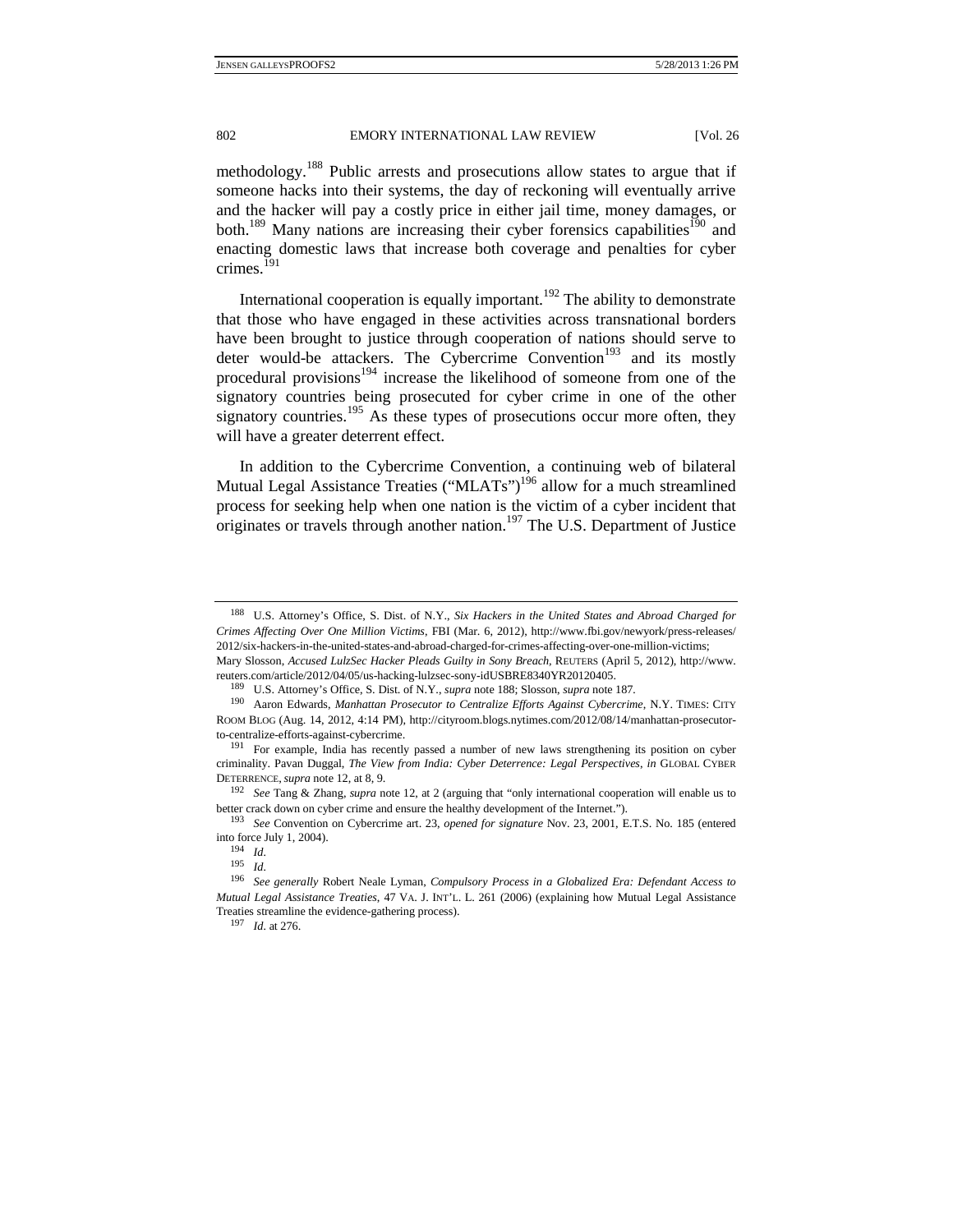is actively engaged in both seeking and using MLATs as it fights cyber crime across international borders.198

This means of deterrence (and punishment, for that matter) is the means on which most nations currently rely. It has arguably proven very effective in many cases. However, the legal strike back option, including when facilitated by the Cybercrime Convention or MLATs, still suffers from a number of significant legal issues.

# *b. Legal Issues*

Legal issues in legal strike back deterrence include transnational and international procedural problems, such as extradition and jurisdiction, as well as the inability for the law to reach certain actors who operate from ungoverned territory. Additionally, the paucity of effective international agreements to solve these problems limits the ability for a nation to signal legal strike back as a realistic deterrent.

The limited success of the Cybercrime Convention highlights the need for greater cooperation in this area. Currently, there are only thirty-three parties to the Convention, and many of the most notorious hacking nations are not among them.<sup>199</sup> The otherwise effective measures based on the Convention are much less meaningful as a deterrent when so few countries are parties.

Additionally, there are legal issues with the use of MLATs. In most cases, MLATs are subject to domestic implementation and are traditionally not a timely way to gather information or seek timely judicial assistance.<sup>200</sup> Countries often take many months to respond to an MLAT request.<sup>201</sup> The deterrent effect of prosecution likely is minimized when the trial occurs many years after the event.

There may also be limitations on the exchange of information in support of the Cybercrime Convention, an MLAT, or some other request to support prosecution. Some statutory preclusions to sharing of information exist, such

<sup>198</sup> *EU: JHA Council Authorises Signing of EU–USA Agreements on Extradition and Mutual Legal Assistance*, STATEWATCH (June 1, 2003), http://www.statewatch.org/news/2003/jun/01useu.htm*.* 199 *Convention on Cybercrime*, COUNCIL OF EUR. (Sept. 13, 2012), http://www.conventions.coe.int/

Treaty/Commun/print/Cherchesig.asp?NT=185&CM=\*&DF=&CL=ENG.

<sup>&</sup>lt;sup>200</sup> Parth Shastri, *Cyber Police Dreads Crimes that Crosses National Boundaries*, TIMES OF INDIA (July 23, 2012), http://articles.timesofindia.indiatimes.com/2012-07-23/ahmedabad/32803348\_1\_cyber-crimes-datatheft-data-security-council.

<sup>201</sup> *Id.*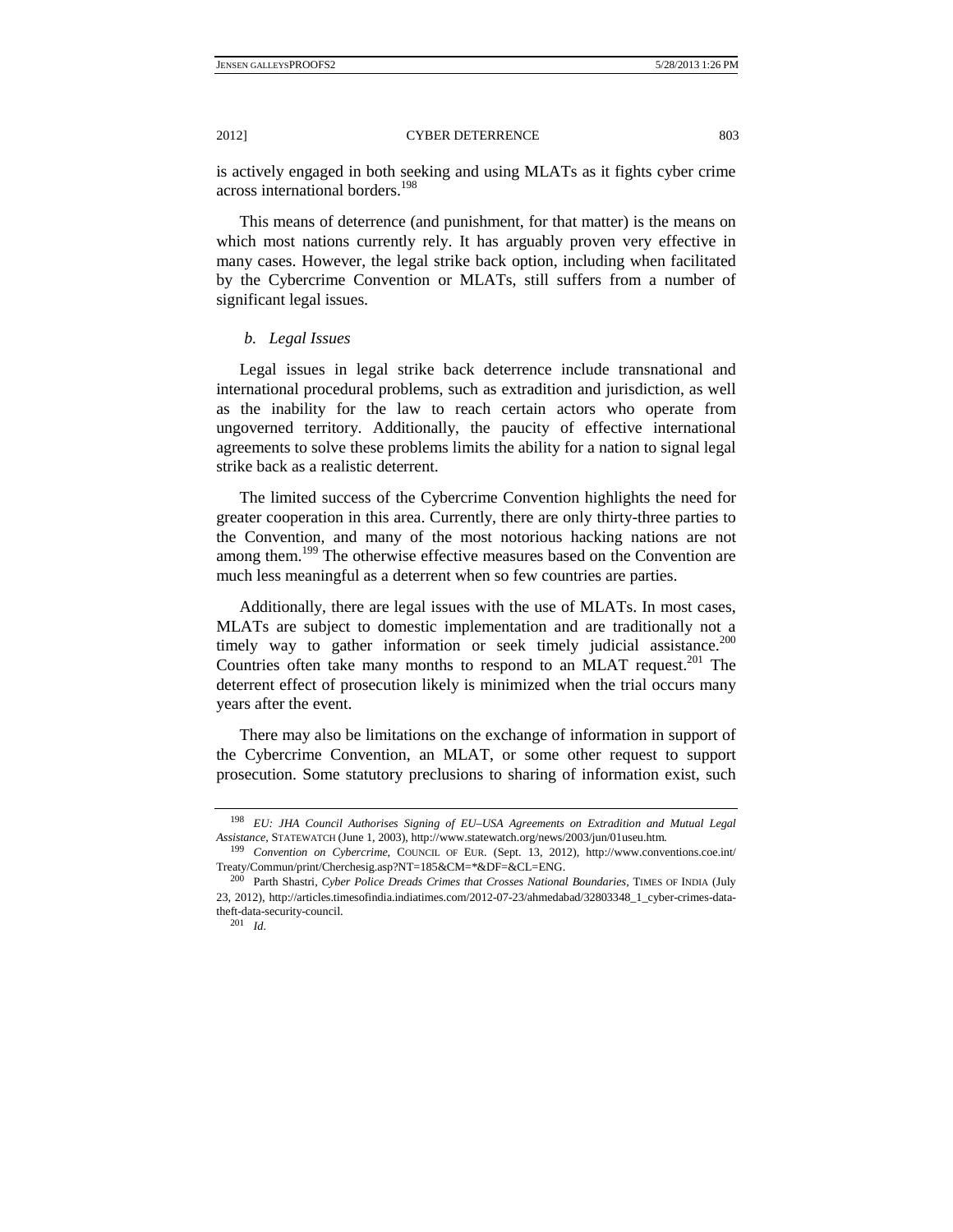as the American Servicemembers' Protection  $Act<sub>1</sub><sup>202</sup>$  which prevents the "transfer of classified national security information and law enforcement information to the International Criminal Court for the purpose of facilitating an investigation, apprehension, or prosecution."<sup>203</sup>

One of the results of an MLAT or of the cooperative work through the Cybercrime Convention might be a request for extradition of the hacker to stand trial in the country where the damage occurred. Extradition is normally based on the principle of dual criminality, which requires that any conduct for which a victim nation is seeking extradition is criminalized in both countries.<sup>204</sup> Where domestic cyber legislation is still in its infancy in many nations across the world, a perpetrator might not be subject to extradition, despite the clarity of the evidence.<sup>205</sup>

The shortcomings of extradition demonstrate a clear need for greater harmonization of domestic laws among nations. Many groups are advocating such actions,<sup>206</sup> and some progress is being made,<sup>207</sup> but there is a long way to go. Until domestic cyber laws and procedure are harmonized to provide greater similarity in cyber crimes across national systems, effective deterrence through a legal strike back theory will be diminished.

In addition to the harmonization of domestic laws, effective deterrence for cyber malfeasance also depends on general recognition of transnational theories of jurisdiction to include the protective principle and passive personality theory.<sup>208</sup> Both have recently been used in terrorism cases<sup>209</sup> and would presumably be equally acceptable in cases of cyber operations, though there is little state practice currently in the area. For legal strike back to really deter potential actors, it is likely that these actors would have to expect that the

<sup>202</sup> 22 U.S.C. §§ 7421–7433 (2006) (enacted as part of the 2002 Supplemental Appropriations Act for Further Recovery from and Response to Terrorist Attacks on the United States).<br><sup>203</sup> *Id.* § 7425(a).<br><sup>204</sup> *See* Jonathan O. Hafen, *International Extradition: Issues Arising Under the Dual Criminality* 

Requirement, 1992 BYU L. REV. 191, 191.<br><sup>205</sup> Scot M. Graydon, Jurisdiction Issues in Cybercrime, 59 CONSUMER FIN. L.Q. REP. 99, 101 (2005).<br><sup>206</sup> Duggal, *supra* note 191, at 10; *see, e.g.*, Sharon R. Stevens, *Internet* 

*Security in an Interconnected World*, 18 TRANSNAT'L L. & CONTEMP. PROBS. 657, 685–86 (2009). 207 *See, e.g.*, *Fair Trials International Submits Plan for Extradition Reform*, BELTRAMI & CO. CRIM. L. &

GLASGOW SOLIC. BLOG (Feb. 22, 2012), http://www.beltramiandcompany.co.uk/Latest-News/Entry/humanrights/fair-trials-international-submits-plan-for-extradition-reform.html.

<sup>208</sup> RESTATEMENT (THIRD) OF FOREIGN RELATIONS LAW OF THE UNITED STATES § 402 (1987). 209 *See, e.g.*, United States v. Yousef, 327 F.3d 56, 96–97 (2d Cir. 2003).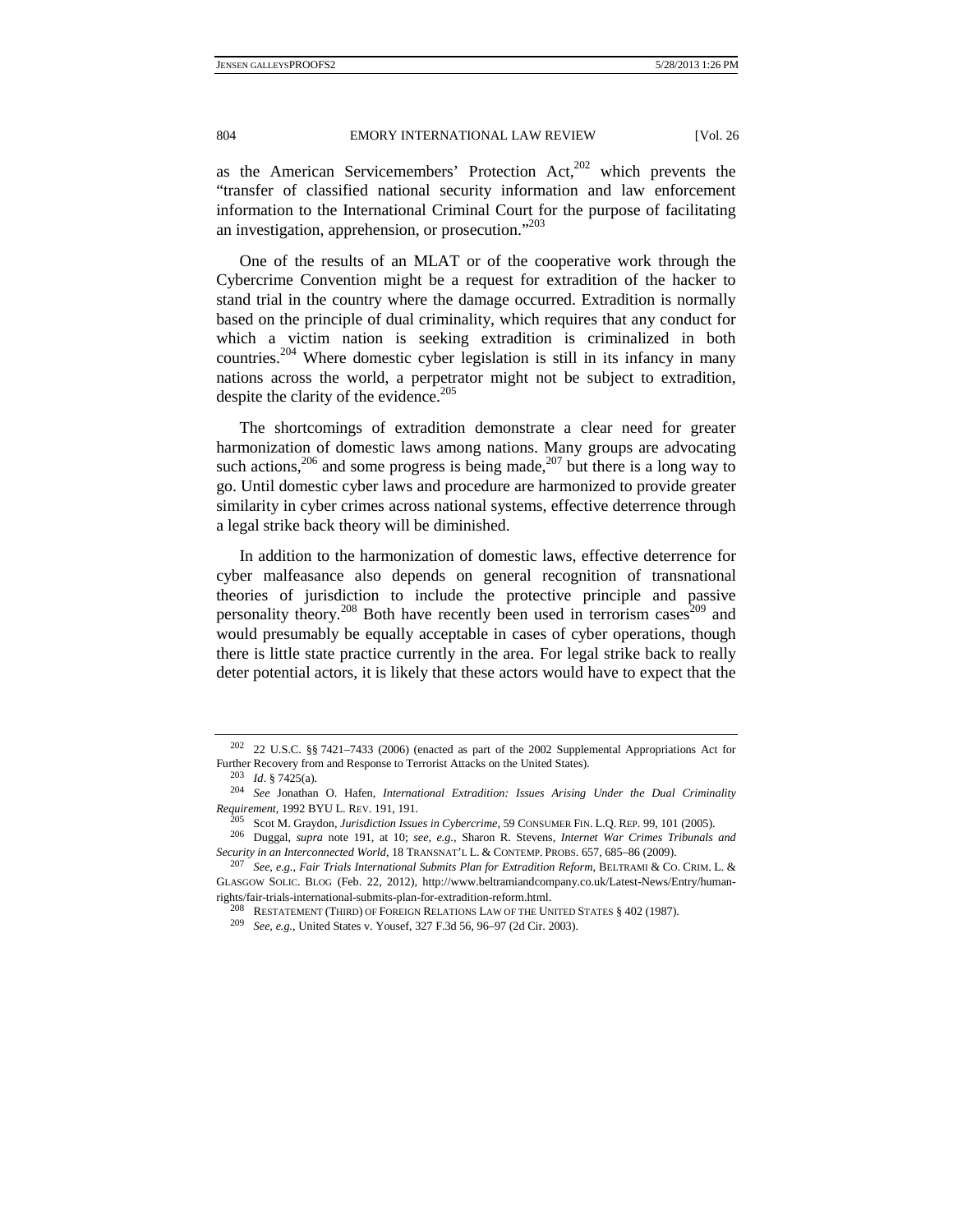victim country would be able to effectively assert jurisdiction in its domestic courts.

Even if domestic laws were harmonized, formal dual criminality in extradition resolved, and principles of jurisdiction fully accepted, there are still areas in the world where legal strike back would provide little deterrence because of the limited reach of the law. These areas include failed (or failing) states and states where the computer operators were acting with the complicity of the government.

The problem with failed or failing states is that the ability to deter by threat of recourse to the law is only effective in areas where the law can reach. Just as terrorism<sup>210</sup> and piracy<sup>211</sup> tend to flourish in ungoverned or poorly governed areas, cyber actors often seek refuge in areas that are beyond the legal reach of their victims.212 When an area lacks domestic enforcement capabilities that can respond to international or transnational procedure, the deterrent effect of legal strike back is severely diminished.

A similar legal issue occurs when a government lacks the will to respond to international and transnational procedure following a malicious cyber operation.213 This scenario may demonstrate itself most often when the state is complicit in the attacks. An example cited for this situation is the attacks on Estonia by Russian hacktivists. Despite no direct link to the Russian government, many experts still believe that the Russians facilitated the cyber attacks. 214 Once it was determined that the attacks originated from Russian hacktivists, Estonia submitted requests to Russia for assistance in tracking the perpetrators.<sup>215</sup> Russia responded by refusing to provide information to Estonia under their MLAT.<sup>216</sup> Of course, if Russia was complicit in orchestrating the

inquiry on that subject, the Ministry of Justice pointed out the following issues with Russia regarding cooperation in criminal matters: 1) Revision of a letter rogatory generally takes much time and reminders are

<sup>210</sup> ANGEL RABASA ET AL., UNGOVERNED TERRITORIES: UNDERSTANDING AND REDUCING TERRORISM

RISKS 111 (2007).<br><sup>211</sup> *See id.* 2007).<br><sup>212</sup> *Id.* at 15–21.<br><sup>213</sup> *See generally* Shackelford, *supra* note 185, at 208 (noting how Russia refused to cooperate with an Estonian investigation into an alleged cyber attack committed by the Russian Government despite MLATs between the two countries). 214 Ian Traynor, *Russia Accused of Unleashing Cyberwar to Disable Estonia*, GUARDIAN (May, 16, 2007),

http://www.guardian.co.uk/world/2007/may/17/topstories3.russia; *see also* Collin Allan, *Control Issues in Cyberspace* 8–9 (Apr. 5, 2012) (unpublished manuscript on file with author) (demonstrating Russian government complicity in later attacks by Russian hacktivists on Georgia).<br><sup>215</sup> See Shackelford, *supra* note 185, at 208.<br><sup>216</sup> *Id.; see also* TIKK & KASKA, supra note 185, at 289 ("In its answer to the European Commiss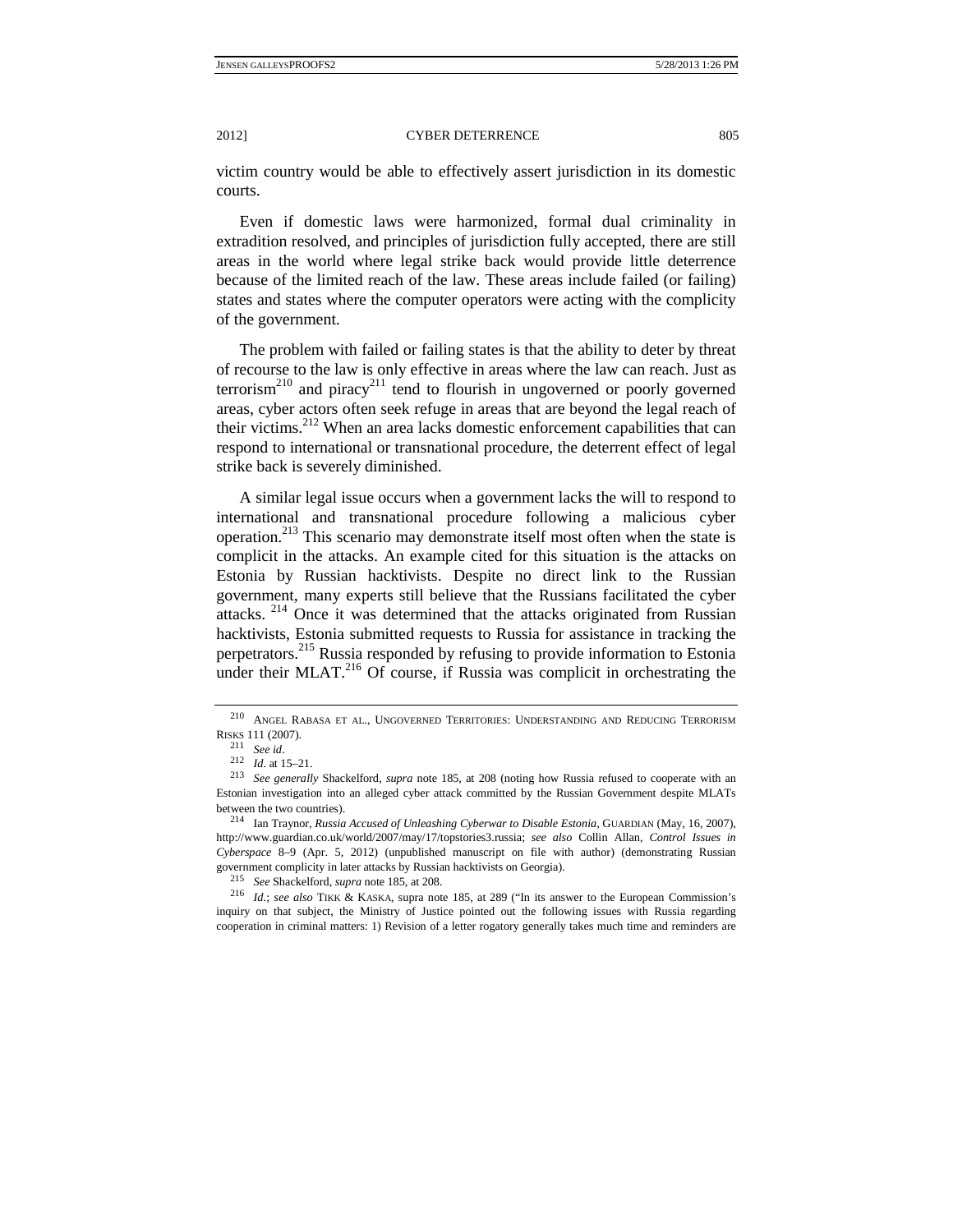attacks, they will be hesitant to either prosecute the hacktivists or even provide information concerning the operation.

This example shows the legal difficulties generated by complicit states and, on the broader front, the problems with legal strike back as a means of deterrence. In international and transnational systems where so much is based on inter-state cooperation, legal strike back can only be an effective means of deterrence when states work together with the common goal of suppressing malicious cyber activity. Many commentators and states have urged new international agreements to promote cooperation, $^{217}$  but as community agreement of how to effectuate that goal is unlikely to coalesce any time soon, legal strike back can be effective only in limited circumstances as a deterrent and must be supplemented by additional methodologies to ensure national security.

#### *B. Denying the Benefit of the Attack*

The success of the previous two methodologies for deterrence relies on fear of some form of retaliation, either because a potential victim appears capable and willing to retaliate or because a potential victim has previously retaliated after prior attacks. The threats or historical examples of retaliation are designed to discourage future attackers.<sup>218</sup> However, this is not the only way to view deterrence. Deterrence can also be accomplished by denying an adversary the benefit of an attack.<sup>219</sup> As was recently stated by then-Deputy Secretary of Defense William Lynn:

Our strategy's overriding emphasis is on denying the benefit of an attack. Rather than rely on the threat of retaliation alone to deter attacks in cyberspace, we aim to change an adversaries' [sic] incentives in a more fundamental way. If an attack will not have its

ignored; 2) Assistance is refused for procedural activities regarding suspects; this is justified by referring to the fact that the notion of 'suspect' does not exist in Russian legislation; also, Russia will not interrogate a person of Russian citizenship; 3) A prior court ruling is required as a precondition for transferring of documents; 4) Covert investigation is refused without a court order (in Estonia, the relevant authorisation is issued by the Public Prosecutor's Office); 5) On occasions, Russia has insisted that a particular request be submitted through Interpol—this was also the case in relation to the letter rogatory concerning the April/May 2007 cyber

attacks."). 217 Grigoriev, *supra* note 44, at 7; Hathaway et al., *supra* note 5, at 11; Stein Schjolberg, *The View from Norway: Wanted: A United Nations Cyberspace Treaty*, *in* GLOBAL CYBER DETERRENCE, *supra* note 12, at 11. 218 *See, e.g.*, Kugler, *supra* note 31, at 324. 219 *Id.* at 327.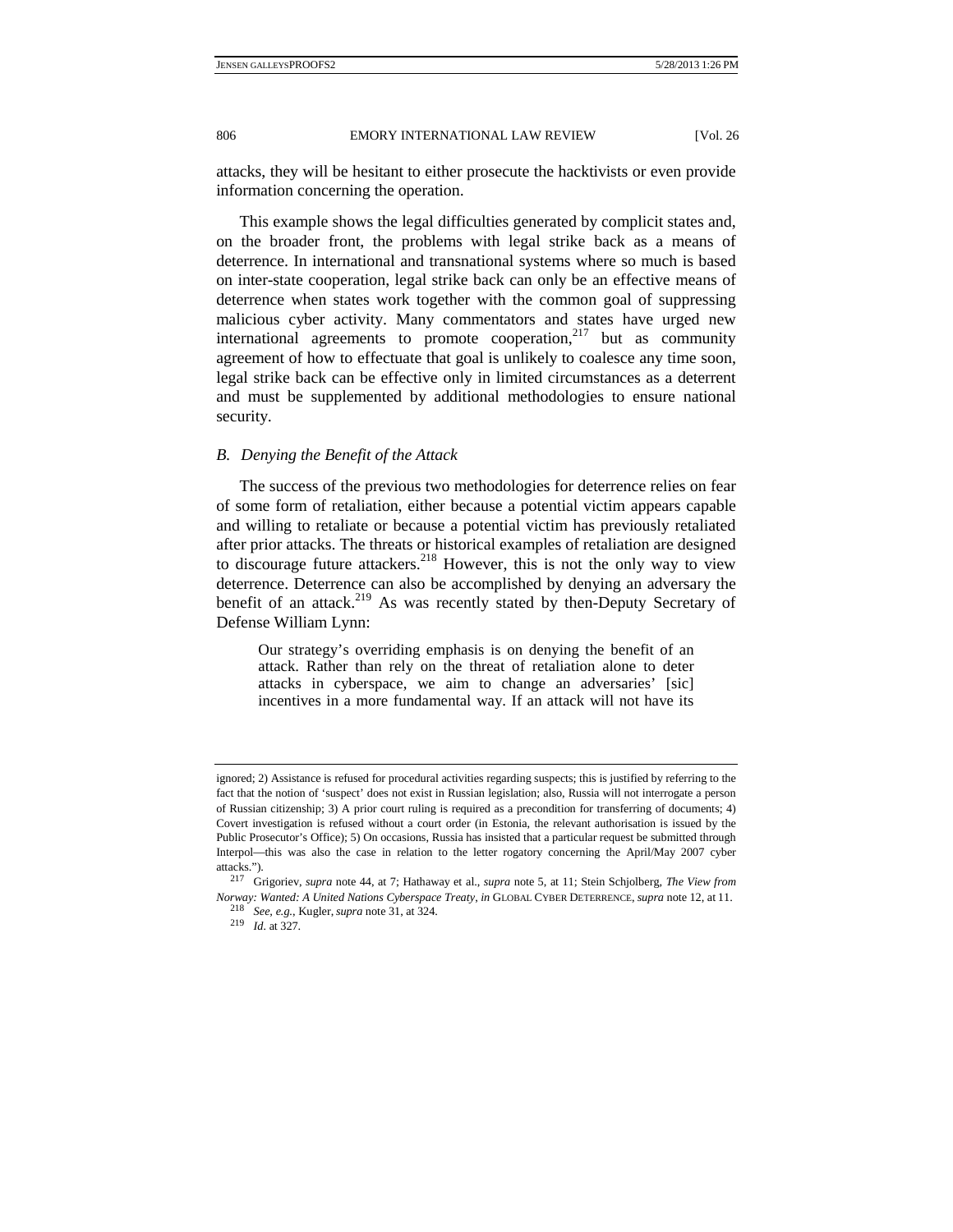intended effect, those who wish us harm will have less reason to target us through cyberspace in the first place. $220$ 

Lynn's comment is especially important to an understanding of why cyber deterrence is different from other kinetic deterrence strategies, which rely so heavily on retaliation. Though all deterrence paradigms rely in some way on the idea of denying an adversary the benefit of the attack,<sup>221</sup> cyber operations allow this aspect of deterrence to become the primary approach. Through making cyber systems invulnerable to cyber attack, building resiliency into cyber systems, making certain systems invisible to attackers, and making networks so interdependent that some potential attackers would also hurt themselves in an attack, a state can deny the anticipated benefits to would-be attackers. Each of these ideas will be analyzed separately below.

One caveat to this theory of cyber deterrence: it creates a balancing between the costs of the attack and the perceived likelihood of success.<sup>222</sup> In other words, for some attackers where the perceived costs of the attack are near zero, even a very small chance of success compared to their cost of actual attack will almost always lead to attack. Therefore, complete deterrence would require an attacker to perceive no chance of success. Getting to a zero chance of success may simply not be possible, but the closer nations come to developing systems with a perfect or near-perfect level of security, the more likely potential attackers may be deterred.

#### *1. Invulnerability*

In the broadest terms, this deterrent methodology may be simplified as "even if you try, you can't get me."223 This is much like the Strategic Defense Initiative ("SDI")<sup>224</sup> in nuclear policy, which purported to create a "shield" between the U.S. and its enemies . . . that could intercept and destroy attacking ballistic missiles in mid-flight."<sup>225</sup> This proposed form of deterrence would

<sup>220</sup> Lynn, *supra* note 56 (stating, in addition, that "[a]n important element of our strategy is therefore focused on denying or at least minimizing the benefit of an attack."); Serbu, *supra* note 173.<br><sup>221</sup> See Kugler, *supra* note 31, at 324, 327.<br><sup>222</sup> Id. at 327.<br><sup>223</sup> See supra Part I.B.4 (discussing the potential effects

relation to taking anticipatory actions prior to a computer attack). 224 *President's Speech on Military Spending and a New Defense*, N.Y. TIMES, Mar. 24, 1983, at A20; *see* 

*also* DEP'T OF DEF., INFORMATION AND GUIDANCE ON THE PRESIDENT'S STRATEGIC DEFENSE INITIATIVE 1 (1984), *available at* http://www.dtic.mil/dtic/tr/fulltext/u2/a344624.pdf. 225 John E. Parkinson, Jr., *International Legal Implications of the Strategic Defense Initiative*, 116 MIL. L.

REV. 67, 70 (1987). A modern version of this might be the "Iron Dome" system that Israel uses against rockets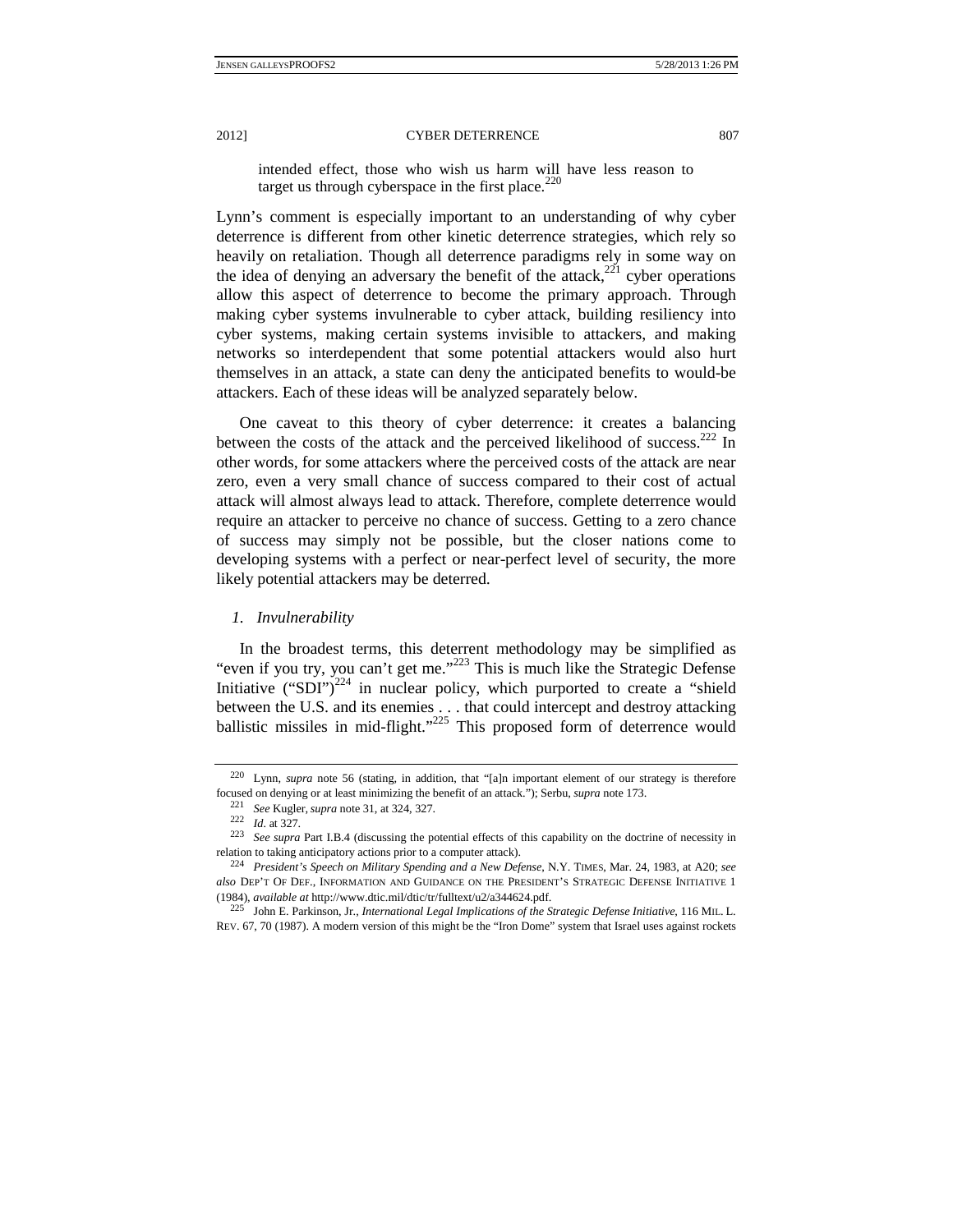have allowed the holder to say to its enemies "fire all the nuclear weapons you want, but I can shoot them all down before they hurt me."<sup>226</sup> In retrospect, SDI may not have been scientifically possible at the time, $227$  but it was instrumental in the downfall of the Soviet Union, as they expended time, energy, and resources to try and overcome such a great defense.<sup>228</sup> A similar ability to secure U.S. cyber networks and assets would significantly deter would-be attackers because of the futility of the attack.

## *a. Protecting the Systems*

The ubiquity of cyber systems makes the task of protecting them extremely difficult. In an era of nuclear attack, SDI was designed to prevent missiles fired from the ground or launched from the sea from crossing into U.S. airspace.<sup>229</sup> While the targets could be very diverse, they were contained in a geographical limit and were discernible shortly after the attacks were launched.<sup>230</sup> Further, once an attack would have been initiated, it would have been clear that the victim state was under attack and the effects would have been generally

*Deterrence & Preventing War in the 21st Century*, 3 SAN DIEGO INT'L L.J. 207, 227–28 (2002); Robert A. Ramey, *Armed Conflict on the Final Frontier: The Law of War in Space*, 48 A.F. L. Rev. 1, 23–24 n.97 (2000); David Sulek & Ned Moran, *What Analogies Can Tell Us About the Future of Cybersecurity*, 6–7 (June 18, 2009) (working paper, CCDCOE Conference on Cyber Warfare), http://www.ccdcoe.org/publications/ virtualbattlefield/08\_SULEK\_What%20Cyber%20Analogies%20Can%20Tell%20Us.pdf. 228 Joseph Patterson Hyder, *Cold War (1972–1989): the Collapse of the Soviet Union*, *in* <sup>1</sup>

ENCYCLOPEDIA OF ESPIONAGE, INTELLIGENCE, AND SECURITY 238, 240 (K. Lee Lerner & Brenda Wilmoth Lerner eds., 2004); Warren E. Norquist, *How the United States Won the Cold War*, INTELLIGENCER: J. OF U.S. INTELLIGENCE STUD., Winter/Spring 2003, at 47, 51, 53, 55; Kathryn Stoner-Weiss & Michael McFaul, *Domestic and International Influences on the Collapse of the Soviet Union (1991) and Russia's Initial Transition to Democracy (1993)* 17–19 (Stanford Univ. Ctr. on Democracy, Dev., & the Rule of Law, Working Paper No. 108, 2009); Eric S. O'Malley, *Destabilization Policy: Lessons from Reagan on*  International Law, Revolutions and Dealing with Pariah Nations, 43 VA. J. INT'L L. 319, 355 (2003).<br><sup>229</sup> See Stoner-Weiss & McFaul, *supra* note 228, at 17.<br><sup>230</sup> Cf. McCann, *supra* note 227, at 232–33 (discussing the ab

attack and intercept the enemy missile to prevent it from reaching its target).

fired from the West Bank. *See Iron Dome Defense System Against Short Range Artillery Rockets*, RAFAEL ADVANCED DEF. SYS. LTD., http://www.rafael.co.il/marketing/SIP\_STORAGE/FILES/6/946.pdf. 226 While it would have been a very effective defense, the deterrent nature of the threat of producing

Strategic Defense Initiative ("SDI") was very destabilizing. Stephen J. Cimbala, *The Strategic Defense Initiative: Political Risks*, AIR U. REV. (Nov.–Dec. 1985), http://www.airpower.au.af.mil/airchronicles/ aureview/1985/nov-dec/cimbala.html; Parkinson, *supra* note 224, at 150–51; Eric A. Posner, *Distinguished Scholar Series: International Law and the Disaggregated State*, 32 FLA. ST. U. L. REV. 797, 821 (2005). In the context of potential state-on-state cyber warfare, the ability to produce SDI-like security on computer systems would likely be less destabilizing but should be considered. 227 Michael A. McCann, *National Missile Defense: Legal & Policy Justifications for Expanding*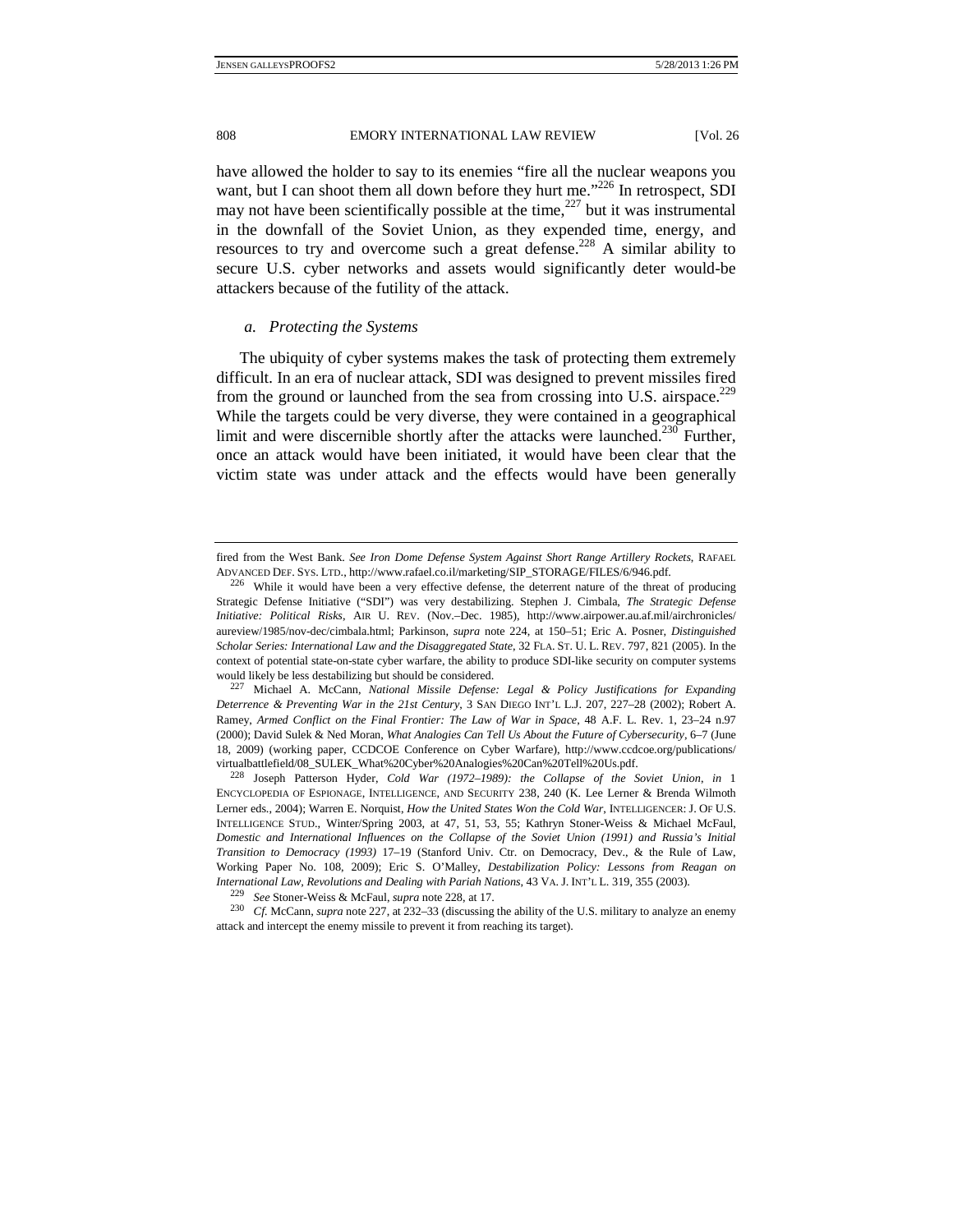predictable.231 Attacking an adversary with an intercontinental ballistic missile would have been nearly impossible to do without the victim knowing it was under attack.

These aspects of nuclear attack are simply not the case with cyber attack. Adversaries' attack systems almost constantly change and it is almost never immediately discernible where the attack originated or what it ultimately targets.<sup>232</sup> Attacks on cyber systems are often undetectable,<sup>233</sup> and the most dangerous attack is often the one you don't know is occurring.<sup>234</sup> For these reasons, protecting cyber systems has to be viewed in a different way than through an SDI-type analogy.

The ability to secure networks is heavily debated $^{235}$  and beyond the scope of this paper. However, it is clearly a key foundation of cyber deterrence and one closely connected with denying the benefit of the attack.<sup>236</sup> As Deputy Secretary Lynn recently commented, "our strategy of securing networks to deny the benefit of an attack will help dissuade military actors from using cyberspace for hostile purposes."237 To the degree that networks can be secure, the futility of conducting a cyber attack would act as a great deterrent. Even if only some networks could be secured or if the networks could only be secured from certain attacks, such actions would deter some attacks and/or some attackers. Therefore, security will continue to be a foundational element of cyber deterrence.

<sup>231</sup> *See* Eric Sterner, *Retaliatory Deterrence in Cyberspace*, STRATEGIC STUD. Q., Spring 2011, at 62, 65–

<sup>66. 232</sup> Derek E. Bambauer, *Conundrum*, 96 MINN. L. REV. 584, 589 (2011); Geers, *supra* note 28, at 301–02; Natasha Solce, Comment, *The Battlefield Of Cyberspace: The Inevitable New Military Branch—The Cyber* 

*Force*, 18 ALB. L.J. SCI. & TECH. 293, 307–08 (2008). 233 Arnie Heller, *Defending Computer Networks Against Attack*, SCI. & TECH. REV.,Jan./Feb. 2010, at 14,

<sup>14–15. 234</sup> Gertz, *supra* note 104. 235 *Compare* Lynn, *supra* note 56 (stating "[a]lthough no network will ever be perfectly secure, our military networks today are better defended, and our cyber hygiene more effective, than before."), *with* Mark Kaelin, *An Absolutely Secure Network Is Not Possible, but the Risk Can Be Managed*, TECHREPUBLIC (Aug. 5, 2005), http://www.techrepublic.com/article/an-absolutely-secure-network-is-not-possible-but-the-risk-can-bemanaged/5820491 (noting "it is an unfortunate fact of life that no network can achieve an end-state that is totally secure. No matter how much you may wish it to be otherwise, network security, regardless of platform, is a continuous battle where engagement with intruding forces ebbs and flows with the security vulnerability of the moment. The best you can ultimately achieve is a stalemate where the risk of invasion is at a manageable level."). 236 Kugler, *supra* note 31, at 324, 327, 334. 237 Lynn, *supra* note 56, at 2.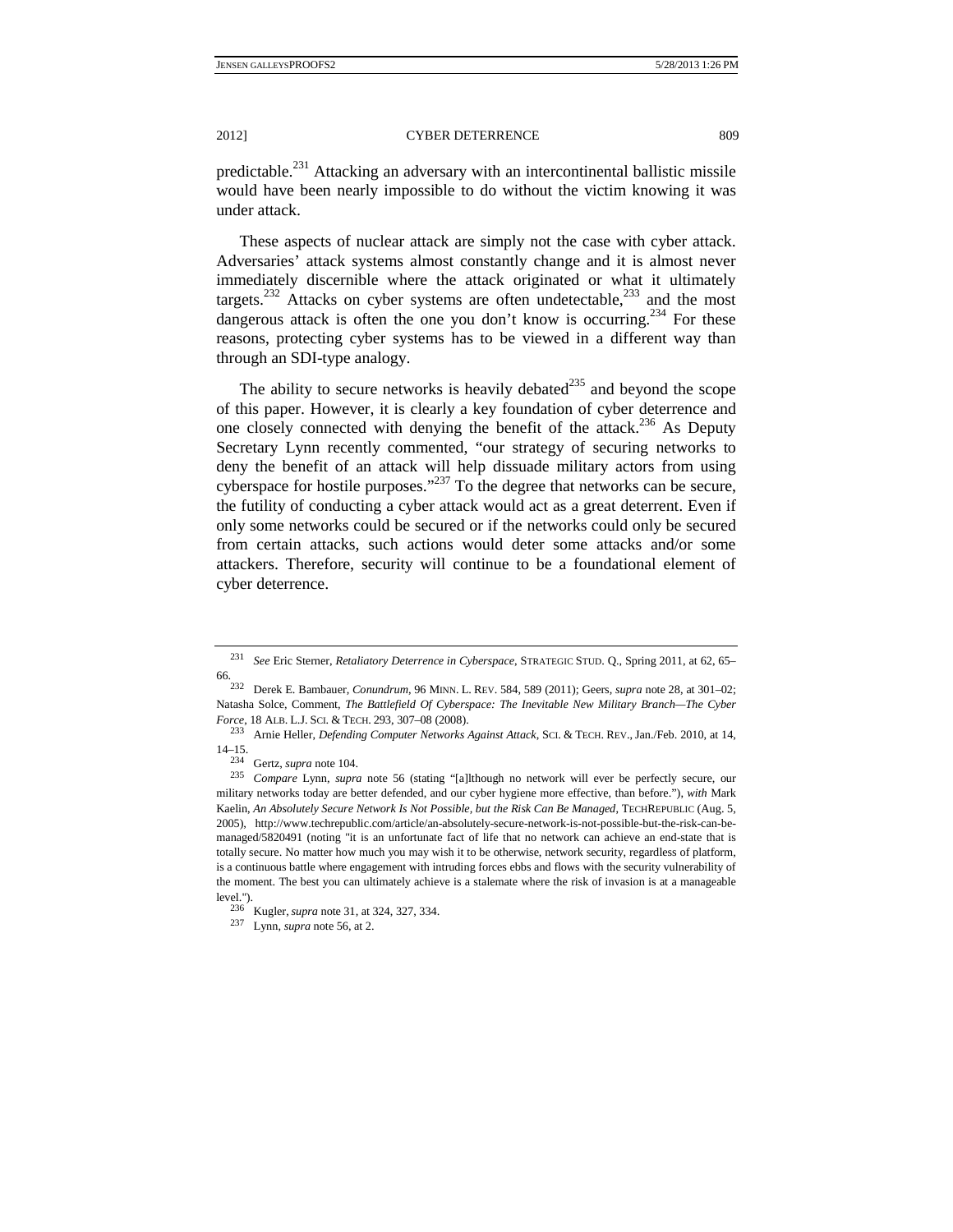## *b. Legal Issues*

In addition to the technological concerns, the ability to secure computers and computer networks also raises significant legal concerns. These concerns center around the interaction any security measures would have with privatecivilian institutions that facilitate the Internet and with friends, allies, and partners who might have to interact through these security measures and the potential technology transfer issues necessary to facilitate that.<sup>238</sup> Additionally, there would inevitably be some legal issues with enforcing the requirements necessary to maintain that level of security from the threat of employees and insiders.<sup>239</sup> As mentioned above,<sup>240</sup> the ability for one state to make itself impervious to attack may, under international law, significantly affect that victim nation's ability to respond in self-defense to an adversary's actions.

The vast majority of government Internet traffic in the United States flows over civilian Internet infrastructure. Some accounts have that number as high as ninety-eight percent. $241$  The implementation of any security measure to protect against malicious cyber operations would necessarily affect private Internet providers.<sup>242</sup> However, President Obama has made it clear that he will not dictate security measures to the private sector. In a recent speech, President Obama stated:

Let me also be clear about what we will not do. Our pursuit of cybersecurity will not—I repeat, will not include—monitoring private sector networks or Internet traffic. We will preserve and protect the personal privacy and civil liberties that we cherish as Americans. Indeed, I remain firmly committed to net neutrality so we can keep the Internet as it should be—open and free. $243$ 

Even if President Obama took a different view, the legality of imposing specific security measures on private entities is dubious at best, $244$  though this is potentially easier with private entities that contract with the government.<sup>245</sup>

<sup>&</sup>lt;sup>238</sup> See infra notes 241–48 and accompanying text.<br>
<sup>239</sup> See infra notes 249–61 and accompanying text.<br>
<sup>240</sup> See supra Section II.A.1.b.iii.<br>
<sup>241</sup> Eric Talbot Jensen, *Cyberwarfare and Precautions Against the Effects* 1533, 1534 (2010) (citing a statement by Michael McConnell, former Director of National Intelligence). 242 *Id.* at 1555–56.

<sup>&</sup>lt;sup>244</sup> See Ellen Nakashima, *NSA Thwarted in Cybersecurity Initiative*, WASH. POST, Feb. 28, 2012, at A1, A2; Michelle Richardson, *Keep Domestic Cybersecurity Efforts in Civilian Hands*, ACLU (Apr. 27, 2012), http://www.aclu.org/blog/national-security-technology-and-liberty/keep-domestic-cybersecurity-effortscivilian-hands.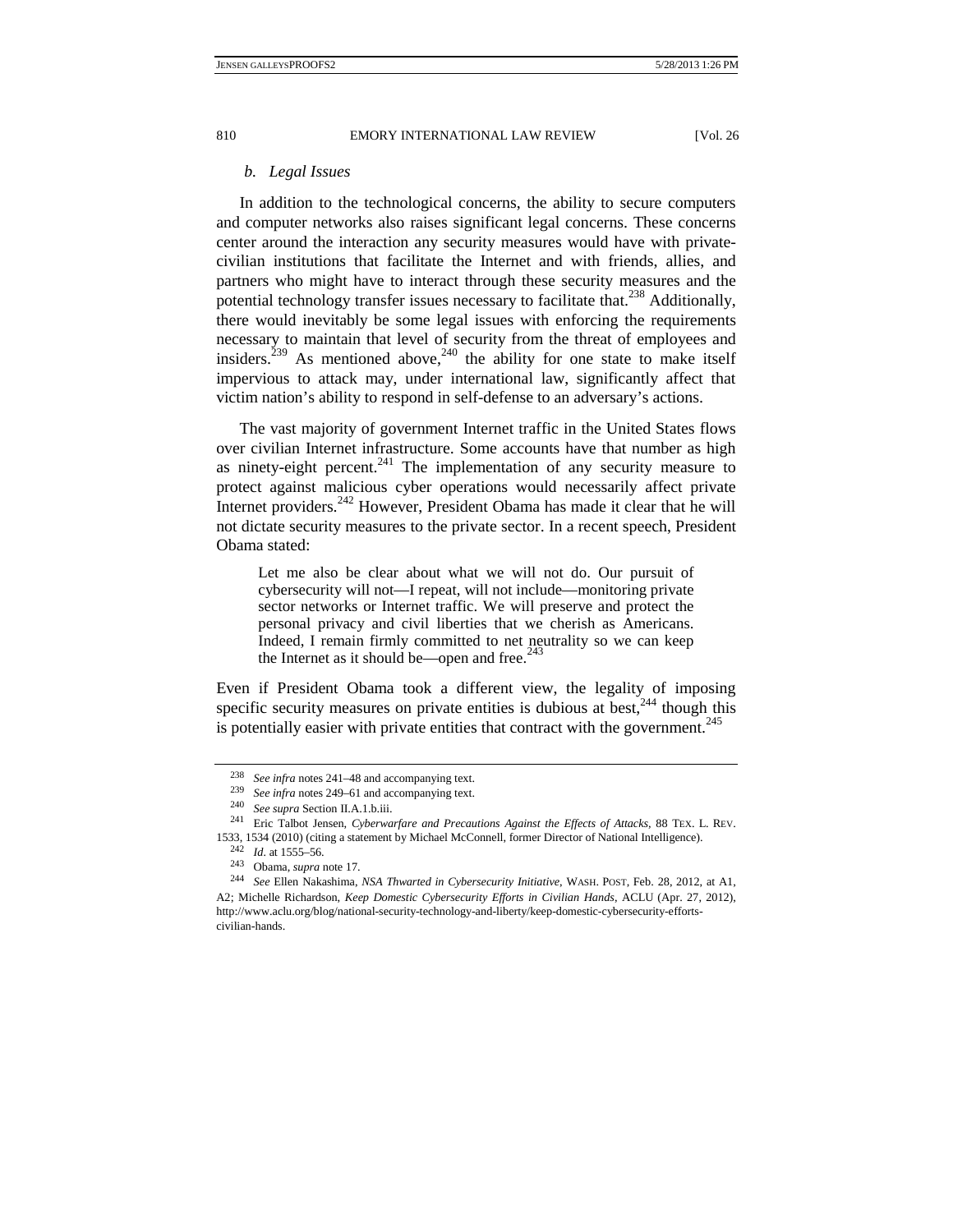Further, if the government imposed security measures, some form of monitoring of the civilian networks would be required. Governmental monitoring of the Internet has already been a controversial topic in the past.  $246$ This may explain some of President Obama's hesitation to regulate civilian networks. The legality of such government monitoring would be contested and would certainly have to be made clear before any system was put in place.

Additionally, some in Congress have proposed a "kill switch" option for the President in cases of large-scale attacks or significant danger to the infrastructure.<sup>247</sup> Such action by the President would not only have a significant impact on the private sector and implicate the President's constitutional authority, but it would also have significant implications on individual rights. $^{248}$ 

Similarly, particularly for government agencies, much of the government's communications with allies and partners occurs over the Internet.<sup>249</sup> Whatever security measures the government installs may affect its ability to communicate with others. For example, if the government develops some enhanced encryption system, it might require the government to share technology with allies/partners to ensure that they can receive the encrypted communications. Any technology transfer of this kind is likely regulated by

<sup>245</sup> *See* Dep't of Def., *News Release: DOD Announces the Expansion of Defense Industrial Base (DIB) Voluntary Cybersecurity Information Sharing Activities* (May 11, 2012), http://www.defense.gov/releases/ release.aspx?releaseid=15266; Elizabeth Ferrell & Erin Sheppard, *Interim DoD Regulation Expands Defense Industrial Base Pilot to Facilitate Government–Industry Cooperation on Cybersecurity*, MCKENNA LONG & ALDRIDGE (May 14, 2012), http://www.mckennalong.com/publications-advisories-2975.html. 246 *See* David J. Barron, *Legality of Intrusion-Detection System to Protect Unclassified Computer* 

*Networks in the Executive Branch*, DEP'T OF JUST. (Aug. 14, 2009), http://www.justice.gov/olc/2009/legalityof-e2.pdf; *see also* Ellen Nakashima, *Cybersecurity Plan Doesn't Breach Employee Privacy, Administration Says*, WASH. POST, Sept. 19, 2009, at A16; James Risen & Eric Lichtblau, *Bush Lets U.S. Spy on Callers Without Courts*, N.Y. TIMES, Dec. 16, 2005, at A1.<br><sup>247</sup> Jon Swartz, *Should the Internet Have an 'Off' Switch? Bill Gives President Power to Shut It Down* 

*During Cyberattack*, USA TODAY, Feb. 16, 2011, at 1B; *see also* Protecting Cyberspace as a National Asset Act of 2010, S. 3480, 111th Cong. § 249 (2010). This bill was later revised to become the Cybersecurity and

Internet Freedom Act of 2011, S. 413, 112th Cong. § 1 (2011). 248 Swartz, *supra* note 247, at 1B; *see also* Karson K. Thompson, Note, *Cybersecurity and the Internet* 

*Kill Switch Debate*, 90 TEX. L. REV. 465, 487–88, 491 (2011). 249 *Cf. Budget Request for Information Technology and Cyber Operations Programs*, *supra* note 17, at 3 (statement of General Keith B. Alexander, Commander, United States Cyber Command) (discussing the U.S. Government's reliance on the accessibility of the Internet).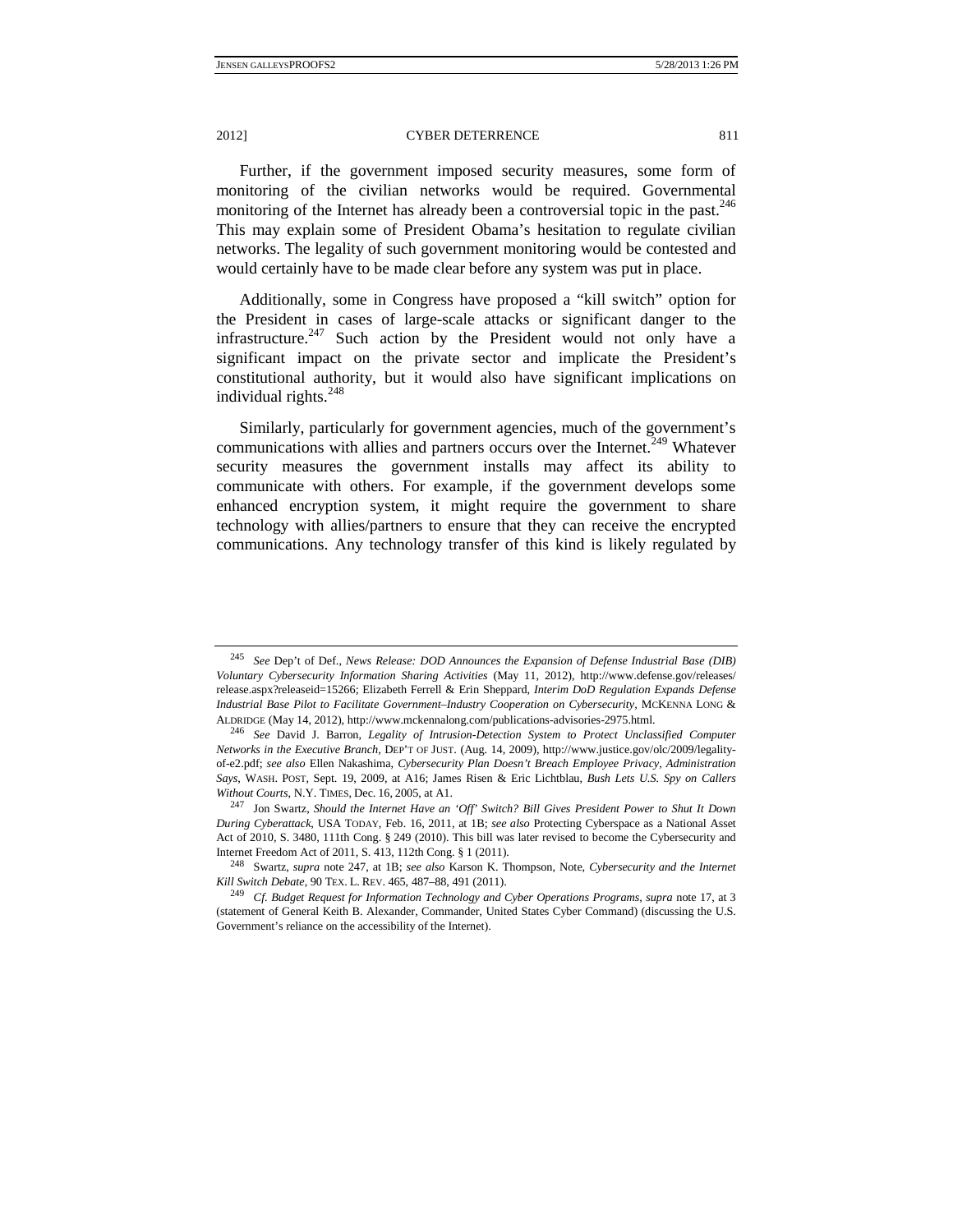various export regimes $^{250}$  and may require additional legislation to allow such transfer.

Another potential legal issue with a deterrence strategy based on security of computers and computer networks is the ability to control and monitor the personnel who operate the systems. One of the most effective ways to infiltrate a system with malicious code is to have someone with approved access to the system accomplish the infiltration.<sup>251</sup> This is known generally as the "insider" problem.252 The idea is that one can avoid many of the security measures that protect a computer if someone installs malware who already has access to the system.<sup>253</sup> Some have speculated that just such an approach was necessary to effectuate the Stuxnet malware. $254$ 

The U.S. government recognizes the potential use of an insider for espionage.255 A recent DoD Directive defined the counterintelligence insider threat as "[a] person, known or suspected, who uses their authorized access to DoD facilities, personnel, systems, equipment, information, or infrastructure to damage and disrupt operations, compromise DoD information, or commit espionage on behalf of a [foreign intelligence entity]."<sup>256</sup> The directive places shared responsibility for protection against the insider threat on counterintelligence, law enforcement, and antiterrorism forces.<sup>257</sup>

Trying to protect against the insider threat suggests numerous legal issues, including searches of employees' offices, computers, and persons;  $^{258}$ 

<sup>250</sup> Arms Export Control Act, 22 U.S.C. § 2778 (2010) (providing strict controls on the export of defenserelated materials, including the technical data, to a foreign national or a foreign nation); *see also* Exec. Order No. 12591, 52 Fed. Reg. 13,414 (Apr. 10, 1987). 251 *See* Steven M. Bellovin, *The Insider Attack Problem Nature and Scope*, *in* INSIDER ATTACK AND

CYBER SECURITY 1, 1–4 (Salvatore J. Stolfo et al. eds., 2008). 252 *Id.*; *see also* DEP'T OF DEF., INSTRUCTION NO. 5240.26, at 13 (2012) (defining an insider as "[a]nyone

who has authorized access to DoD resources by virtue of employment, volunteer activities, or contractual relationship with DoD."). 253 *See* Bellovin, *supra* note 251, at 3. 254 Dan Raywood, *'Iranian Acting for Israel' Planted Stuxnet Virus*, SC MAGAZINE (Apr. 16, 2012),

http://www.scmagazineuk.com/iranian-acting-for-israel-planted-stuxnet-virus/article/236635. 255 *See* DEP'T. OF DEF., *supra* note 4, at 3 (discussing at length the danger of the insider and describing the

potential effect as "devastating."). 256 DEP'T OF DEF.,*supra* note 252, at 13. 257 *Id.* at 6–9. 258 Corey A. Ciocchetti, *The Eavesdropping Employer: A Twenty-First Century Framework for Employee* 

*Monitoring*, 48 AM. BUS. L.J. 285, 345 (2011); Bryan R. Lemons, *Warrantless Workplace Searches of Government Employees*, FED. L. ENFORCEMENT TRAINING CENTER, http://www.fletc.gov/training/programs/ legal-division/downloads-articles-and-faqs/research-by-subject/4th-amendment/workplacesearches.pdf (last visited Oct. 10, 2012).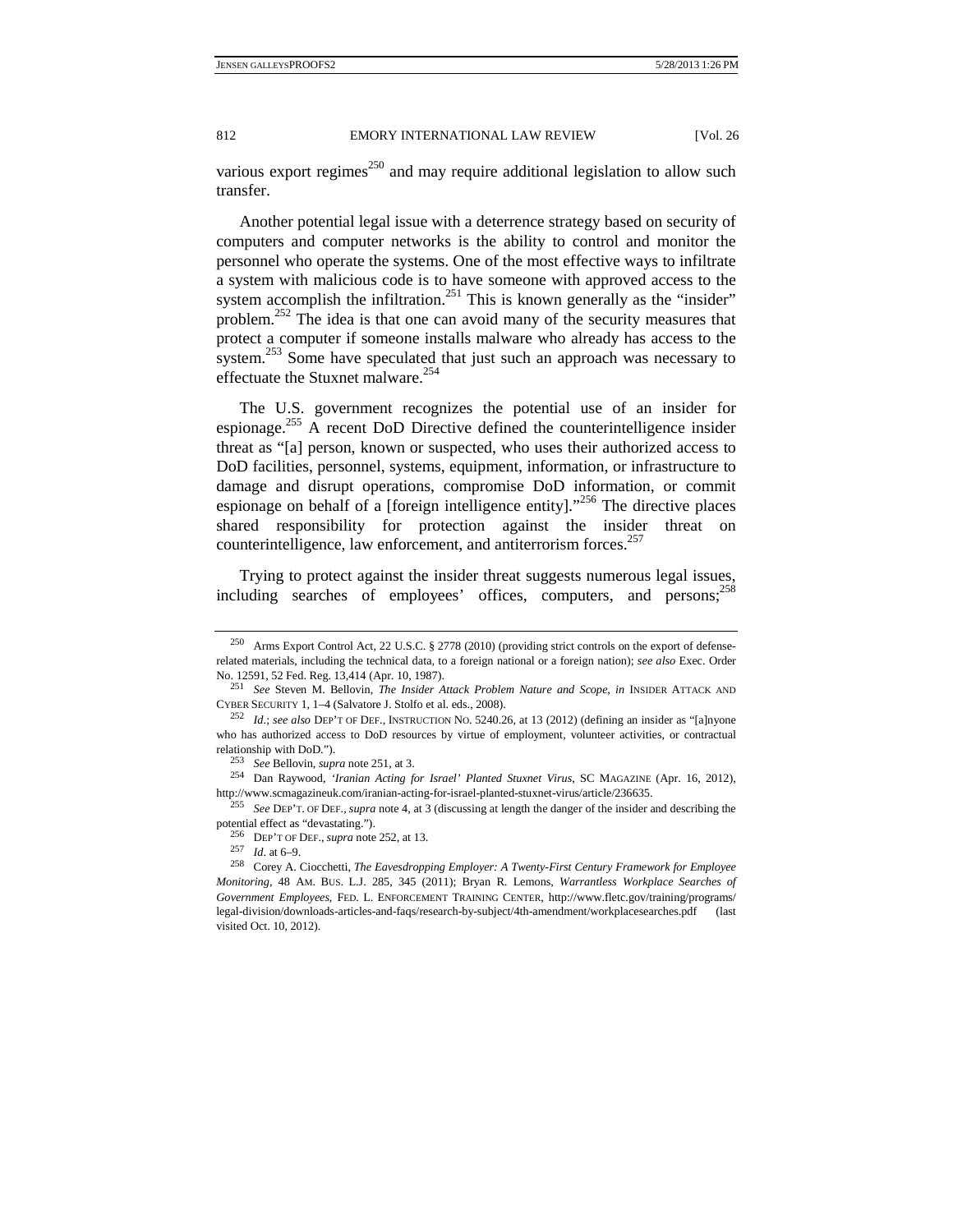consensual and non-consensual monitoring in the workplace and nonworkplace;<sup>259</sup> and the ability to conduct initial background and continuing qualifying security checks.<sup>260</sup> Consent and waiver will likely play a significant part in working through these legal issues, but they also have limits based on reasonableness.261

To be truly effective against an insider, he or she would have to be monitored not only at work but outside of work and in ways that are likely too invasive to survive U.S. constitutional review. Therefore, the mitigation of potential threats may be all the law will allow.

Finally, as mentioned above, if a nation is attacked, but there is no result due to the security of its systems, the victim nation may have limited its own lawful ability to respond with countermeasures<sup>262</sup> or in self-defense.<sup>263</sup> There is insufficient state practice in this area to determine what would actually be acceptable, $264$  but it seems unlikely that a nation would just permit the attacks and take no responsive action.

#### *2. Resiliency*

The idea of resiliency is that a nation's cyber systems are so durable that an attack will not actually hurt the victim.<sup>265</sup> This type of deterrence will not necessarily deter adversaries who are after specific information that is resident on a single target computer or system or who just want to degrade a particular computer; however, the victim's resiliency may remove the incentive to attack if the attacker's goal is to achieve system-wide degradation or destruction.

<sup>259</sup> Michele Morris, *Employees' Fourth Amendment Rights Beyond Their Work Space: The Employment Relationship as a Source of Privacy Expectations*, 23 W. NEW ENG. L. REV. 191, 234–35 (2001).<br><sup>260</sup> THOMAS R. GIMBLE, OFFICE OF THE INSPECTOR GEN. FOR THE DEP'T OF DEF., DOD SECURITY

CLEARANCE ADJUDICATION AND APPEAL PROCESS, passim (2003).

<sup>261</sup> Michelle Hess, *What's Left of the Fourth Amendment in the Workplace: Is the Standard of Reasonable Suspicion Sufficiently Protecting Your Rights?*, 15 FED. CIR. B.J. 255, 261–71 (2006). 262 Hinkle, *supra* note 156, at 14–16; *see* Jensen, *supra* note 153, at 220 ("[T]he countermeasure must be

commensurate with the injury suffered . . . .").<br><sup>263</sup> Moussa, *supra* note 117, at 973–74 (discussing the limitations necessity and proportionality place on

states acting in self defense).<br><sup>264</sup> Raduege, *supra* note 71, at 4.<br><sup>265</sup> See DEP'T OF DEF., *supra* note 4, at 6 ("Operating with a presumption of breach will require DoD to be

agile and resilient, focusing its efforts on mission assurance and the preservation of critical operating capability."); *see also* Taipale, *supra* note 5 (using futility and subcategories of redundancy and recovery to describe resiliency).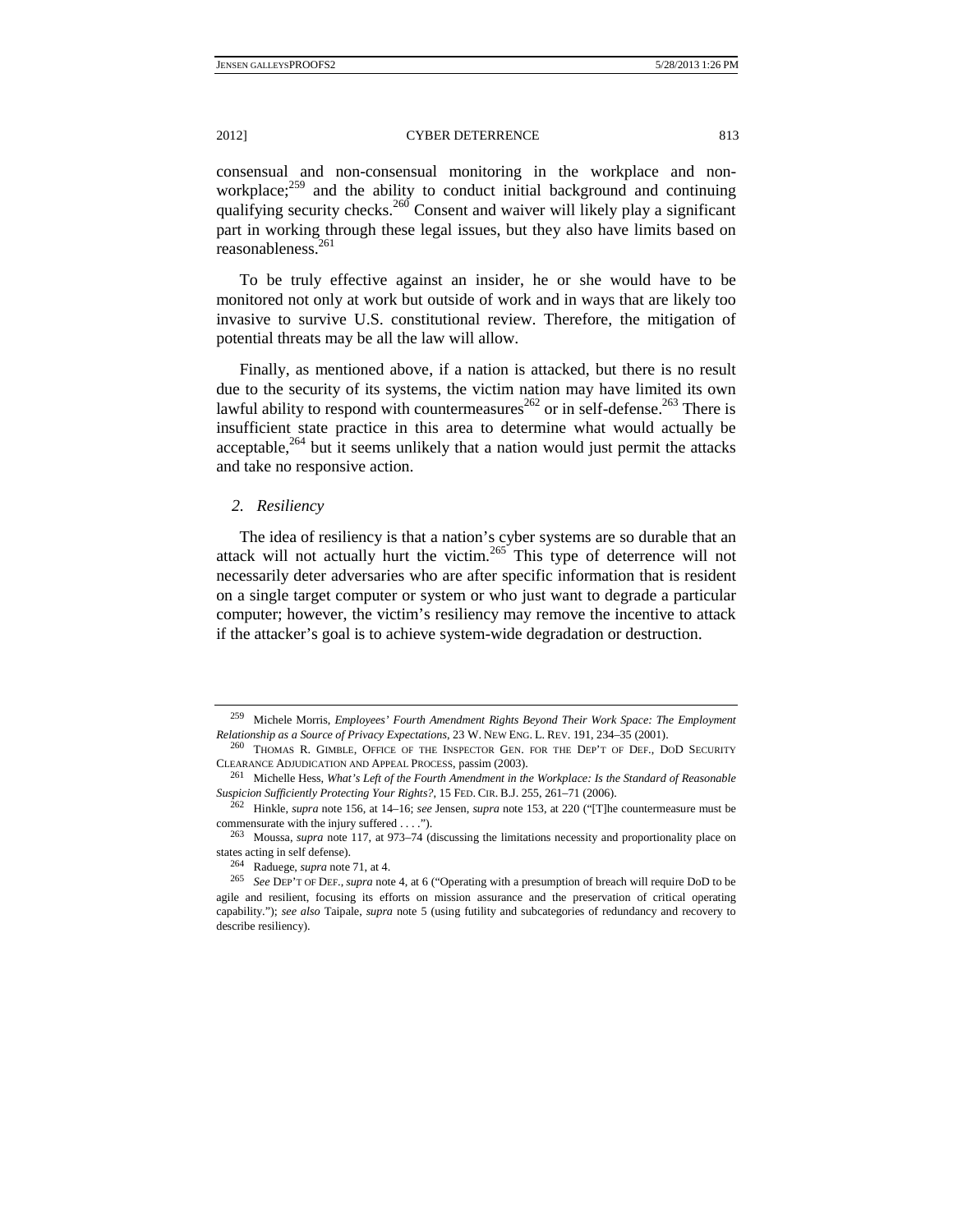Resilience comes in two major categories: redundancy and reconstitution.266 The ability to continue to function even after a successful attack (redundancy)<sup>267</sup> or to rebuild the system so quickly that the effects of the successful attack are minimal (reconstitution)<sup>268</sup> will deter a certain segment of those conducting attacks.

#### *a. Redundancy*

Redundancy in a system acts as a deterrent to potential attackers because it limits the ability of an attacker to inhibit functionality of the system.<sup>269</sup> When a cyber system is sufficiently redundant, the attacker may be able to shut down specific computers or portions of the system, but enough alternative systems continue to run the required capabilities so that the system is still able to function $^{270}$ 

In a larger sense, the Internet functions in much the same way. Due to the architecture of the system, even if a large section were disconnected or stopped responding in accordance with normal protocols, the Internet is large enough and constructed in a redundant manner such that it would continue to function.<sup>271</sup> Digital packets would continue to find a path to their required active destination. Individuals may lose access for a time, but the system would continue to work. $272$ 

Truly redundant cyber systems would make allowance for redundancy even at the individual–user level. In other words, any function that was necessary for the system would be performable at multiple points so that one system did

<sup>266</sup> Retired United States Air Force Lieutenant General Harry D. Raduege, Jr., calls resilience the first leg of a new "cyber triad" and defines resilience as "redundancy of critical connectivity; the ability to handle increased traffic loads, even under the most stressed conditions; and the ability to protect and secure sensitive

and private information." Raduege, *supra* note 71, at 4.<br><sup>267</sup> Taipale, *supra* note 5. 268 GLASER, *supra* note 28, at 1. The term "recovery" is used as a synonym for reconstitution. *See* Taipale,

*supra* note 5. 269 Taipale, *supra* note 5; *e.g.*, *Budget Request for Information Technology and Cyber Operations Programs*, *supra* note 17, at 3 (statement of General Keith B. Alexander, Commander, United States Cyber Command) ("Our strategic objective is to reduce the attack surface of our critical networks that is available to adversaries, enabling us to 'Defend and Jump' as needed."). The "Defend and Jump" theory represents a method of redundancy.<br><sup>270</sup> Taipale, *supra* note 5.<br><sup>271</sup> Chuck Yoke, *The Internet—Redundant, Reliable, and Risky*, NETWORK WORLD (Sept. 5, 2005), http://

www.networkworld.com/columnists/2005/090505yoke.html. 272 *Id.*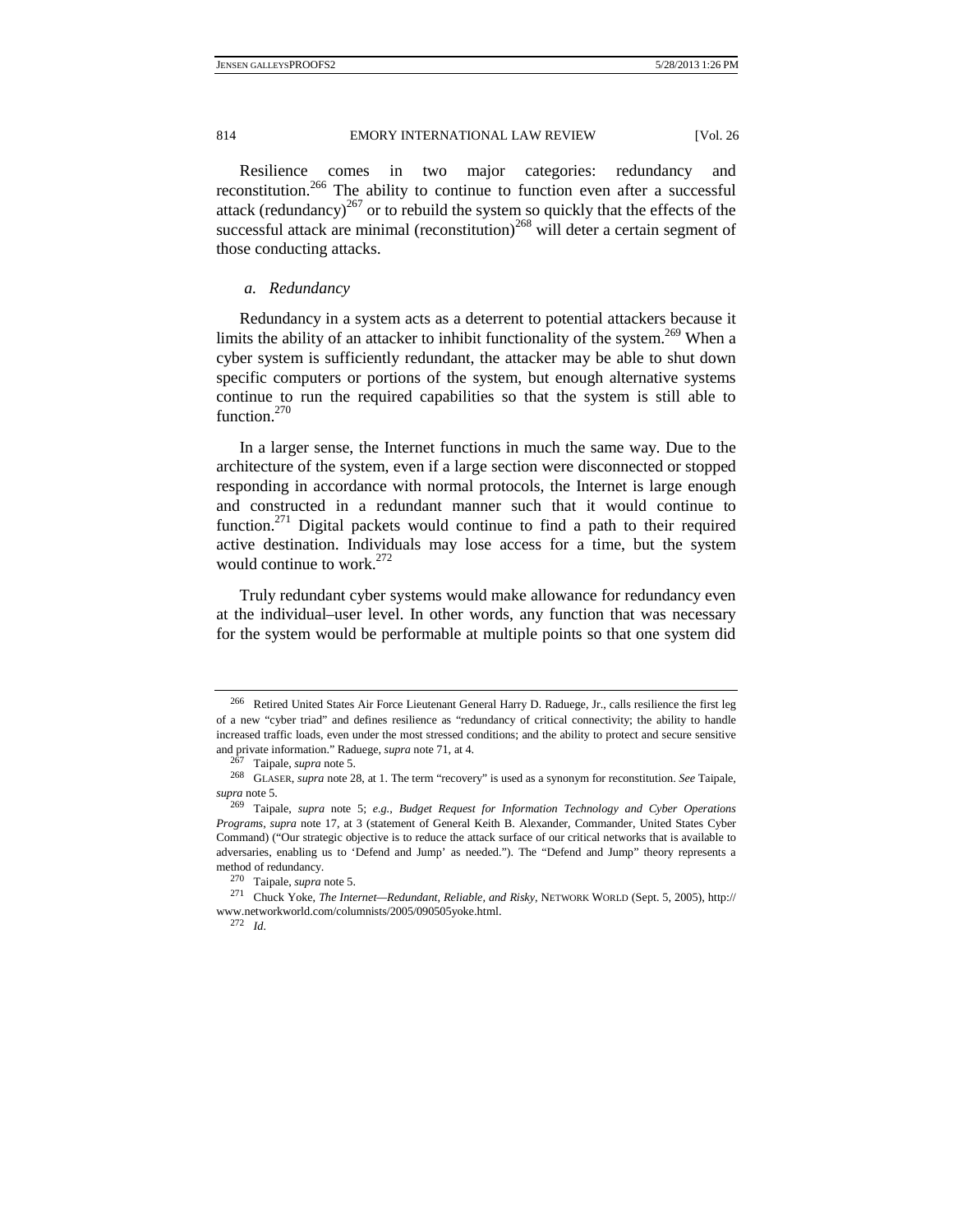not represent a single point of failure.<sup>273</sup> On a broader scale, system functionality would be spread over sufficient platforms so that when a segment of those platforms was degraded, the overall system would continue to function $^{274}$ 

If a system is sufficiently redundant that attacks do not degrade the system's ability to operate, attackers whose intent is to threaten the functioning of the system will be deterred from attacking. Again, this will not deter all adversaries, but it will deter a certain section of cyber operators with specific goals and intentions.

## *b. Reconstitution*

In addition to redundancy, a nation can deter would-be attackers by increasing its ability to reconstitute after an attack. This is a slightly different view of resiliency, in that it does not actually mean that the attack will not have its desired effect in the short term, but rather it means that the nation can reconstitute so quickly that the effects of the attack are minimal, if felt at all.<sup>275</sup> Reconstitution might be accomplished by having a stockpile of computers or servers that a victim could utilize in the event that his or her normal computer or server is disabled by an attack.<sup>276</sup> Some have suggested that the United States maintain a "strategic reserve" of bandwidth in the event of a debilitating attack on government and industry.277 However reconstitution is effectuated, the key is that the system can suffer an attack and recover in such a way and in such time that the functionality of the system is not compromised.<sup> $278$ </sup>

# *c. Legal Issues*

As with other deterrent methods, achieving resilience has many potential legal issues and implications. The United States' ability to achieve redundancy and/or reconstitute after an attack is significantly impacted by domestic law and regulation. For example, if the government determined that it would achieve bandwidth redundancy by passing a law allowing the government to take bandwidth from the private sector in time of need, that action might

<sup>&</sup>lt;sup>273</sup> Taipale, *supra* note 5.<br>
<sup>274</sup> *Id.*<br>
<sup>275</sup> *See id.* (using the term "recovery" as a synonym for "reconstitution").<br>
<sup>276</sup> *See id.*<br>
<sup>277</sup> Jensen, *supra* note 241, at 1567 & nn.209 & 210.<br>
<sup>278</sup> GLASER, *supra*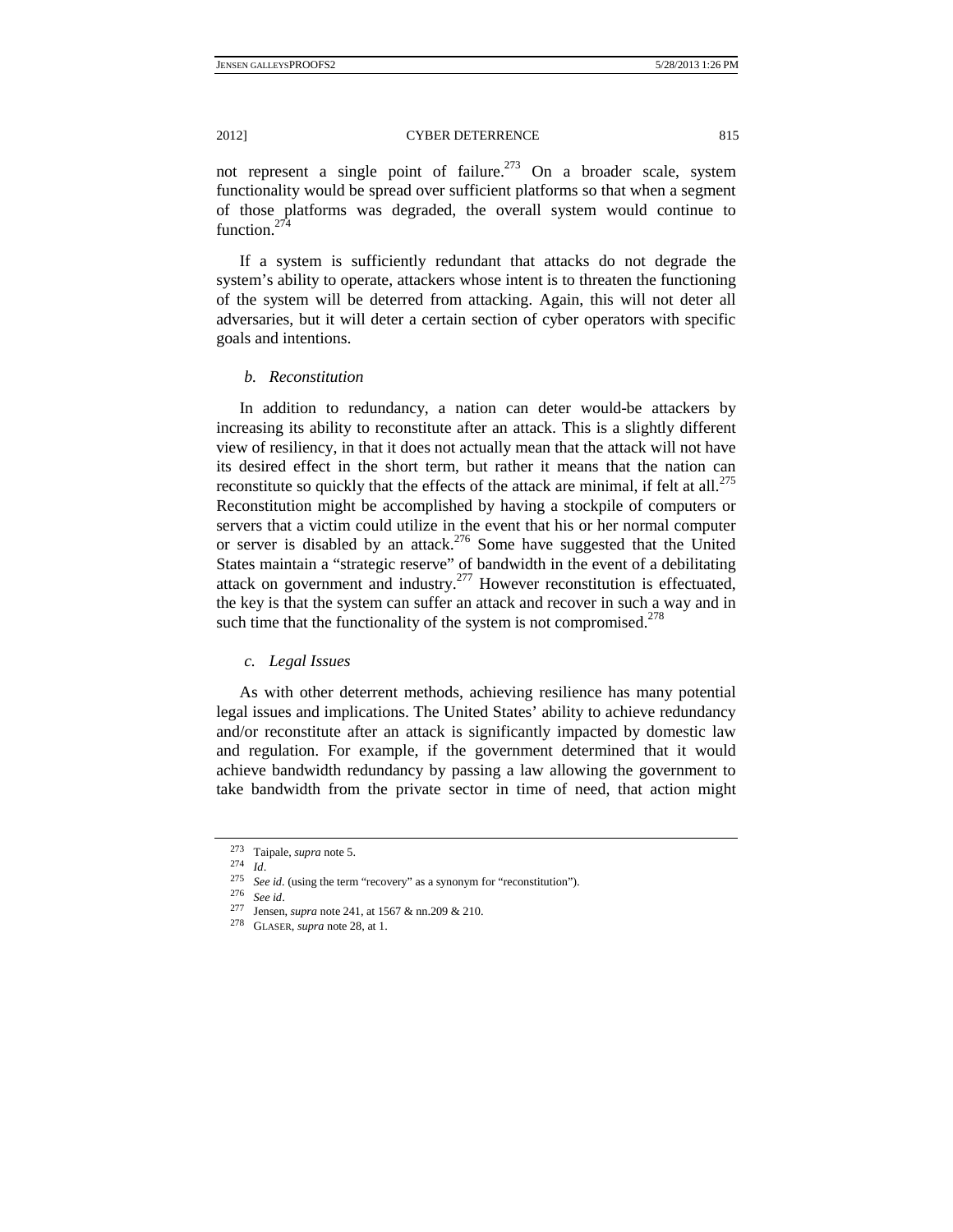infringe on individual rights. A recent bill proposing a kill switch for the President in time of emergency<sup>279</sup> received concerted opposition because of its infringement on the private sector and individual rights.<sup>280</sup>

Additionally, when contemplating the availability of back-up or replacement systems that could be employed to reconstitute after an attack, the rules of government purchasing require a bona fide need for every purchase.<sup>281</sup> It is unlikely that, without some kind of Congressional fiscal regulation, the government could purchase large numbers of computers and other spare systems in case of an attack where spares would be needed.

There are also international legal implications of a resilient system. Under the current legal paradigm, a state may respond to an attack with a proportional response.<sup>282</sup> Whether that response is a countermeasure to an unlawful use of force, or an action in self-defense in response to an armed attack, it must be proportional.283

Much like the similar issue discussed above in reference to security, assuming that an attack occurs but the system is so resilient that there are no effects, the targeted state would be very limited in its ability to respond.<sup>284</sup> What is a proportionate response to a completely ineffective attack? One might argue that a proportionate response might still include doing what is necessary to prevent any future attacks; $285$  however, this position is not universally

<sup>282</sup>*See supra* note 133 and accompanying text. 283 *See supra* note 172 and accompanying text. 284 *See supra* notes 176–77 and accompanying text*.*

<sup>279</sup> *See* Protecting Cyberspace as a National Asset Act of 2010, S. 3840, 111th Cong. § 249 (2010); H.R. 5548, 111th Cong. (2010); Hathaway et al., *supra* note 5, at 875–76. 280 *See* Daniel Tencer, *Obama May Get Power To Shut Down the Internet Without Court Oversight*, RAW

STORY (Jan. 24, 2012), http://www.rawstory.com/rs/2011/01/24/power-shut-internet-court-oversight.<br><sup>281</sup> 31 U.S.C. § 1502(a) ("The balance of an appropriation or fund limited for obligation to a definite period is available only for payment of expenses properly incurred during the period of availability or to complete contracts properly made within that period of availability and obligated consistent with section 1501 of this title. However, the appropriation or fund is not available for expenditure for a period beyond the period % otherwise authorized by law.").<br> $\frac{282}{\text{282}}$  See supra note 133 and accompanying text.

<sup>285</sup> In response to the April 5, 1986, bombing of a Berlin discothèque by Libyans, U.S. Air and Naval assets executed Operation El Dorado Canyon and struck targets in and around Tripoli, including an intelligence headquarters, military bases, airfields, and suspected terrorist training camps. President Ronald Reagan announced, "[t]hese strikes were conducted in the exercise of our right of self-defense under Article 51 of the United Nations Charter. This necessary and appropriate action was a preemptive strike . . . designed to deter acts of terrorism by Libya . . . ." Letter from Ronald Reagan, President Of the United States, to the Speaker of the House of Representatives & the President Pro Tempore of the Senate on the United States Air Strike Against Libya (Apr. 16, 1986), *in* 1 PUBLIC PAPERS OF THE PRESIDENTS OF THE UNITED STATES: RONALD REAGAN, 1986, at 478 (1988).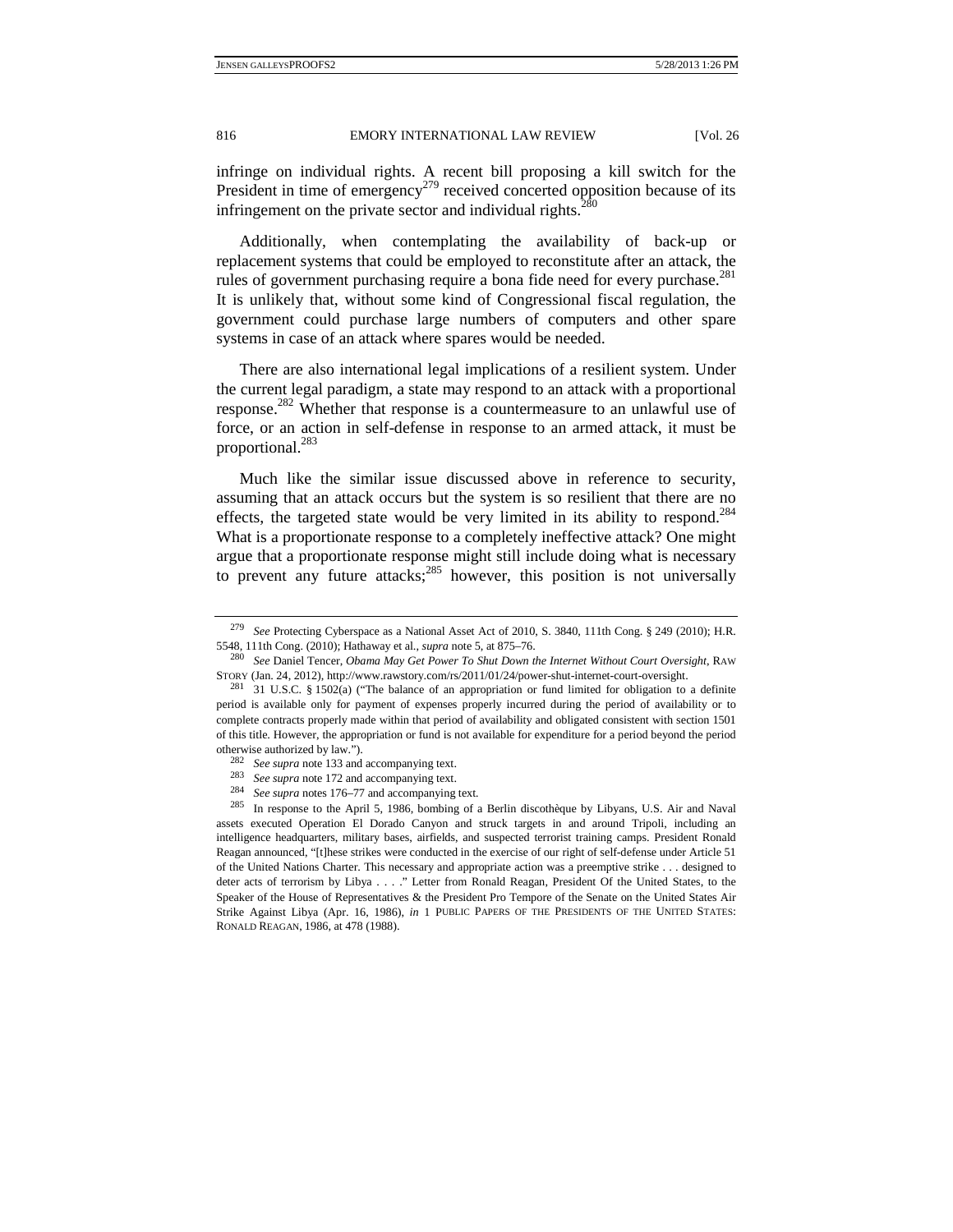accepted as compliant with international law.286 To the degree that a resilient system would have a self-limiting effect on a proportionate response by the victim state, it acts as a disincentive on states to use this form of deterrence.

# *3. Invisibility*

One way to protect oneself from attack is to be invisible to your enemies. If an adversary cannot find the systems or computers it intends to attack, it will be deterred from conducting attacks.<sup>287</sup> In such a case, it would not matter how potent an adversary's weapons might be; if the attacker cannot find the target, its weapons are ineffective.

# *a. Hiding the System*

Invisibility works as a deterrent because, if the adversary cannot find his target, he will take his efforts elsewhere. Even if the attacker knows the system exists, he will have to determine how to allocate his time and resources to try to locate it. In an environment where there are lots of available targets, systems that are harder to find will be less likely to be attacked. If the system is completely invisible, to the extent that is technologically possible, attackers can search continuously with no chance of success.

Invisibility includes more than just making the existence of the system invisible; it also includes masking the true nature or attributes of the system.<sup>288</sup> This type of invisibility may be more practical. As Martin Libicki wrote in his work on deterrence prepared for the U.S. Air Force,

By falsely portraying its networks and their contents, DoD can variously hope to persuade the attacker to direct its energies elsewhere; hope to misdirect the attacker's focus; and hope to give the attacker an exaggerated or understated view of what it has been able to accomplish—not to mention foster a false impression of its physical capabilities.<sup>289</sup>

Invisibility includes presenting the system as something it is not, either by making the system look like something else, or by making something else look

<sup>286</sup>*See infra* Part II.B.3.a.

<sup>287</sup> *See infra* Part II.B.3.a. 288 *See* LIBICKI, *supra* note 22, at 171–72. 289 *Id.*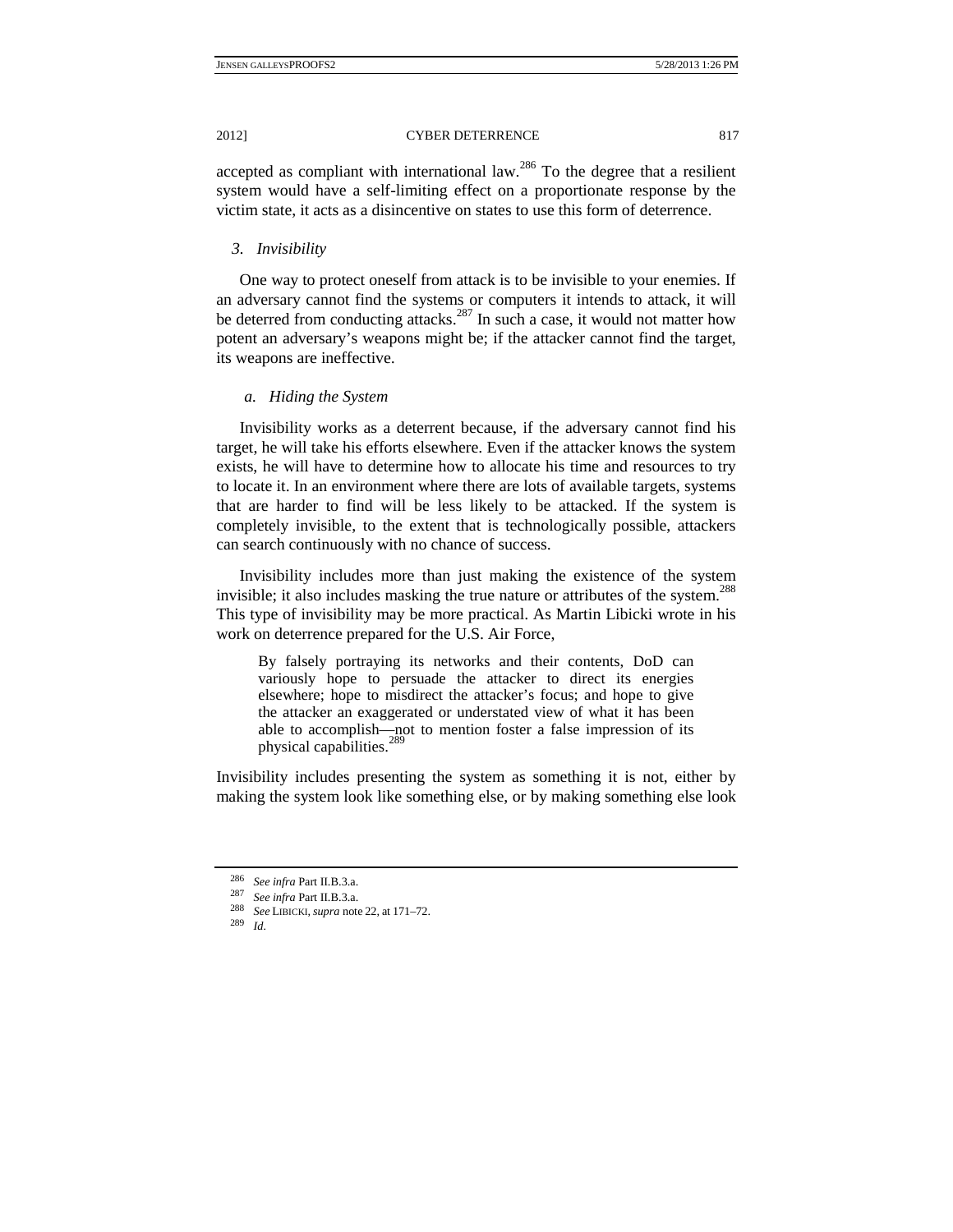like the system.<sup>290</sup> The latter approach includes the use of "honeypots," spoofed systems meant to lure attackers into a harmless yet apparently valid system.<sup>291</sup> In these cases, the initial attacker may not be deterred, but as the system becomes known to have these attributes, and as the lack of success of would-be attackers becomes known, the invisibility mechanisms of the system will deter future attackers.

# *b. Legal Issues*

Most of the legal issues with this form of deterrence seem to revolve around hiding the true nature of attributes of the computer system. To the extent that making a system truly invisible is technologically possible, the methodology for doing so may raise legal issues, but there do not appear to be any legal issues inherent in having a system that no one can see or detect.

In contrast, many legal issues arise as someone tries to mask the true nature of his or her computer systems by representing them as something they are not or by having other computer systems appear to be his or hers. Taking the former first, the law requires that belligerents separate, to the maximum extent feasible, their military objectives from the civilian population.<sup>292</sup> The practical application of this provision of law in the cyber age is a matter of great discussion,<sup>293</sup> but it would seem to clearly preclude purposefully cloaking military systems as protected civilian systems to hide them from potential attackers<sup>294</sup>

Even more egregious would be any attempt to represent military systems as systems that receive special protections under the LOAC, such as those belonging to the International Committee of the Red Cross ("ICRC") or medical or religious computer systems. During an armed conflict, these actions would most likely be grave breaches of the Geneva Conventions and trigger a nation's requirements to search out and prosecute those responsible for such actions.<sup>295</sup>

<sup>290</sup> *See, e.g.*, Lauren Oudet, *Fighting Internet Worms with Honeypots*, SYMANTEC, http://www.symantec. com/connect/articles/fighting-internet-worms-honeypots.

<sup>291</sup> LIBICKI, *supra* note 22, at 172–73; Oudet, *supra* note 290. 292 Protocol I, *supra* note 120, art. 58. 293 *E.g.*, Jensen, *supra* note 241, at 1549–52. 294 *See, e.g.*, *id.*

<sup>295</sup> Geneva Convention for the Amelioration of the Condition of the Wounded and Sick in Armed Forces in the Field art. 50, Aug. 12, 1949, 6 U.S.T. 3114, 75 U.N.T.S. 31 [hereinafter Geneva Convention I]; Geneva Convention for the Amelioration of the Condition of Wounded, Sick and Shipwrecked Members of Armed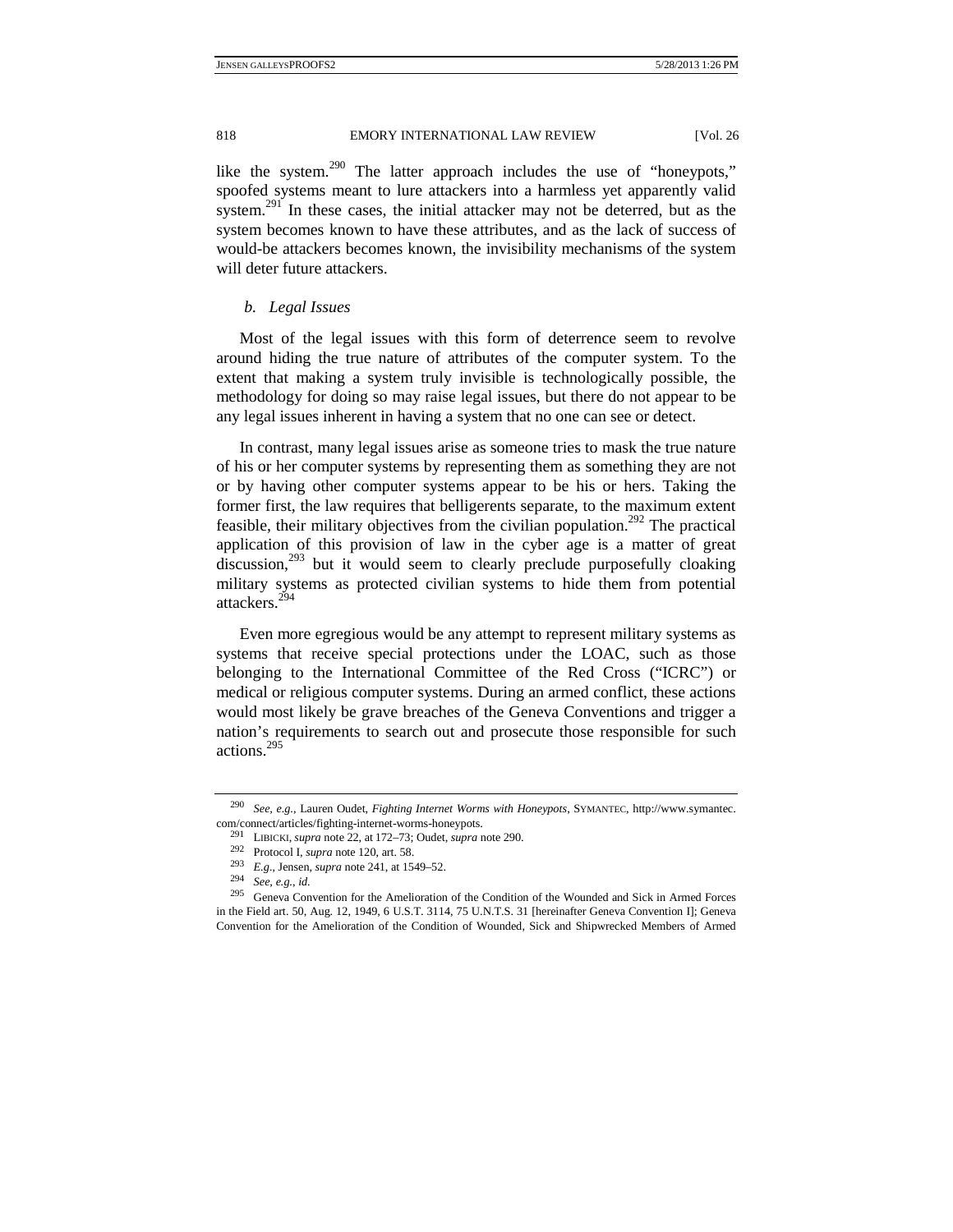2012] CYBER DETERRENCE 819

By masking the true nature of computer systems, government—particularly military—actions undercut the basic LOAC principle of distinction in armed conflict: combatants have an obligation to have a "fixed distinctive sign recognizable at a distance" and to "[carry] arms openly."296 It is unclear how this principle will be applied by states in the cyber  $age, <sup>297</sup>$  but it seems to preclude portraying military computers as civilian computers and conducting attacks from computers not clearly identifiable as belonging to the military.<sup>298</sup>

Cyber actions during armed conflict might invoke the principles of ruse and perfidy, $299$  particularly if a nation was using or spoofing a protected system, such as the ICRC, in order to gain advantage based on the adversary's reliance on the LOAC. Any such actions would be violations of the LOAC and would seriously undercut the principle of distinction.<sup>300</sup> These principles would apply equally to defensive measures during armed conflict.

There are also legal issues with having other computers appear to be the target computers. This might occur if a government knows adversaries are targeting a system of computers that monitor the logistics movements of military goods. To protect that system, the government creates another, false system that appears to be the logistics systems but is populated with false and misleading data.301 These types of systems are often referred to as honeypots.<sup>302</sup>

While there is nothing inherently illegal in using honeypots, $303$  the method for attracting adversaries might raise legal issues, as well as any deceptive

Forces at Sea art. 51, Aug. 12, 1949, 6, U.S.T. 3217, 75 U.N.T.S. 85; Geneva Convention Relative to the Treatment of Prisoners of War art. 130, Aug. 12, 1949, 6 U.S.T. 3316, 75 U.N.T.S. 135 [hereinafter Geneva Convention III]; Geneva Convention Relative to the Protection of Civilian Persons in Time of War, art. 147,

Aug. 12, 1949, 6, U.S.T. 3516, 75 U.N.T.S. 287. 296 Geneva Convention III, *supra* note 295, art. 4. 297 *See* Michael N. Schmitt et al., Computers and War: The Legal Battlespace, 11–12 (June 2004) (working paper) (on file with Harvard Univ. Program on Humanitarian Policy & Conflict Research).<br><sup>298</sup> The use of attacking with computers on a ".com" domain versus a ".mil" domain needs much more

discussion and analysis amongst both practitioners and academics. Disclosed state practice has been very limited in this area, making it difficult to address this topic. 299 *See* Protocol I, *supra* note 121, art. 37; Int'l Comm. of the Red Cross, *Commentary on the Additional* 

*Protocols of 8 June 1977 to the Geneva Conventions of 12 August 1949*, at 430–40 (1987).<br><sup>300</sup> Geneva Convention III, *supra* note 295, at art. 4; Protocol I, *supra* note 121, art. 37.<br><sup>301</sup> See Oudet, *supra* note 290.

<sup>302</sup> *Id.* 

<sup>303</sup> Ian Walden & Anne Flanagan, *Honeypots: A Sticky Legal Landscape?,* 29 RUTGERS COMPUTER & TECH. L.J. 317, 323–24 (2003) (explaining that the passive presence of a honeypot is insufficient to amount to entrapment under U.S. law).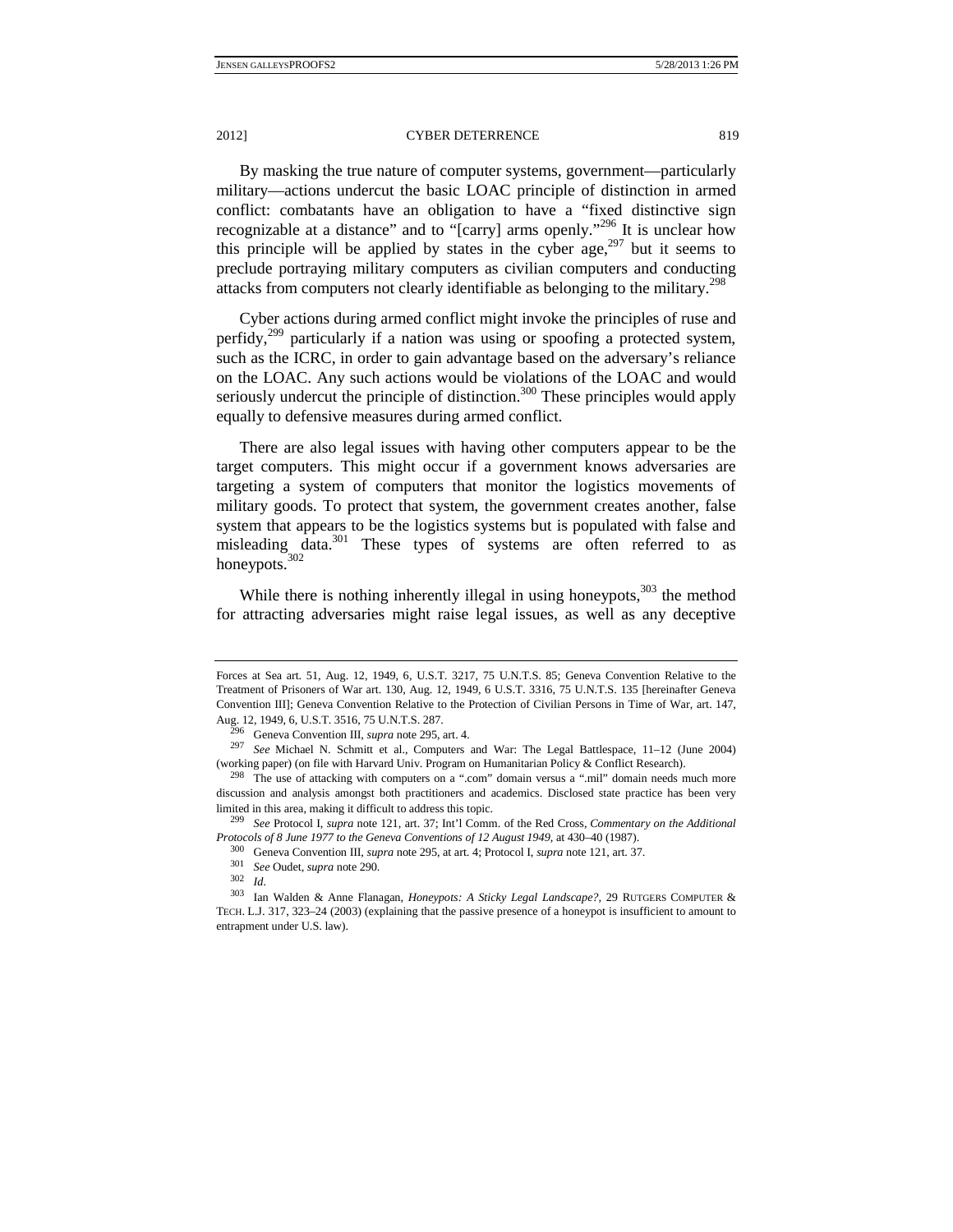information available in the honey pot. For example, if the honeypot provided information that misdirected the adversary's focus and then led the adversary to attack a protected target such as the ICRC,  $304$  this type of misdirection might be a violation of the LOAC.<sup>305</sup>

#### *4. Interdependence*

The final method of cyber deterrence discussed in this Article is interdependence. $306$  As with others, this method has unique characteristics in the cyber paradigm. The ability to become digitally interconnected and interdependent with other nations, including adversaries, has increased exponentially with the advent of the Internet. $307$  The DoD recognizes that "[t]he development of international shared situational awareness and warning capabilities will enable collective self-defense and collective deterrence."<sup>308</sup>

Interdependence is a broad proposition and can occur over a multitude of genres. The Internet has facilitated interconnectedness in finances,  $309$ science, $310$  the arts,  $311$  and a host of other fields that facilitate state governance and provide a richer life experience to citizens.<sup>312</sup> This interdependence has led to some inherent disincentives for states and non-state actors to conduct cyber attacks.

During the 2003 invasion of Iraq, the United States contemplated conducting a cyber attack on Saddam Hussein's financial networks.<sup>313</sup> It

<sup>&</sup>lt;sup>304</sup> Geneva Convention I, *supra* note 295, arts. 24, 26.<br><sup>305</sup> *See id.* (explaining that members of the ICRC are entitled to the same protections as medical personnel engaged in providing aid).

<sup>306</sup> *See* Taipale, *supra* note 5, at 39–40. 307 *See id.*

<sup>308</sup> *See* DEP'T OF DEF., *supra* note 4, at 9. The DoD also claims, "[e]very year, an amount of intellectual property larger than that contained in the Library of Congress is stolen from networks maintained by U.S.

businesses, universities, and governmental departments and agencies." *Id.* at 4. 309 *Global Internet Users Manage Finances (59%), Shop (48%), and Look for Jobs (41%) Online*, IPSOS (Apr. 3, 2012), http://www.ipsos-na.com/news-polls/pressrelease.aspx?id=5573. 310 *See* Ian Peter, *So, Who Really Did Invent the Internet?*, NETHISTORY, http://www.nethistory.info/

History%20of%20the%20Internet/origins.html (last visited Sept. 11, 2012). 311 Mary Madden, Pew Internet & Am. Life Project, Presentation to the Chicago Wallace Audience

Engagement Network: The Internet and the Arts: How New Technology Affects Old Aesthetics (Apr. 22, 2008), *available at* http://www.slideshare.net/tchoubar/the-internet-andthearts42208. 312 Duncan Cornell Card, *The Internet and Democratic Stability: The Legal Challenge To Face the* 

*Threat*, 56 U.N.B. L.J. 22, 22–23 (2007) (Can).

<sup>313</sup> John Markoff & Thom Shanker, *U.S. Weighs Risks of Civilian Harm in Cyberwarfare*, N.Y. TIMES, Aug. 2, 2009, at A1.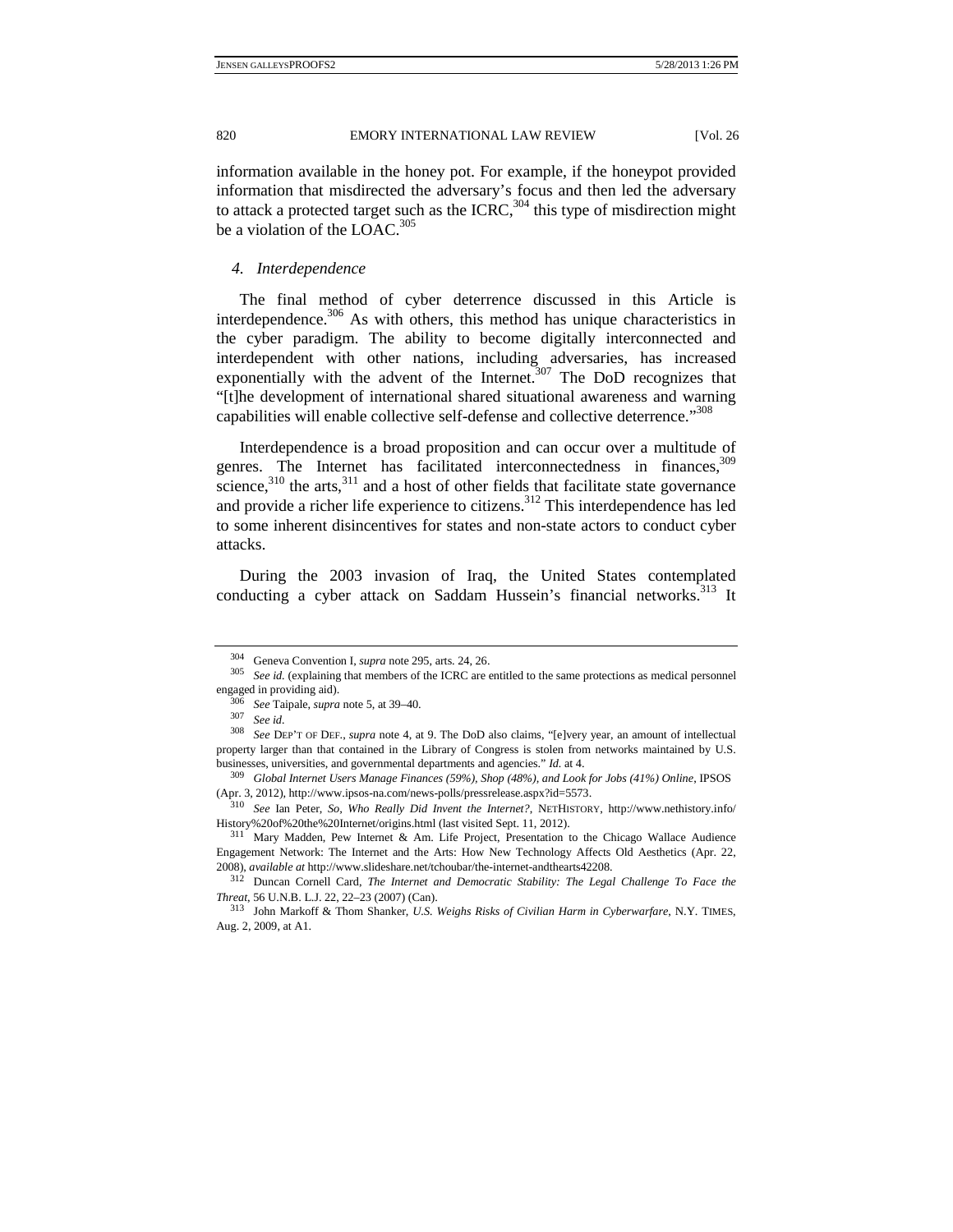appears the attack was not carried out because "Bush administration officials worried that the effects would not be limited to Iraq but would instead create worldwide financial havoc, spreading across the Middle East to Europe and perhaps the United States."314 This type of interdependence might not only act as a deterrent on attackers but also on those who retaliate in response to a prior attack.<sup>315</sup>

Importantly, not all forms of interdependence are desirable. The DoD Cyberspace strategy acknowledges the danger to supply chains from too much interdependence.<sup>316</sup> For example, some of the United States' key materiel components are only manufactured in adversary nations such as China.<sup>317</sup> Supply chain liabilities are a serious concern that should be balanced with the potential benefits to deterrence.

## *a. Sharing the Pain*

The increasing level of interdependence allows a target nation to argue to the attacker that hurting the target state equally hurts the attacker.<sup>318</sup> Arguments such as this admittedly have much more impact on nations than on non-state actors, but even some non-state actors might be persuaded that attacking certain aspects of an area of interconnectedness, such as the target state's economic power, may have significant impacts on the non-state actor's ability to accomplish its overall objectives.

The most obvious candidates for this method of deterrence are nations that share the same currency (such as the Euro) $319$  or are actively engaged in a trade agreement, such as members of the European Union<sup>320</sup> or the North American Free Trade Agreement.<sup>321</sup> However, this could also be effective between potential cyber adversaries such as the United States and China or the United States and Russia. China is now the top-trading partner for imports and second

<sup>314</sup> *Id.*

<sup>315</sup> Tang & Zhang, *supra* note 12, at 1–2. 316 DEP'T OF DEF., *supra* note 4, at 8. 317 Scott Hamilton, *Outsourcing U.S. Defense: National Security Implications–UPDATED*, NAT'L DEF. (Jan. 2011), http://www.nationaldefensemagazine.org/archive/2011/January/Pages/OutsourcingUSDefense NationalSecurityImplications.aspx.

 <sup>318</sup> Taipale, *supra* note 5, at 39–40.

<sup>319</sup> *Preface* to THE EURO AND THE DOLLAR IN A GLOBALIZED ECONOMY xvii (Joaquin Roy & Pedro

Gomis-Porqueras eds., 2007). 320 *Basic Information on the European Union*, EUROPEAN UNION, http://europa.eu/about-eu/basicinformation/index\_en.htm (last visited Sept. 19, 2011).<br><sup>321</sup> North American Free Trade Agreement, U.S.-Can.-Mex., Dec. 17, 1992, 32 I.L.M. 289, 605 (1993).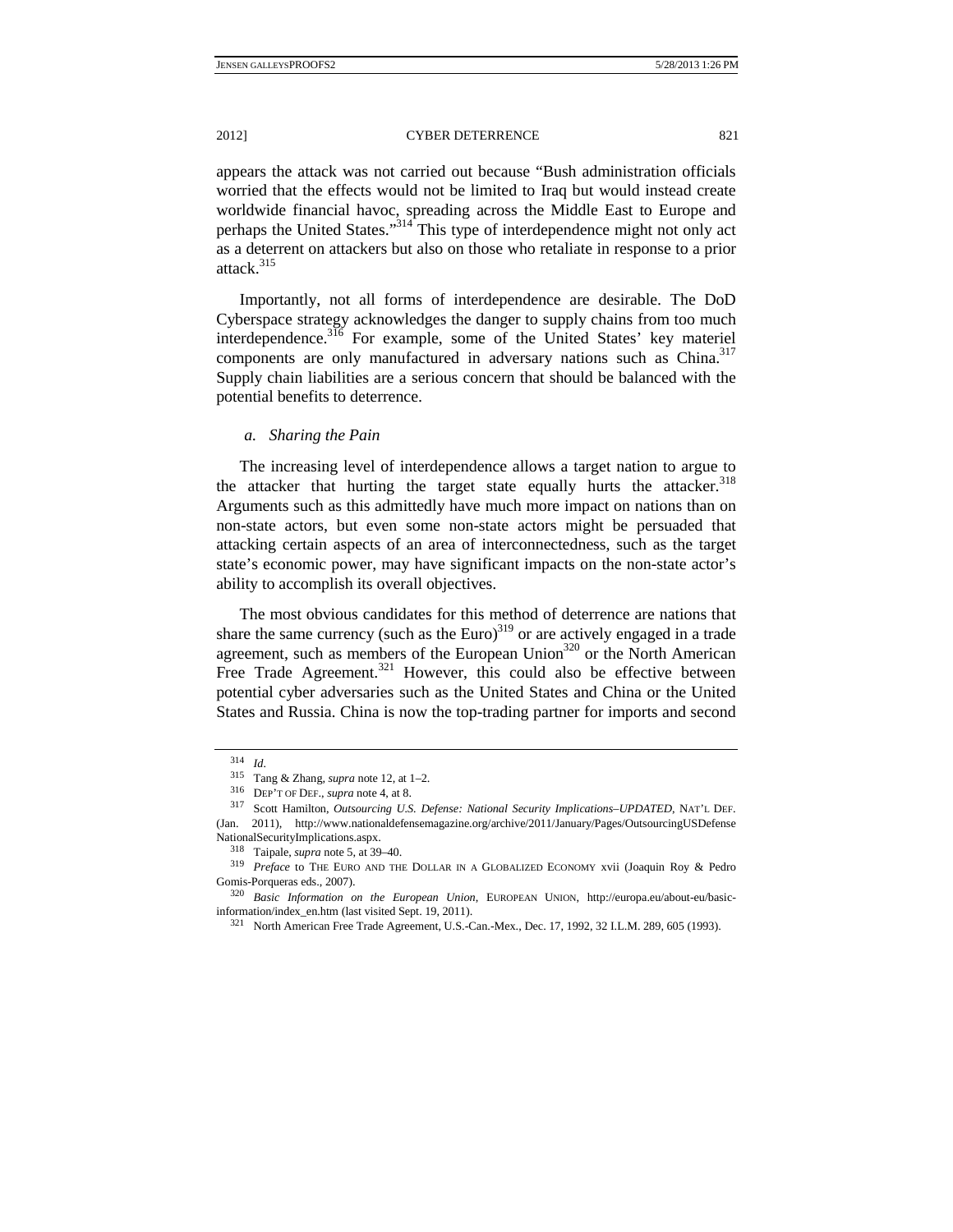for total trade with the United States, $322$  and Russia is the twentieth. $323$  Much of this trade is carried out via cyber systems.<sup>324</sup> While this global economic interdependence has proven insufficient to prevent these countries from using cyber means to steal large amounts of commercial and economic data from U.S. businesses, $325$  it undoubtedly disincentivizes both Russia and China to take actions that would significantly harm the U.S. economy and, in particular, the ability of U.S. citizens to conduct cyber commerce. This is exemplified by the experience of the U.S. in the 2003 Iraq War mentioned above.<sup>326</sup> The interdependence within the financial system of the United States and its allies was enough to deter the United States from attacking Saddam Hussein's finances.<sup>327</sup>

The same argument works to lesser degrees with countries with which the United States' trade is less. Increasing the economic and other interdependence with these countries may increase the incentive for them to prevent serious cyber attacks that emanate from within their borders that would have serious effects on the United States.

Additionally, countries like China and Russia, which are now the attackers, may quickly become the attacked, necessitating increased cooperation.<sup>328</sup> In a recent visit by Chinese Defense Minister Gen. Liang Guanglie, he and U.S. Secretary of Defense Leon Panetta "discussed ways their countries can 'jointly work' to boost cybersecurity  $\dots$ <sup>329</sup>

<sup>322</sup> *U.S. Trade Balance, by Partner Country 2011*, U.S. INT'L TRADE COMM'N, http://dataweb.usitc.gov/ scripts/cy\_m3\_run.asp (last visited Sept. 19, 2011); *see also* Ryan Fisher, *U.S.–China Cyber Policy: Fighting* 

*a Tiger with Wings* (unpublished manuscript) (on file with author).<br><sup>323</sup> U.S. Trade Balance, by Partner Country 2011, supra note 322.<br><sup>324</sup> Caroline L. Freund & Diana Weinhold, *The Effect of the Internet on Internation* ECON. 171, 171–72 (2004). 325 *Budget Request for Information Technology and Cyber Operations Programs*, *supra* note 17, at 3

<sup>(</sup>statement of General Keith B. Alexander, Commander, United States Cyber Command); *Foreign Spies Stealing U.S. Economic Secrets in Cyberspace*, OFFICE OF NAT'L COUNTERINTELLIGENCE EXEC. (Oct. 2011), http://www.ncix.gov/publications/reports/fecie\_all/Foreign\_Economic\_Collection\_2011.pdf; Lisa Daniels, *DOD Needs Industry's Help to Catch Cyber Attacks, Commander Says*, AM. FORCES PRESS SERV. (Mar. 27, 2012), http://www.defense.gov/news/newsarticle.aspx?id=67713.

<sup>&</sup>lt;sup>326</sup> See supra notes 313–15 and accompanying text.<br><sup>327</sup> Markoff & Shanker, *supra* note 313, at A1.

<sup>&</sup>lt;sup>328</sup> See Adrian Croft, *Russia Says Many States Arming for Cyber Warfare*, *REUTERS*, *Apr. 25*, 2012, *available at* http://www.reuters.com/article/2012/04/25/germany-cyber-idUSL6E8FP40M20120425 (noting that while Russia has allegedly used cyber espionage against the United States, it now supports a globally binding treaty on cyber security). 329 Bill Gertz, *PLA General Denies Cyber War*, WASH. TIMES (May 9, 2012), http://www.

washingtontimes.com/news/2012/may/9/inside-the-ring-pla-general-denies-cyberwar; *see also* Cheryl Pellerin,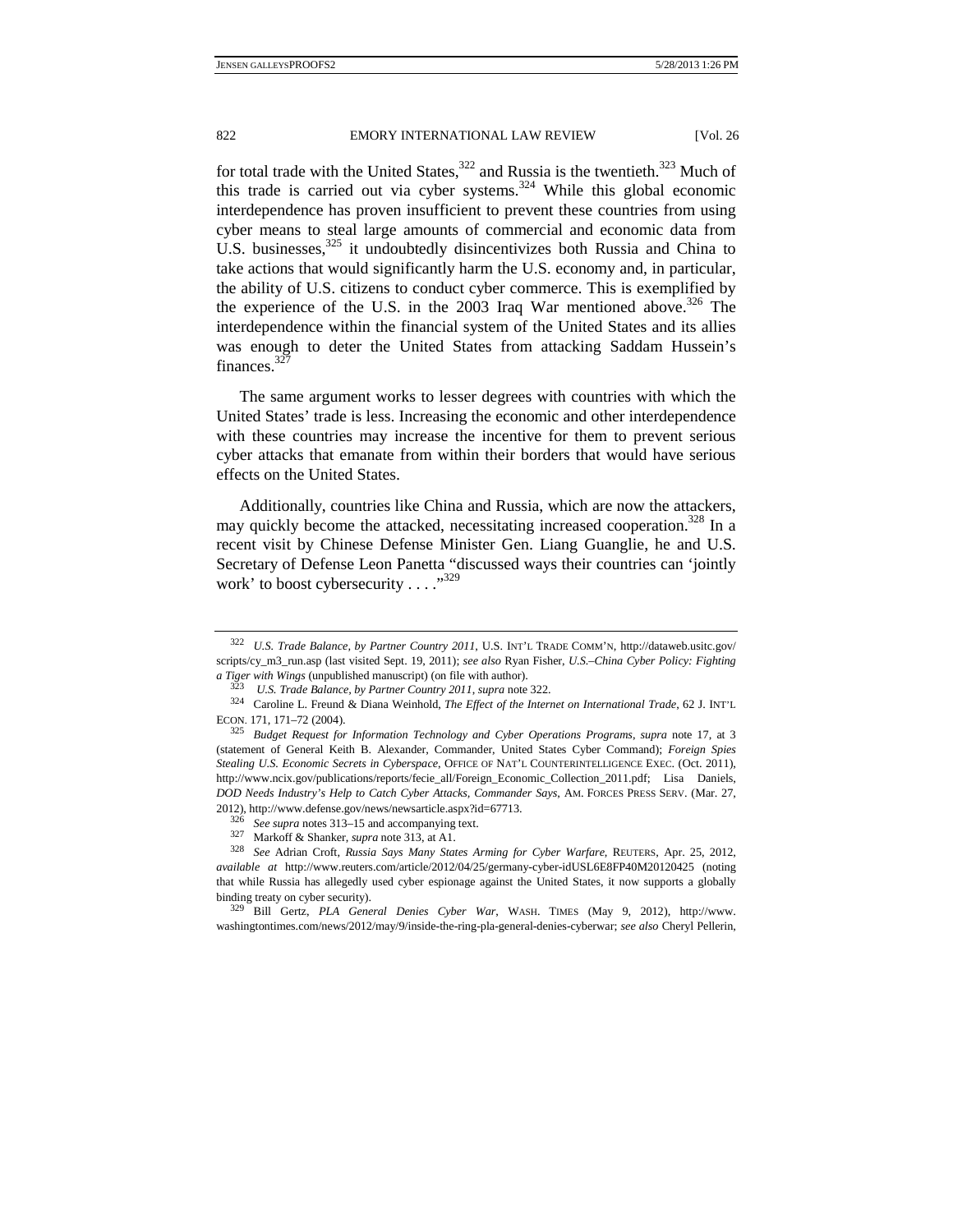# *b. Legal Issues*

Legal issues in this area revolve mostly around gaining and maintaining interdependence. In order to gain cyber interdependence and its resulting deterrence, the United States may have to engage in technology transfer, as discussed above.<sup>330</sup> In the past, the United States has been hesitant to share technology,  $331$  such as encryption,  $332$  and has prevented such transfers. Over time, the United States has relaxed those restrictions.<sup>333</sup> but future developments might trigger similar legal impediments in the future.

Similarly, when the United States allows the sale of sensitive technology, it usually requires the receiving nation to make commitments to not transfer that technology any further.<sup>334</sup> A similar regime might exist in the case of technology designed to facilitate interdependence, causing the establishment of some means of verification that no further transfer to another nation or entity takes place.

Another legal issue with increasing interdependence is liability. As networks and systems become more interdependent, determining liability for damage and/or losses becomes more difficult.<sup>335</sup> This is true due to cascading effects on interdependent systems, as was the worry in the case of the aborted Iraq attack,  $336$  but also because some issues may be caused simply from the intertwining of multiple systems and their interaction. Establishing a basis for determining legal liability for losses and damage will present a technological and diplomatic hurdle.

*U.S., China Must Work Together on Cyber, Panetta Says*, AM. FORCES PRESS SERV. (May 7, 2012), http:// www.defense.gov/news/newsarticle.aspx?id=116235.<br><sup>330</sup> *See supra* Part III.B.1.b. 331 *See* Matthew Crane, *U.S. Export Controls on Technology Transfers*, 2001 DUKE L. & TECH. REV.

<sup>0030, ¶¶ 4–7;</sup> Steven R. Weisman, *Tech Sales to China Questioned*, N.Y. TIMES, Jan 1, 2012, at C1; *Illegal Technology Transfer*, U.S. DEPT. OF AGRI., http://www.dm.usda.gov/ocpm/Security%20Guide/T1threat/

Techtran.htm (last visited Nov. 16, 2012). 332 *See* Ira S. Rubinstein & Michael Hintze, *Export Controls on Encryption Software, in* COPING WITH U.S. EXPORT CONTROLS, 2000, at 505 (Evan R. Berlack & Cecil Hunt eds., 2000). 333 *See* Crane, *supra* note 331, ¶ 2.

<sup>334</sup> *See* Mal Zerden, Presentation, Department of State Directorate of Defense Trade Controls (on file with author); *Third Party Transfers*, AUSTL. GOV'T DEP'T DEF. http://www.defence.gov.au/deco/transfers.htm (last visited Sept. 19, 2011).<br> $335$  See Taipale, supra note 5, at 30.

<sup>&</sup>lt;sup>336</sup> Markoff & Shanker, *supra* note 313, at A1.